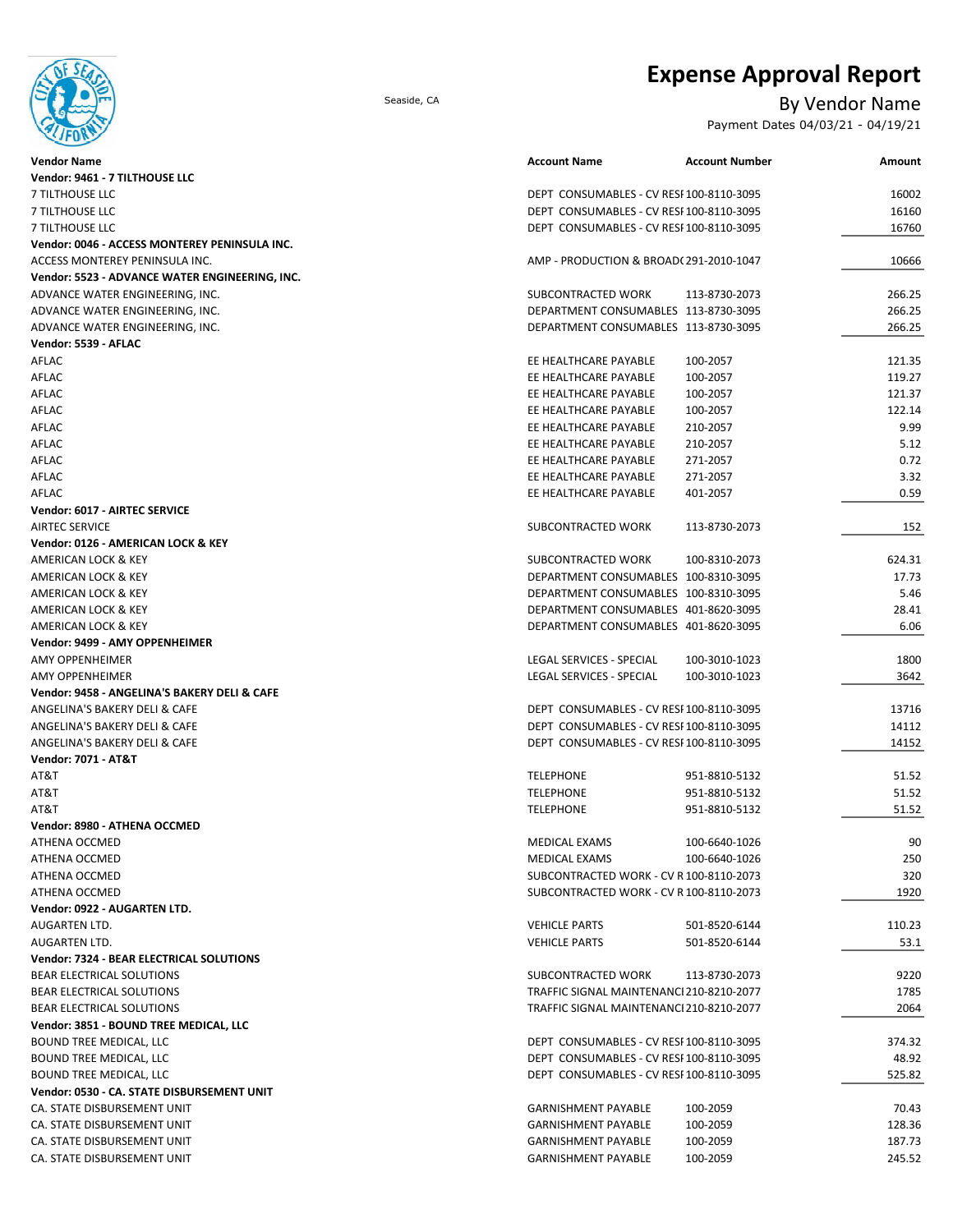| CA. STATE DISBURSEMENT UNIT                          | <b>GARNISHMENT PAYABLE</b>             | 100-2059      | 273.8   |
|------------------------------------------------------|----------------------------------------|---------------|---------|
| CA. STATE DISBURSEMENT UNIT                          | <b>GARNISHMENT PAYABLE</b>             | 100-2059      | 358.17  |
| CA. STATE DISBURSEMENT UNIT                          | <b>GARNISHMENT PAYABLE</b>             | 210-2059      | 332.93  |
| CA. STATE DISBURSEMENT UNIT                          | <b>GARNISHMENT PAYABLE</b>             | 271-2059      | 69.14   |
| CA. STATE DISBURSEMENT UNIT                          | <b>GARNISHMENT PAYABLE</b>             | 951-2059      | 14.25   |
| Vendor: 5103 - CALIF LAW ENFRCMNT ASSOC              |                                        |               |         |
| CALIF LAW ENFRCMNT ASSOC                             | MISC PAYROLL PAYABLES                  | 100-2062      | $-0.29$ |
| CALIF LAW ENFRCMNT ASSOC                             | MISC PAYROLL PAYABLES                  | 100-2062      | 31.14   |
| CALIF LAW ENFRCMNT ASSOC                             | MISC PAYROLL PAYABLES                  | 100-2062      | 269.88  |
| CALIF LAW ENFRCMNT ASSOC                             |                                        |               | 31.14   |
| CALIF LAW ENFRCMNT ASSOC                             | MISC PAYROLL PAYABLES                  | 100-2062      |         |
|                                                      | MISC PAYROLL PAYABLES                  | 100-2062      | 269.88  |
| Vendor: 9584 - CALIFORNIA AMERICAN WATER             |                                        |               |         |
| CALIFORNIA AMERICAN WATER                            | UTILITY ASSISTANCE PRGM                | 100-7410-4201 | 411.6   |
| Vendor: 0574 - CALIFORNIA COAST UNIFORM COMPANY INC. |                                        |               |         |
| CALIFORNIA COAST UNIFORM COMPANY I                   | SAFETY EQUIPMENT                       | 100-6120-3097 | 1414.79 |
| CALIFORNIA COAST UNIFORM COMPANY I                   | SAFETY EQUIPMENT                       | 100-6120-3097 | 1414.79 |
| Vendor: 0756 - COAST COUNTIES TRUCK & EQUIPMENT CO.  |                                        |               |         |
| COAST COUNTIES TRUCK & EQUIPMENT C                   | <b>VEHICLE PARTS</b>                   | 501-8520-6144 | 158.18  |
| Vendor: 7644 - COMCAST BUSINESS                      |                                        |               |         |
| <b>COMCAST BUSINESS</b>                              | DATA COMMUNICATION                     | 503-4010-5138 | 5029.93 |
| Vendor: 9486 - COMPANY NURSE, LLC                    |                                        |               |         |
| COMPANY NURSE, LLC                                   | CONSULTANT - CV RESPONSE 100-8110-1030 |               | 500     |
| Vendor: 2279 - COUNTY OF MONTEREY IT DEPT.           |                                        |               |         |
| COUNTY OF MONTEREY IT DEPT.                          | COMPUTER SUPPLIES/SOFTWA 100-6110-3102 |               | 1242    |
| COUNTY OF MONTEREY IT DEPT.                          | RADIO REPAIR                           | 100-6120-2052 | 1365    |
| COUNTY OF MONTEREY IT DEPT.                          | COUNTY COMMUNICATIONS                  | 100-6610-2041 | 447.12  |
|                                                      |                                        |               |         |
| Vendor: 9526 - CRAVEN LANDSCAPING, INC.              |                                        |               |         |
| CRAVEN LANDSCAPING, INC.                             | SUBCONTRACTED WORK                     | 100-8420-2073 | 6279.3  |
| Vendor: 6727 - DATAPROSE, INC.                       |                                        |               |         |
| DATAPROSE, INC.                                      | <b>OUTSIDE PRINTING SERVICE</b>        | 401-8610-2053 | 137.16  |
| DATAPROSE, INC.                                      | <b>POSTAGE</b>                         | 401-8610-4124 | 325.24  |
| Vendor: 0988 - DEL REY CAR WASH                      |                                        |               |         |
| DEL REY CAR WASH                                     | OTHER EXPENSE                          | 100-6110-2078 | 71      |
| Vendor: 2932 - DISASTER KLEENUP SPECIALISTS          |                                        |               |         |
| DISASTER KLEENUP SPECIALISTS                         | SUBCONTRACTED WORK                     | 100-8430-2073 | 972.43  |
| DISASTER KLEENUP SPECIALISTS                         | SUBCONTRACTED WORK                     | 100-8430-2073 | 1123.73 |
| DISASTER KLEENUP SPECIALISTS                         | SUBCONTRACTED WORK                     | 100-8430-2073 | 350     |
| DISASTER KLEENUP SPECIALISTS                         | <b>SUBCONTRACTED WORK</b>              | 100-8430-2073 | 1202.14 |
| DISASTER KLEENUP SPECIALISTS                         | SUBCONTRACTED WORK                     | 100-8430-2073 | 1202.14 |
| DISASTER KLEENUP SPECIALISTS                         | SUBCONTRACTED WORK                     | 100-8430-2073 | 1295.18 |
| DISASTER KLEENUP SPECIALISTS                         | SUBCONTRACTED WORK                     | 100-8430-2073 | 912.33  |
| DISASTER KLEENUP SPECIALISTS                         | <b>SUBCONTRACTED WORK</b>              | 100-8430-2073 | 888.73  |
| <b>DISASTER KLEENUP SPECIALISTS</b>                  | SUBCONTRACTED WORK                     | 100-8430-2073 | 881.88  |
| DISASTER KLEENUP SPECIALISTS                         | <b>SUBCONTRACTED WORK</b>              | 100-8430-2073 | 861.65  |
| Vendor: 0898 - DTJ CORP.                             |                                        |               |         |
|                                                      |                                        |               |         |
| DTJ CORP.                                            | TEMPORARY CONTRACT SERVI(100-9100-2043 |               | 65.5    |
| DTJ CORP.                                            | TEMPORARY CONTRACT SERVI(100-9100-2043 |               | 64.5    |
| DTJ CORP.                                            | TEMPORARY CONTRACT SERVI(100-9100-2043 |               | 27      |
| DTJ CORP.                                            | TEMPORARY CONTRACT SERVI(100-9100-2043 |               | 5       |
| DTJ CORP.                                            | TEMPORARY CONTRACT SERVI(100-9100-2043 |               | 5       |
| Vendor: 4892 - EDGES ELECTRICAL GROUP                |                                        |               |         |
| <b>EDGES ELECTRICAL GROUP</b>                        | DEPARTMENT CONSUMABLES 113-8730-3095   |               | 158.63  |
| <b>EDGES ELECTRICAL GROUP</b>                        | DEPARTMENT CONSUMABLES 113-8730-3095   |               | 103.88  |
| Vendor: 9029 - ESO SOLUTIONS, INC.                   |                                        |               |         |
| ESO SOLUTIONS, INC.                                  | TEMPORARY CONTRACT SERVI(100-6610-2043 |               | 1985    |
| Vendor: 1188 - FERGUSON US HOLDINGS, INC.            |                                        |               |         |
| FERGUSON US HOLDINGS, INC.                           | DEPARTMENT CONSUMABLES 100-8310-3095   |               | 254.28  |
| Vendor: 1224 - FIRST ALARM                           |                                        |               |         |
| <b>FIRST ALARM</b>                                   | <b>ALARM SERVICE</b>                   | 100-8310-2070 | 219     |
| <b>FIRST ALARM</b>                                   | <b>ALARM SERVICE</b>                   | 100-8310-2070 | 239.31  |
|                                                      |                                        |               |         |
| Vendor: 8066 - FUN EXPRESS, LLC                      |                                        |               |         |
| FUN EXPRESS, LLC                                     | <b>EASTER EGG HUNT</b>                 | 100-9200-7186 | 324.39  |
| Vendor: 6306 - GAVILAN PEST CONTROL                  |                                        |               |         |
| <b>GAVILAN PEST CONTROL</b>                          | TEMPORARY CONTRACT SERVI(100-6610-2043 |               | 73      |
| Vendor: 7989 - GLOBALSTAR USA                        |                                        |               |         |
| <b>GLOBALSTAR USA</b>                                | MOBILE COMMUNICATIONS                  | 100-6640-5135 | 924.33  |
| Vendor: 5198 - GOLDEN STATE PORTABLES                |                                        |               |         |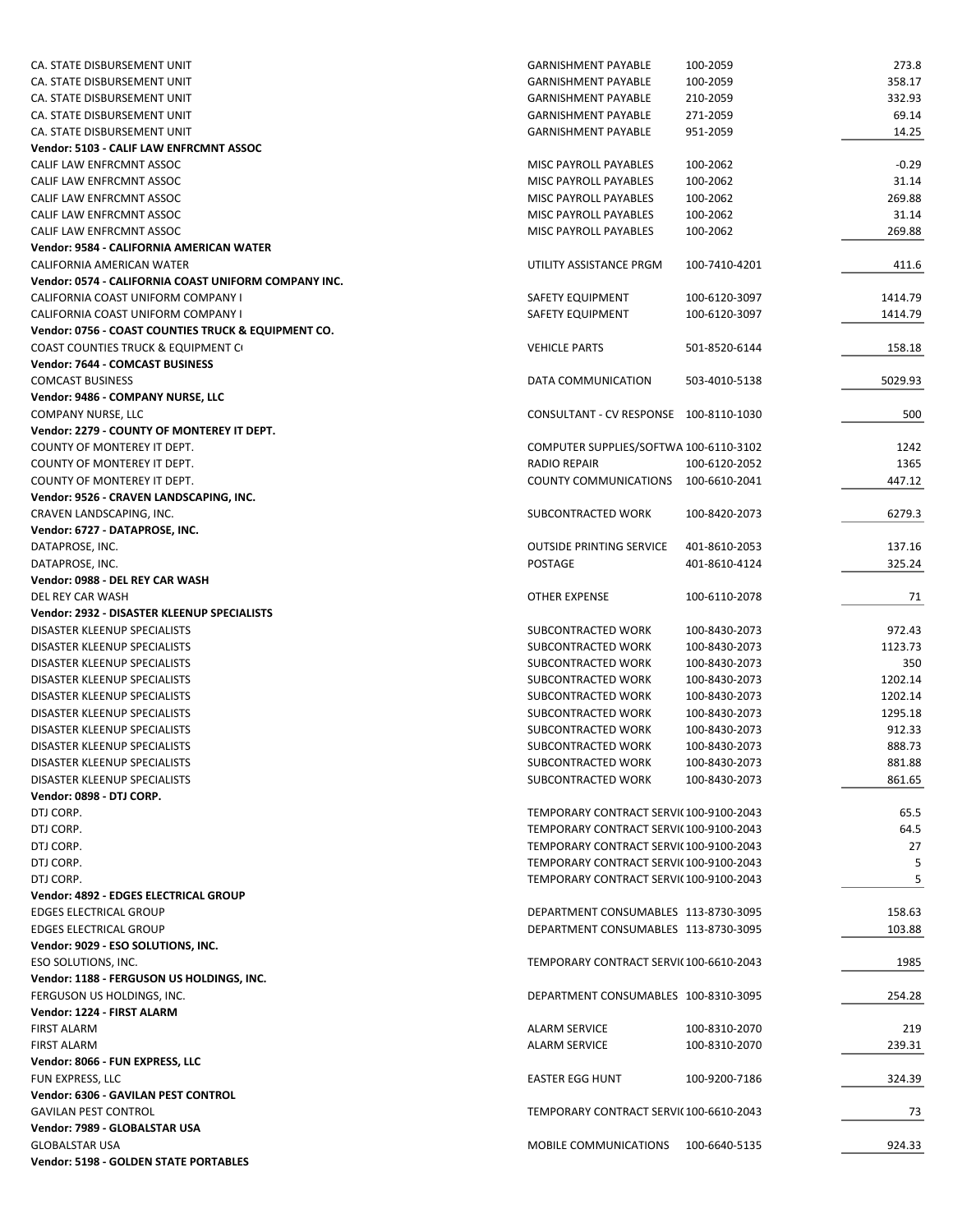| <b>GOLDEN STATE PORTABLES</b>                                         | SUBCONTRACTED WORK                             | 100-8310-2073        | 553.63              |
|-----------------------------------------------------------------------|------------------------------------------------|----------------------|---------------------|
| <b>GOLDEN STATE PORTABLES</b>                                         | <b>EQUIPMENT RENTAL</b>                        | 100-8420-2087        | 130.36              |
| Vendor: 9469 - GOLDEN STATE TRUCK & TRAILER REPAIR, INC.              |                                                |                      |                     |
| <b>GOLDEN STATE TRUCK &amp; TRAILER REPAIR,</b>                       | <b>OUTSIDE REPAIRS</b>                         | 501-8520-6148        | 12333.3             |
| <b>Vendor: 1392 - GRANITE ROCK COMPANY</b>                            |                                                |                      |                     |
| <b>GRANITE ROCK COMPANY</b>                                           | DEPARTMENT CONSUMABLES 210-8110-3095           |                      | 304.37              |
| <b>GRANITE ROCK COMPANY</b>                                           | DEPARTMENT CONSUMABLES 210-8110-3095           |                      | 143.49              |
| <b>GRANITE ROCK COMPANY</b>                                           | DEPARTMENT CONSUMABLES 210-8110-3095           |                      | 113.05              |
| <b>GRANITE ROCK COMPANY</b>                                           | DEPARTMENT CONSUMABLES 210-8110-3095           |                      | 189.14              |
| Vendor: 6372 - GUARDIAN-ALTERNATE FUNDED                              |                                                |                      |                     |
| <b>GUARDIAN-ALTERNATE FUNDED</b>                                      | <b>DENTAL PAYABLE</b>                          | 502-2066             | 13147.49            |
| Vendor: 4222 - HARRIS & ASSOCIATES, INC.<br>HARRIS & ASSOCIATES, INC. | FREMONT BL SEWR MAIN UPG1953-8820-9207         |                      | 616                 |
| Vendor: 1494 - HD SUPPLY FACILITIES MAINTENANCE                       |                                                |                      |                     |
| HD SUPPLY FACILITIES MAINTENANCE                                      | DEPARTMENT CONSUMABLES 100-8310-3095           |                      | 208.89              |
| Vendor: 2351 - HICKS & HORNELL                                        |                                                |                      |                     |
| <b>HICKS &amp; HORNELL</b>                                            | <b>TIRES</b>                                   | 501-8520-6147        | 506.32              |
| <b>HICKS &amp; HORNELL</b>                                            | <b>TIRES</b>                                   | 501-8520-6147        | 429.62              |
| <b>HICKS &amp; HORNELL</b>                                            | <b>TIRES</b>                                   | 501-8520-6147        | 24.73               |
| Vendor: 5875 - HINDERLITER, de LLAMAS & ASSOCIATES                    |                                                |                      |                     |
| HINDERLITER, de LLAMAS & ASSOCIATES                                   | CONSULTANT                                     | 100-5110-1030        | 41.88               |
| HINDERLITER, de LLAMAS & ASSOCIATES                                   | CONSULTANT                                     | 100-5110-1030        | 83.75               |
| Vendor: 4920 - ICMA RETIREMENT TRUST-457                              |                                                |                      |                     |
| ICMA RETIREMENT TRUST-457                                             | DEFERRED COMP PAYABLE                          | 100-2060             | 265.54              |
| ICMA RETIREMENT TRUST-457                                             | DEFERRED COMP PAYABLE                          | 100-2060             | 763.79              |
| ICMA RETIREMENT TRUST-457                                             | DEFERRED COMP PAYABLE                          | 100-2060             | 343.74              |
| ICMA RETIREMENT TRUST-457                                             | DEFERRED COMP PAYABLE                          | 100-2060             | 757.95              |
| ICMA RETIREMENT TRUST-457                                             | DEFERRED COMP PAYABLE                          | 100-2060             | 354.47              |
| ICMA RETIREMENT TRUST-457                                             | DEFERRED COMP PAYABLE                          | 100-2060             | 17.46               |
| ICMA RETIREMENT TRUST-457                                             | DEFERRED COMP PAYABLE                          | 100-2060             | 774.01              |
| ICMA RETIREMENT TRUST-457                                             | DEFERRED COMP PAYABLE                          | 100-2060             | 468.56              |
| ICMA RETIREMENT TRUST-457                                             | DEFERRED COMP PAYABLE                          | 100-2060             | 211.04              |
| ICMA RETIREMENT TRUST-457                                             | DEFERRED COMP PAYABLE                          | 100-2060             | 198.9               |
| ICMA RETIREMENT TRUST-457<br>ICMA RETIREMENT TRUST-457                | DEFERRED COMP PAYABLE<br>DEFERRED COMP PAYABLE | 100-2060<br>100-2060 | 3824.15             |
| ICMA RETIREMENT TRUST-457                                             | DEFERRED COMP PAYABLE                          | 100-2060             | 6920.15<br>12544.52 |
| ICMA RETIREMENT TRUST-457                                             | DEFERRED COMP PAYABLE                          | 103-2060             | 27.07               |
| ICMA RETIREMENT TRUST-457                                             | DEFERRED COMP PAYABLE                          | 113-2060             | 269.52              |
| ICMA RETIREMENT TRUST-457                                             | DEFERRED COMP PAYABLE                          | 113-2060             | 73.44               |
| ICMA RETIREMENT TRUST-457                                             | DEFERRED COMP PAYABLE                          | 113-2060             | 35.24               |
| ICMA RETIREMENT TRUST-457                                             | DEFERRED COMP PAYABLE                          | 200-2060             | 205.15              |
| ICMA RETIREMENT TRUST-457                                             | DEFERRED COMP PAYABLE                          | 210-2060             | 241.78              |
| ICMA RETIREMENT TRUST-457                                             | DEFERRED COMP PAYABLE                          | 210-2060             | 363.41              |
| ICMA RETIREMENT TRUST-457                                             | DEFERRED COMP PAYABLE                          | 210-2060             | 91.9                |
| ICMA RETIREMENT TRUST-457                                             | DEFERRED COMP PAYABLE                          | 210-2060             | 70.45               |
| ICMA RETIREMENT TRUST-457                                             | DEFERRED COMP PAYABLE                          | 210-2060             | 16.81               |
| ICMA RETIREMENT TRUST-457                                             | DEFERRED COMP PAYABLE                          | 246-2060             | 383.33              |
| ICMA RETIREMENT TRUST-457                                             | DEFERRED COMP PAYABLE                          | 271-2060             | 67.96               |
| ICMA RETIREMENT TRUST-457                                             | DEFERRED COMP PAYABLE                          | 271-2060             | 113.5               |
| ICMA RETIREMENT TRUST-457                                             | DEFERRED COMP PAYABLE                          | 271-2060             | 185.44              |
| ICMA RETIREMENT TRUST-457                                             | DEFERRED COMP PAYABLE                          | 271-2060             | 42.74               |
| ICMA RETIREMENT TRUST-457                                             | DEFERRED COMP PAYABLE                          | 271-2060             | $-67.96$            |
| ICMA RETIREMENT TRUST-457                                             | DEFERRED COMP PAYABLE<br>DEFERRED COMP PAYABLE | 271-2060             | 35.24               |
| ICMA RETIREMENT TRUST-457<br>ICMA RETIREMENT TRUST-457                | DEFERRED COMP PAYABLE                          | 401-2060             | 80.65<br>17.62      |
| ICMA RETIREMENT TRUST-457                                             | DEFERRED COMP PAYABLE                          | 401-2060<br>401-2060 | 30.93               |
| ICMA RETIREMENT TRUST-457                                             | DEFERRED COMP PAYABLE                          | 401-2060             | 369.16              |
| ICMA RETIREMENT TRUST-457                                             | DEFERRED COMP PAYABLE                          | 501-2060             | 35.24               |
| ICMA RETIREMENT TRUST-457                                             | DEFERRED COMP PAYABLE                          | 501-2060             | 66                  |
| ICMA RETIREMENT TRUST-457                                             | DEFERRED COMP PAYABLE                          | 501-2060             | 220.97              |
| ICMA RETIREMENT TRUST-457                                             | DEFERRED COMP PAYABLE                          | 501-2060             | 2.64                |
| ICMA RETIREMENT TRUST-457                                             | DEFERRED COMP PAYABLE                          | 503-2060             | 912.5               |
| ICMA RETIREMENT TRUST-457                                             | DEFERRED COMP PAYABLE                          | 503-2060             | 787.07              |
| ICMA RETIREMENT TRUST-457                                             | DEFERRED COMP PAYABLE                          | 951-2060             | 35.17               |
| ICMA RETIREMENT TRUST-457                                             | DEFERRED COMP PAYABLE                          | 951-2060             | 373.29              |
| ICMA RETIREMENT TRUST-457                                             | DEFERRED COMP PAYABLE                          | 951-2060             | 335.48              |
| ICMA RETIREMENT TRUST-457                                             | DEFERRED COMP PAYABLE                          | 951-2060             | 18.8                |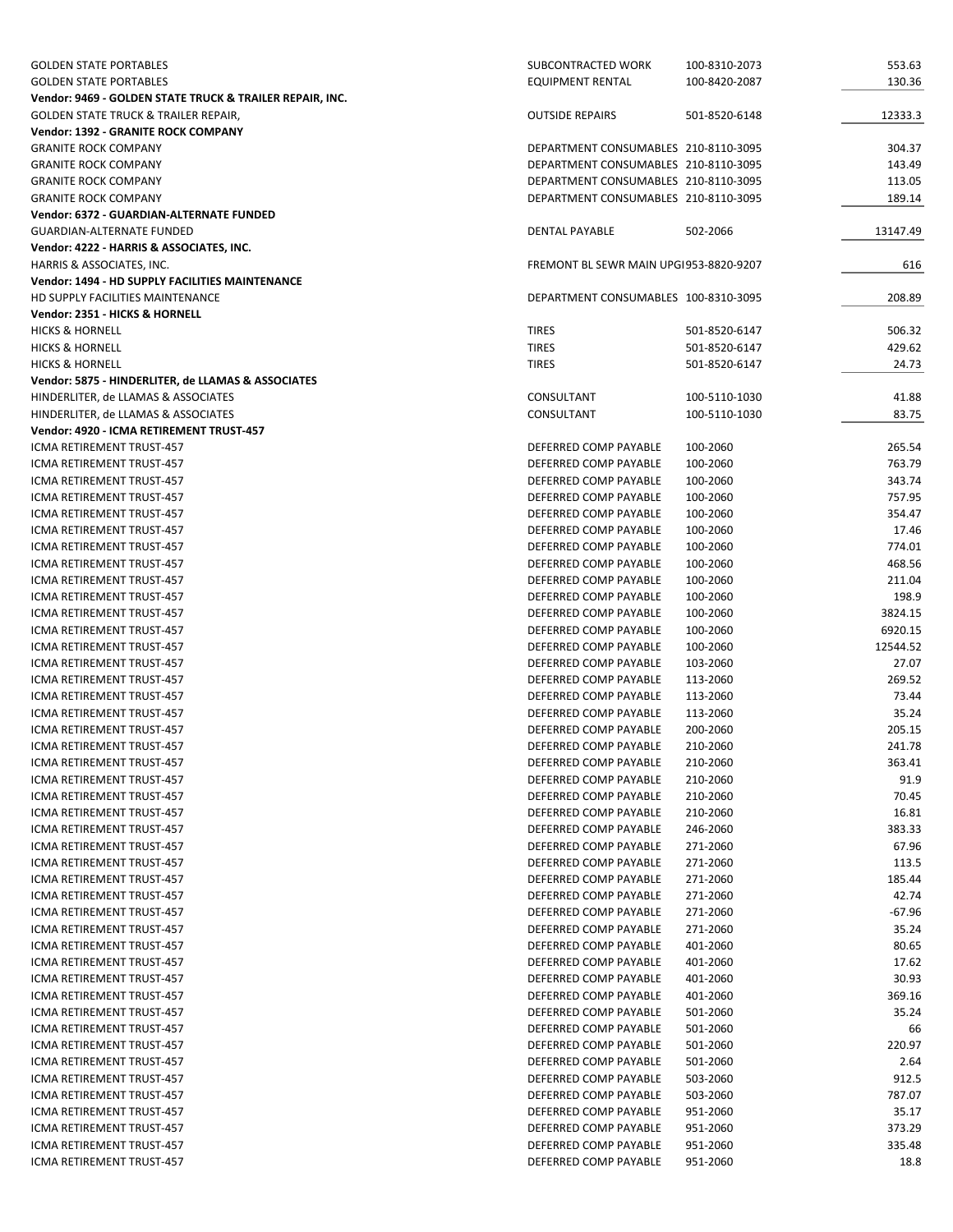| <b>ICMA RETIREMENT TRUST-457</b>                                       | DEFERRED COMP PAYABLE                                               | 953-2060      | 13.72      |
|------------------------------------------------------------------------|---------------------------------------------------------------------|---------------|------------|
| Vendor: 7173 - Iconix Waterworks (US) Inc.                             |                                                                     |               |            |
| Iconix Waterworks (US) Inc.                                            | DEPARTMENT CONSUMABLES 401-8620-3095                                |               | 1171.15    |
| Vendor: 0284 - IDVILLE                                                 |                                                                     |               |            |
| <b>IDVILLE</b>                                                         | DEPARTMENT CONSUMABLES 100-5110-3095                                |               | 22.15      |
| Vendor: 7226 - JAIME MORALES                                           |                                                                     |               |            |
| <b>JAIME MORALES</b>                                                   | <b>BODY REPAIR &amp; PAINTING</b>                                   | 501-8520-6149 | 675.65     |
| <b>JAIME MORALES</b>                                                   | <b>BODY REPAIR &amp; PAINTING</b>                                   | 501-8520-6149 | 850        |
| Vendor: 7065 - JAN ROEHL CONSULTING                                    |                                                                     |               |            |
| JAN ROEHL CONSULTING                                                   | JAN ROEHL CONSULTING                                                | 100-2042-1039 | 900        |
| Vendor: 1334 - JOHN C GEMMA                                            |                                                                     |               |            |
| JOHN C GEMMA                                                           | CONSULTANT                                                          | 503-4010-1030 | 500<br>726 |
| JOHN C GEMMA<br>JOHN C GEMMA                                           | COMPUTER SUPPLIES/SOFTWA 503-4010-3102<br><b>COMPUTER EQUIPMENT</b> | 503-4010-8182 | 34960      |
| Vendor: 6284 - JOHNSON ELECTRONICS                                     |                                                                     |               |            |
| JOHNSON ELECTRONICS                                                    | TEMPORARY CONTRACT SERVI(100-6610-2043                              |               | 84         |
| JOHNSON ELECTRONICS                                                    | TEMPORARY CONTRACT SERVI(100-6610-2043                              |               | 145        |
| JOHNSON ELECTRONICS                                                    | <b>ALARM SERVICE</b>                                                | 100-9200-2070 | 57         |
| Vendor: 6685 - JONES & MAYER                                           |                                                                     |               |            |
| <b>JONES &amp; MAYER</b>                                               | <b>LEGAL SERVICES - SPECIAL</b>                                     | 100-3010-1023 | 112.5      |
| Vendor: 4253 - JUSTIN HILL                                             |                                                                     |               |            |
| <b>JUSTIN HILL</b>                                                     | TEMPORARY CONTRACT SERVI(100-6640-2043                              |               | 1455.9     |
| Vendor: 9240 - KOVATCH MOBILE EQUIPMENT CORP.                          |                                                                     |               |            |
| KOVATCH MOBILE EQUIPMENT CORP.                                         | <b>VEHICLE PARTS</b>                                                | 501-8520-6144 | 677.54     |
| Vendor: 9582 - KRISTINE HOYER                                          |                                                                     |               |            |
| <b>KRISTINE HOYER</b>                                                  | <b>ENCROACHMENT BONDS</b>                                           | 601-2225      | 1000       |
| Vendor: 5462 - LABORERS NATIONAL PENSION                               |                                                                     |               |            |
| LABORERS NATIONAL PENSION                                              | LIUNA PENSION PAYABLE                                               | 100-2064      | 1577.06    |
| LABORERS NATIONAL PENSION                                              | LIUNA PENSION PAYABLE                                               | 100-2064      | 1335.94    |
| LABORERS NATIONAL PENSION                                              | LIUNA PENSION PAYABLE                                               | 103-2064      | 14.92      |
| LABORERS NATIONAL PENSION                                              | LIUNA PENSION PAYABLE                                               | 103-2064      | 78.57      |
| LABORERS NATIONAL PENSION                                              | LIUNA PENSION PAYABLE                                               | 113-2064      | 23.64      |
| LABORERS NATIONAL PENSION                                              | LIUNA PENSION PAYABLE                                               | 210-2064      | 707.36     |
| LABORERS NATIONAL PENSION                                              | LIUNA PENSION PAYABLE                                               | 210-2064      | 240.63     |
| LABORERS NATIONAL PENSION                                              | LIUNA PENSION PAYABLE                                               | 271-2064      | 304.8      |
| LABORERS NATIONAL PENSION                                              | LIUNA PENSION PAYABLE                                               | 271-2064      | 365.28     |
| LABORERS NATIONAL PENSION                                              | LIUNA PENSION PAYABLE                                               | 401-2064      | 600.72     |
| LABORERS NATIONAL PENSION                                              | LIUNA PENSION PAYABLE                                               | 401-2064      | 563.96     |
| <b>LABORERS NATIONAL PENSION</b>                                       | LIUNA PENSION PAYABLE                                               | 501-2064      | 288        |
| LABORERS NATIONAL PENSION                                              | LIUNA PENSION PAYABLE                                               | 501-2064      | 288        |
| <b>LABORERS NATIONAL PENSION</b>                                       | LIUNA PENSION PAYABLE                                               | 951-2064      | 227.5      |
| LABORERS NATIONAL PENSION                                              | LIUNA PENSION PAYABLE                                               | 951-2064      | 295.62     |
| <b>Vendor: 0213 - LANGUAGE LINE SERVICES</b><br>LANGUAGE LINE SERVICES | <b>TELEPHONE</b>                                                    | 100-6110-5132 | 162.49     |
| Vendor: 4560 - LAUREL CONTE                                            |                                                                     |               |            |
| LAUREL CONTE                                                           | SUBCONTRACTED WORK                                                  | 113-8730-2073 | 10914.17   |
| LAUREL CONTE                                                           | SUBCONTRACTED WORK                                                  | 113-8730-2073 | 1300       |
| LAUREL CONTE                                                           | SUBCONTRACTED WORK                                                  | 113-8730-2073 | 600.5      |
| Vendor: 9299 - LEGAL NOTIFICATION SERVICES, INC.                       |                                                                     |               |            |
| LEGAL NOTIFICATION SERVICES, INC.                                      | DEPARTMENT CONSUMABLES 100-6110-3095                                |               | 499.88     |
| Vendor: 6172 - LEXISNEXIS RISK DATA MANGEMENT INC.                     |                                                                     |               |            |
| LEXISNEXIS RISK DATA MANGEMENT INC.                                    | <b>INVESTIGATION EXPENSE</b>                                        | 100-6130-4125 | 150        |
| LEXISNEXIS RISK DATA MANGEMENT INC.                                    | POLICE EQUIPMENT                                                    | 221-6120-8184 | 960        |
| Vendor: 1971 - LIEBERT CASSIDY WHITMORE                                |                                                                     |               |            |
| LIEBERT CASSIDY WHITMORE                                               | LEGAL SERVICES - SPECIAL                                            | 100-3010-1023 | 50         |
| LIEBERT CASSIDY WHITMORE                                               | LEGAL SERVICES - SPECIAL                                            | 100-3010-1023 | 558        |
| LIEBERT CASSIDY WHITMORE                                               | LEGAL SERVICES - SPECIAL                                            | 100-3010-1023 | 76         |
| LIEBERT CASSIDY WHITMORE                                               | LEGAL SERVICES - SPECIAL                                            | 100-3010-1023 | 2396       |
| Vendor: 2045 - M & S BUILDING SUPPLY, INC                              |                                                                     |               |            |
| M & S BUILDING SUPPLY, INC                                             | DEPARTMENT CONSUMABLES 113-8730-3095                                |               | 55.85      |
| Vendor: 6379 - MARINA COAST WATER DISTRICT                             |                                                                     |               |            |
| MARINA COAST WATER DISTRICT                                            | UTILITY ASSISTANCE PRGM                                             | 100-7410-4201 | 837.21     |
| Vendor: 2102 - MARTIN'S IRRIGATION SUPPLY, INC.                        |                                                                     |               |            |
| MARTIN'S IRRIGATION SUPPLY, INC.                                       | DEPARTMENT CONSUMABLES 100-8420-3095                                |               | 166.28     |
| MARTIN'S IRRIGATION SUPPLY, INC.                                       | DEPARTMENT CONSUMABLES 100-8420-3095                                |               | 175.24     |
| MARTIN'S IRRIGATION SUPPLY, INC.                                       | DEPARTMENT CONSUMABLES 100-8420-3095                                |               | 421.87     |
| MARTIN'S IRRIGATION SUPPLY, INC.                                       | DEPARTMENT CONSUMABLES 100-8420-3095                                |               | 90.13      |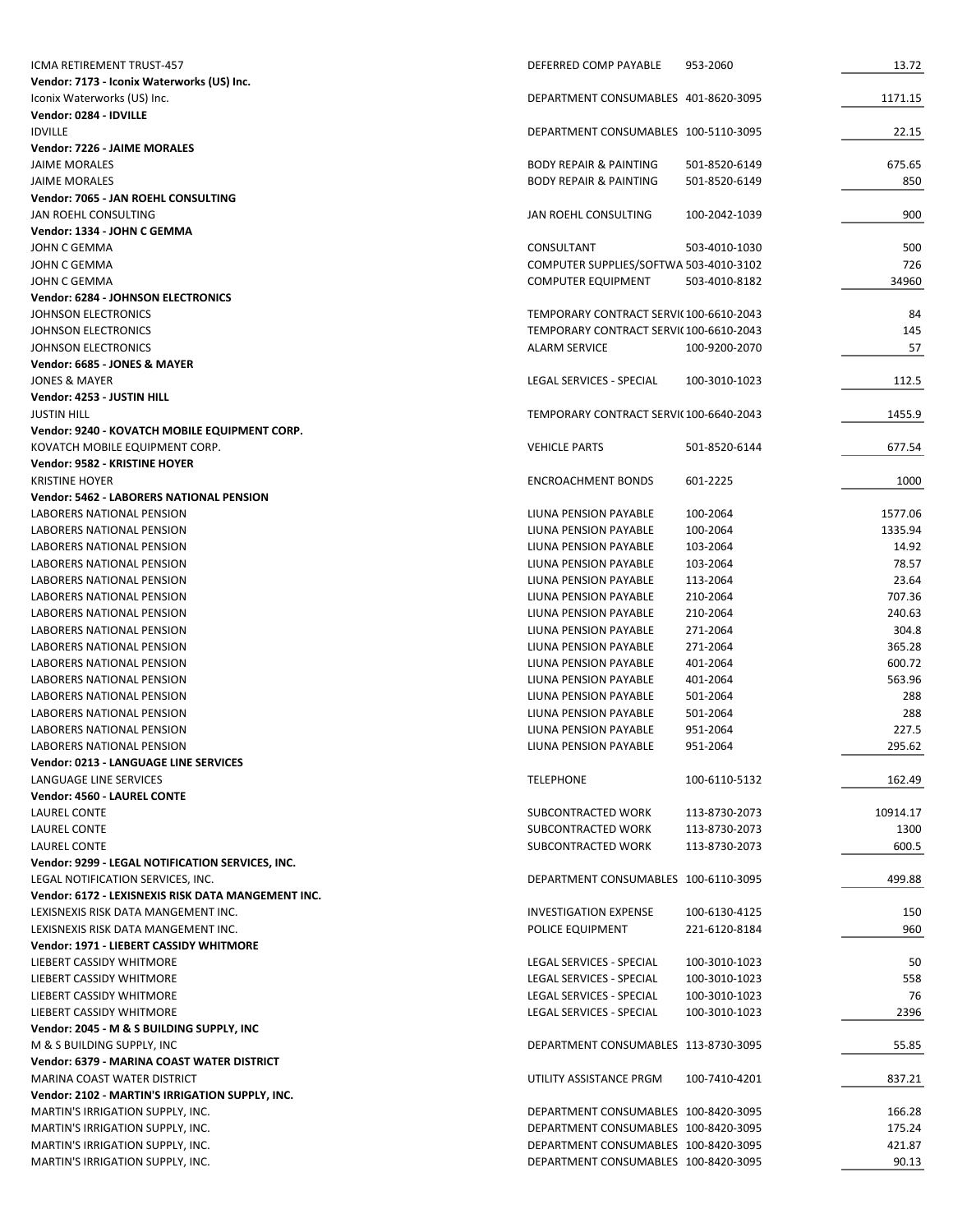| Vendor: 2236 - MBS BUSINESS SYSTEMS                                       |                                                                                  |                                |                  |
|---------------------------------------------------------------------------|----------------------------------------------------------------------------------|--------------------------------|------------------|
| MBS BUSINESS SYSTEMS                                                      | <b>COPIER SERVICES</b>                                                           | 100-6110-2044                  | 1439.03          |
| MBS BUSINESS SYSTEMS                                                      | <b>COPIER SERVICES</b>                                                           | 100-8310-2044                  | 107.36           |
| Vendor: 7576 - MELVIN MASON                                               |                                                                                  |                                |                  |
| <b>MELVIN MASON</b>                                                       | SUBCONTRACTED WORK                                                               | 100-9100-2073                  | 100              |
| Vendor: 9472 - MICHAEL A. HOULEMARD, JR.                                  |                                                                                  |                                |                  |
| MICHAEL A. HOULEMARD, JR.<br>Vendor: 0759 - MILESTONE COMMUNICATIONS INC. | <b>SUBCONTRACTED WORK</b>                                                        | 335-2010-2073                  | 1200             |
| MILESTONE COMMUNICATIONS INC.                                             | PUBLISHING & LEGAL ADVERTIS 100-2021-2063                                        |                                | 255.15           |
| MILESTONE COMMUNICATIONS INC.                                             | PUBLISHING & LEGAL ADVERTIS 200-5410-2063                                        |                                | 226.8            |
| Vendor: 2184 - MISSION LINEN SUPPLY                                       |                                                                                  |                                |                  |
| <b>MISSION LINEN SUPPLY</b>                                               | UNIFORM SERVICE/LAUNDRY 100-6640-2049                                            |                                | 79.76            |
| <b>MISSION LINEN SUPPLY</b>                                               | UNIFORM SERVICE/LAUNDRY 100-6640-2049                                            |                                | 89.76            |
| Vendor: 2186 - MISSION UNIFORM SERVICE                                    |                                                                                  |                                |                  |
| <b>MISSION UNIFORM SERVICE</b>                                            | UNIFORM SERVICE/LAUNDRY 100-6640-2049                                            |                                | 37.59            |
| <b>MISSION UNIFORM SERVICE</b>                                            | UNIFORM SERVICE/LAUNDRY 100-6640-2049                                            |                                | 37.59            |
| <b>MISSION UNIFORM SERVICE</b>                                            | UNIFORM SERVICE / LAUNDRY 100-8310-2049                                          |                                | 57.84            |
| <b>MISSION UNIFORM SERVICE</b>                                            | UNIFORM SERVICE / LAUNDRY 100-8310-2049                                          |                                | 57.84            |
| <b>MISSION UNIFORM SERVICE</b>                                            | UNIFORM SERVICE/LAUNDRY 100-8410-2049                                            |                                | 18.51            |
| <b>MISSION UNIFORM SERVICE</b>                                            | UNIFORM SERVICE/LAUNDRY 100-8410-2049                                            |                                | 18.51            |
| <b>MISSION UNIFORM SERVICE</b>                                            | UNIFORM SERVICE/LAUNDRY 100-8420-2049                                            |                                | 57.84            |
| <b>MISSION UNIFORM SERVICE</b><br><b>MISSION UNIFORM SERVICE</b>          | UNIFORM SERVICE/LAUNDRY 100-8420-2049<br>UNIFORM SERVICE / LAUNDRY 100-8440-2049 |                                | 57.84<br>34.69   |
| <b>MISSION UNIFORM SERVICE</b>                                            | UNIFORM SERVICE / LAUNDRY 100-8440-2049                                          |                                | 34.69            |
| <b>MISSION UNIFORM SERVICE</b>                                            | UNIFORM SERVICE / LAUNDRY 100-8450-2049                                          |                                | 18.51            |
| <b>MISSION UNIFORM SERVICE</b>                                            | UNIFORM SERVICE / LAUNDRY 100-8450-2049                                          |                                | 18.51            |
| <b>MISSION UNIFORM SERVICE</b>                                            | UNIFORM SERVICE/LAUNDRY 100-9105-2049                                            |                                | 115.34           |
| <b>MISSION UNIFORM SERVICE</b>                                            | UNIFORM SERVICE/LAUNDRY 100-9105-2049                                            |                                | 115.34           |
| <b>MISSION UNIFORM SERVICE</b>                                            | UNIFORM SERVICE/LAUNDRY 100-9105-2049                                            |                                | 184.61           |
| <b>MISSION UNIFORM SERVICE</b>                                            | UNIFORM SERVICE / LAUNDRY 113-8730-2049                                          |                                | 104.59           |
| <b>MISSION UNIFORM SERVICE</b>                                            | UNIFORM SERVICE / LAUNDRY 113-8730-2049                                          |                                | 104.59           |
| <b>MISSION UNIFORM SERVICE</b>                                            | UNIFORM SERVICE/LAUNDRY 210-8110-2049                                            |                                | 38.56            |
| <b>MISSION UNIFORM SERVICE</b>                                            | UNIFORM SERVICE/LAUNDRY 210-8110-2049                                            |                                | 46.26            |
| <b>MISSION UNIFORM SERVICE</b>                                            | UNIFORM SERVICE/LAUNDRY 210-8110-2049                                            |                                | 46.26            |
| <b>MISSION UNIFORM SERVICE</b>                                            | UNIFORM SERVICE/LAUNDRY 210-8420-2049                                            |                                | 11.58            |
| <b>MISSION UNIFORM SERVICE</b>                                            | UNIFORM SERVICE/LAUNDRY 210-8420-2049                                            |                                | 11.58            |
| <b>MISSION UNIFORM SERVICE</b>                                            | UNIFORM SERVICE/LAUNDRY 271-8110-2049                                            |                                | 46.26            |
| <b>MISSION UNIFORM SERVICE</b>                                            | UNIFORM SERVICE/LAUNDRY 271-8110-2049                                            |                                | 46.26            |
| <b>MISSION UNIFORM SERVICE</b><br><b>MISSION UNIFORM SERVICE</b>          | UNIFORM SERVICE/LAUNDRY 401-8620-2049<br>UNIFORM SERVICE/LAUNDRY 401-8620-2049   |                                | 46.26<br>46.26   |
| <b>MISSION UNIFORM SERVICE</b>                                            | UNIFORM SERVICE/LAUNDRY 501-8520-2049                                            |                                | 46.31            |
| <b>MISSION UNIFORM SERVICE</b>                                            | UNIFORM SERVICE/LAUNDRY                                                          | 501-8520-2049                  | 46.31            |
| <b>MISSION UNIFORM SERVICE</b>                                            | UNIFORM SERVICE / LAUNDRY 951-8820-2049                                          |                                | 46.3             |
| <b>MISSION UNIFORM SERVICE</b>                                            | UNIFORM SERVICE / LAUNDRY 951-8820-2049                                          |                                | 46.3             |
| Vendor: 0144 - MOLINARI SUPPLY, INC.                                      |                                                                                  |                                |                  |
| MOLINARI SUPPLY, INC.                                                     | <b>JANITORIAL SUPPLIES</b>                                                       | 100-6640-3093                  | 117.07           |
| MOLINARI SUPPLY, INC.                                                     | <b>JANITORIAL SUPPLIES</b>                                                       | 100-6640-3093                  | 184.03           |
| Vendor: 4425 - MONTEREY AUTO SUPPLY, INC.                                 |                                                                                  |                                |                  |
| MONTEREY AUTO SUPPLY, INC.                                                | <b>VEHICLE PARTS</b>                                                             | 501-8520-6144                  | 17.47            |
| MONTEREY AUTO SUPPLY, INC.                                                | <b>VEHICLE PARTS</b>                                                             | 501-8520-6144                  | 228.93           |
| MONTEREY AUTO SUPPLY, INC.                                                | <b>VEHICLE PARTS</b>                                                             | 501-8520-6144                  | $-53.59$         |
| MONTEREY AUTO SUPPLY, INC.                                                | <b>VEHICLE PARTS</b>                                                             | 501-8520-6144                  | 74.06            |
| MONTEREY AUTO SUPPLY, INC.                                                | <b>VEHICLE PARTS</b>                                                             | 501-8520-6144                  | 49.7             |
| MONTEREY AUTO SUPPLY, INC.                                                | <b>VEHICLE PARTS</b><br><b>VEHICLE PARTS</b>                                     | 501-8520-6144                  | 273.46           |
| MONTEREY AUTO SUPPLY, INC.<br>MONTEREY AUTO SUPPLY, INC.                  | <b>VEHICLE PARTS</b>                                                             | 501-8520-6144<br>501-8520-6144 | 73.13<br>$-1.63$ |
| Vendor: 2238 - MONTEREY BAY PEST CONTROL                                  |                                                                                  |                                |                  |
| MONTEREY BAY PEST CONTROL                                                 | PEST CONTROL                                                                     | 100-8310-2057                  | 62               |
| MONTEREY BAY PEST CONTROL                                                 | PEST CONTROL                                                                     | 100-8310-2057                  | 100              |
| MONTEREY BAY PEST CONTROL                                                 | PEST CONTROL                                                                     | 100-8310-2057                  | 65               |
| Vendor: 2205 - MONTEREY CO. CONVENTION & VISITOR'S BUREAU                 |                                                                                  |                                |                  |
| MONTEREY CO. CONVENTION & VISITOR'S                                       | <b>MCCVB</b>                                                                     | 100-1010-7166                  | 13500            |
| <b>Vendor: 2129 - MONTEREY COUNTY PEACE</b>                               |                                                                                  |                                |                  |
| MONTEREY COUNTY PEACE                                                     | <b>TRAINING &amp; EDUCATIONS</b>                                                 | 100-6120-1029                  | 500              |
| Vendor: 2300 - MONTEREY COUNTY TAX COLLECTOR                              |                                                                                  |                                |                  |
| MONTEREY COUNTY TAX COLLECTOR                                             | DEPARTMENT CONSUMABLES 100-7110-3095                                             |                                | 1802.74          |
| MONTEREY COUNTY TAX COLLECTOR                                             | DEPARTMENT CONSUMABLES 100-8310-3095                                             |                                | 875.04           |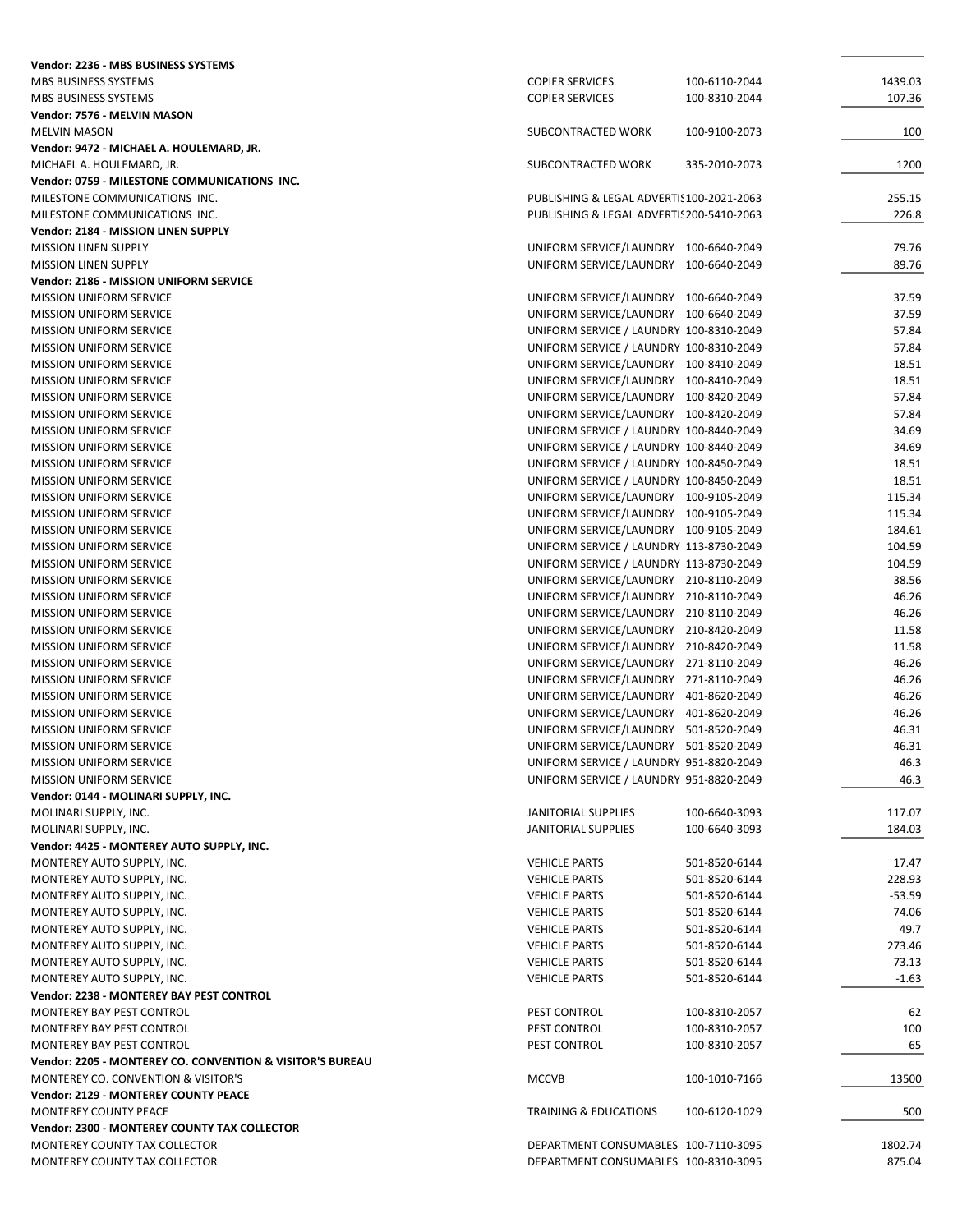| MONTEREY COUNTY TAX COLLECTOR                           | <b>WATER</b>                            | 100-8310-5133 | 1368.74  |
|---------------------------------------------------------|-----------------------------------------|---------------|----------|
| <b>MONTEREY COUNTY TAX COLLECTOR</b>                    | <b>WATER</b>                            | 100-8440-5133 | 2241.98  |
| MONTEREY COUNTY TAX COLLECTOR                           | PROPERTY TAXES/ASSESSMENT 297-7993-1041 |               | 45.75    |
| MONTEREY COUNTY TAX COLLECTOR                           | PROPERTY TAXES/ASSESSMENT 961-9610-1041 |               | 2124.09  |
| MONTEREY COUNTY TAX COLLECTOR                           | PROPERTY TAXES/ASSESSMENT 971-9710-1041 |               | 45.75    |
| Vendor: 2320 - MONTEREY PENINSULA CHAMBER OF COMMERCE   |                                         |               |          |
| MONTEREY PENINSULA CHAMBER OF CON                       | <b>MARKETING MATERIALS</b>              | 100-7410-2040 | 924      |
| Vendor: 6599 - MONTEREY PENINSULA ENGINEERING           |                                         |               |          |
| MONTEREY PENINSULA ENGINEERING                          | LIFT STATION UPGRADES                   | 953-8820-9204 | 92340    |
|                                                         |                                         |               |          |
| MONTEREY PENINSULA ENGINEERING                          | SEWER LINE REPLACEMENTS                 | 953-8820-9218 | 69014.35 |
| Vendor: 7135 - MONTEREY SANITARY SUPPLY, INC.           |                                         |               |          |
| MONTEREY SANITARY SUPPLY, INC.                          | CSA74 APPROVED MEDICAL SU 100-6120-3096 |               | 99       |
| Vendor: 9583 - NINA DEMELLO                             |                                         |               |          |
| NINA DEMELLO                                            | SWIMMING POOL REVENUE                   | 100-3676      | 336      |
| Vendor: 9387 - NORMAN A. TRAUB ASSOCIATES LLC           |                                         |               |          |
| NORMAN A. TRAUB ASSOCIATES LLC                          | BACKGROUND INVESTIGATION 100-6110-1027  |               | 840      |
| Vendor: 9510 - OLYMPUS AND ASSOCIATES, INC.             |                                         |               |          |
| OLYMPUS AND ASSOCIATES, INC.                            | <b>WATER TANK RECOATING</b>             | 401-8910-9556 | 71265.45 |
| Vendor: 7968 - OPENGOV, INC.                            |                                         |               |          |
| OPENGOV, INC.                                           | COMPUTER SUPPLIES/SOFTWA 503-4010-3102  |               | 5877     |
| Vendor: 5582 - O'REILLY AUTO PARTS                      |                                         |               |          |
| O'REILLY AUTO PARTS                                     | <b>VEHICLE PARTS</b>                    | 501-8520-6144 | 48.71    |
|                                                         |                                         |               |          |
| Vendor: 2720 - OWEN EQUIPMENT COMPANY                   |                                         |               |          |
| <b>OWEN EQUIPMENT COMPANY</b>                           | <b>CONSUMABLES</b>                      | 271-8110-3095 | 1561.38  |
| Vendor: 2652 - PACIFIC GAS & ELECTRIC                   |                                         |               |          |
| <b>PACIFIC GAS &amp; ELECTRIC</b>                       | UTILITY ASSISTANCE PRGM                 | 100-7410-4201 | 310.87   |
| PACIFIC GAS & ELECTRIC                                  | UTILITY ASSISTANCE PRGM                 | 100-7410-4201 | 1758.48  |
| PACIFIC GAS & ELECTRIC                                  | UTILITY ASSISTANCE PRGM                 | 100-7410-4201 | 413.52   |
| PACIFIC GAS & ELECTRIC                                  | UTILITY ASSISTANCE PRGM                 | 100-7410-4201 | 2055.01  |
| PACIFIC GAS & ELECTRIC                                  | UTILITY ASSISTANCE PRGM                 | 100-7410-4201 | 569.8    |
| Vendor: 2752 - PENINSULA WELDING & MEDICAL SUPPLY, INC. |                                         |               |          |
| PENINSULA WELDING & MEDICAL SUPPLY,                     | <b>CSA 74 PURCHASES</b>                 | 100-6640-3096 | 59.68    |
| PENINSULA WELDING & MEDICAL SUPPLY,                     | <b>CSA 74 PURCHASES</b>                 | 100-6640-3096 | 25.8     |
| Vendor: 3397 - PETER K. FICHTNER                        |                                         |               |          |
| PETER K. FICHTNER                                       | DEPARTMENT CONSUMABLES 100-8420-3095    |               | 475.75   |
|                                                         |                                         |               |          |
| Vendor: 2802 - PITNEY BOWES GLOBAL                      |                                         |               |          |
| PITNEY BOWES GLOBAL                                     | <b>MAIL SERVICES</b>                    | 100-5110-4124 | 114.68   |
| Vendor: 2816 - PLUG & PAY TECHNOLOGIES, INC.            |                                         |               |          |
| PLUG & PAY TECHNOLOGIES, INC.                           | <b>COMPUTER SOFTWARE</b>                | 100-9100-3104 | 15       |
| PLUG & PAY TECHNOLOGIES, INC.                           | <b>COMPUTER SOFTWARE</b>                | 100-9100-3104 | 15       |
| Vendor: 2849 - PREMIUM AUTO PARTS                       |                                         |               |          |
| PREMIUM AUTO PARTS                                      | <b>VEHICLE PARTS</b>                    | 501-8520-6144 | 32.45    |
| PREMIUM AUTO PARTS                                      | <b>VEHICLE PARTS</b>                    | 501-8520-6144 | 297.29   |
| PREMIUM AUTO PARTS                                      | <b>VEHICLE PARTS</b>                    | 501-8520-6144 | 23.77    |
| Vendor: 4487 - PTS COMMUNICATIONS                       |                                         |               |          |
| PTS COMMUNICATIONS                                      | <b>TELEPHONE</b>                        | 503-4010-5132 | 103      |
| Vendor: 2877 - PUBLIC EMPLOYEES' RETIREMENT SYSTEM      |                                         |               |          |
| PUBLIC EMPLOYEES' RETIREMENT SYSTEM                     | PERS PAYABLE                            | 100-2056      | $-51.47$ |
| PUBLIC EMPLOYEES' RETIREMENT SYSTEM                     |                                         | 100-2056      |          |
|                                                         | PERS PAYABLE                            |               | 0.08     |
| PUBLIC EMPLOYEES' RETIREMENT SYSTEM                     | <b>PERS PAYABLE</b>                     | 100-2056      | 216.38   |
| PUBLIC EMPLOYEES' RETIREMENT SYSTEM                     | PERS PAYABLE                            | 100-2056      | 1669.95  |
| PUBLIC EMPLOYEES' RETIREMENT SYSTEM                     | PERS PAYABLE                            | 100-2056      | 114.15   |
| PUBLIC EMPLOYEES' RETIREMENT SYSTEM                     | PERS PAYABLE                            | 100-2056      | 4824.27  |
| PUBLIC EMPLOYEES' RETIREMENT SYSTEM                     | PERS PAYABLE                            | 100-2056      | 5236.24  |
| PUBLIC EMPLOYEES' RETIREMENT SYSTEM                     | PERS PAYABLE                            | 100-2056      | 5998.01  |
| PUBLIC EMPLOYEES' RETIREMENT SYSTEM                     | PERS PAYABLE                            | 100-2056      | 6862.68  |
| PUBLIC EMPLOYEES' RETIREMENT SYSTEM                     | PERS PAYABLE                            | 100-2056      | 1490.39  |
| PUBLIC EMPLOYEES' RETIREMENT SYSTEM                     | PERS PAYABLE                            | 100-2056      | 7602.34  |
| PUBLIC EMPLOYEES' RETIREMENT SYSTEM                     | PERS PAYABLE                            | 100-2056      | 8775.68  |
|                                                         |                                         |               |          |
| PUBLIC EMPLOYEES' RETIREMENT SYSTEM                     | PERS PAYABLE                            | 100-2056      | 10731.41 |
| PUBLIC EMPLOYEES' RETIREMENT SYSTEM                     | PERS PAYABLE                            | 100-2056      | 10932.19 |
| PUBLIC EMPLOYEES' RETIREMENT SYSTEM                     | PERS PAYABLE                            | 100-2056      | 11070.36 |
| PUBLIC EMPLOYEES' RETIREMENT SYSTEM                     | PERS PAYABLE                            | 100-2056      | 4121.85  |
| PUBLIC EMPLOYEES' RETIREMENT SYSTEM                     | PERS PAYABLE                            | 100-2056      | 2392.47  |
| PUBLIC EMPLOYEES' RETIREMENT SYSTEM                     | PERS PAYABLE                            | 100-2056      | 4770.57  |
| PUBLIC EMPLOYEES' RETIREMENT SYSTEM                     | PERS PAYABLE                            | 100-2056      | 15119.04 |
| PUBLIC EMPLOYEES' RETIREMENT SYSTEM                     | PERS PAYABLE                            | 100-2056      | 845.28   |
|                                                         |                                         |               |          |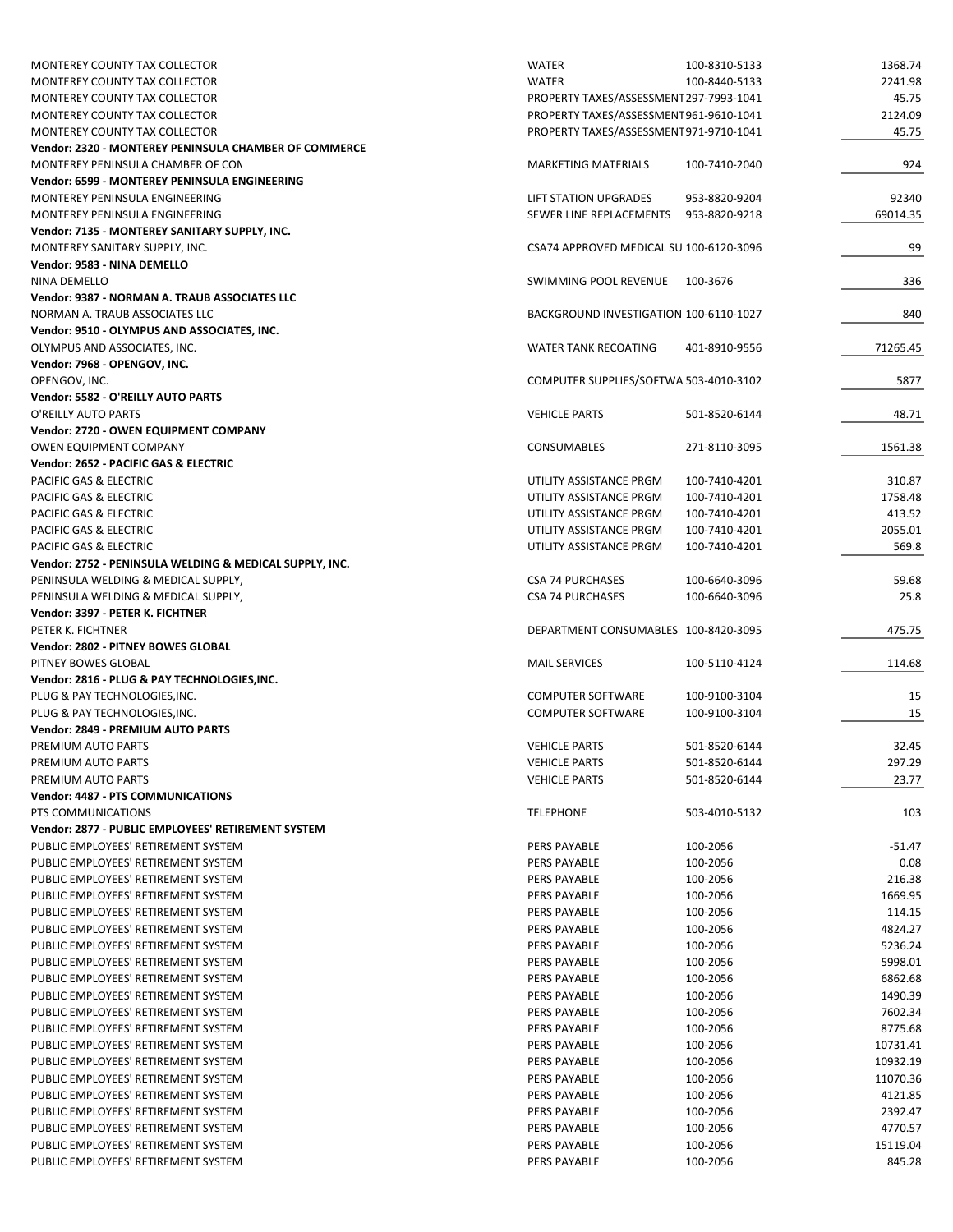| PUBLIC EMPLOYEES' RETIREMENT SYSTEM          | PERS PAYABLE                         | 100-2056 | 842.43   |
|----------------------------------------------|--------------------------------------|----------|----------|
| PUBLIC EMPLOYEES' RETIREMENT SYSTEM          | PERS PAYABLE                         | 100-2056 | 1341.13  |
| PUBLIC EMPLOYEES' RETIREMENT SYSTEM          | PERS PAYABLE                         | 100-2056 | 1768.62  |
| PUBLIC EMPLOYEES' RETIREMENT SYSTEM          | <b>PERS PAYABLE</b>                  |          | 1176.87  |
|                                              |                                      | 100-2056 |          |
| PUBLIC EMPLOYEES' RETIREMENT SYSTEM          | PERS PAYABLE                         | 100-2056 | 723.35   |
| PUBLIC EMPLOYEES' RETIREMENT SYSTEM          | PERS PAYABLE                         | 100-2056 | 877.48   |
| PUBLIC EMPLOYEES' RETIREMENT SYSTEM          | PERS PAYABLE                         | 100-2056 | 874.52   |
| PUBLIC EMPLOYEES' RETIREMENT SYSTEM          | PERS PAYABLE                         | 103-2056 | 55.2     |
| PUBLIC EMPLOYEES' RETIREMENT SYSTEM          | PERS PAYABLE                         | 103-2056 | 86.98    |
| PUBLIC EMPLOYEES' RETIREMENT SYSTEM          | PERS PAYABLE                         | 103-2056 | 0.28     |
| PUBLIC EMPLOYEES' RETIREMENT SYSTEM          | <b>PERS PAYABLE</b>                  | 113-2056 | 3.62     |
| PUBLIC EMPLOYEES' RETIREMENT SYSTEM          | PERS PAYABLE                         | 113-2056 | 31.4     |
| PUBLIC EMPLOYEES' RETIREMENT SYSTEM          | PERS PAYABLE                         | 113-2056 | 585.64   |
| PUBLIC EMPLOYEES' RETIREMENT SYSTEM          | PERS PAYABLE                         | 113-2056 | 670.82   |
| PUBLIC EMPLOYEES' RETIREMENT SYSTEM          | PERS PAYABLE                         | 113-2056 | 49.48    |
| PUBLIC EMPLOYEES' RETIREMENT SYSTEM          | PERS PAYABLE                         | 200-2056 | 213.61   |
| PUBLIC EMPLOYEES' RETIREMENT SYSTEM          | PERS PAYABLE                         | 200-2056 | 244.69   |
| PUBLIC EMPLOYEES' RETIREMENT SYSTEM          | PERS PAYABLE                         | 200-2056 | 0.87     |
| PUBLIC EMPLOYEES' RETIREMENT SYSTEM          | <b>PERS PAYABLE</b>                  | 210-2056 | 3.15     |
|                                              |                                      |          |          |
| PUBLIC EMPLOYEES' RETIREMENT SYSTEM          | PERS PAYABLE                         | 210-2056 | 346.8    |
| PUBLIC EMPLOYEES' RETIREMENT SYSTEM          | PERS PAYABLE                         | 210-2056 | 155.85   |
| PUBLIC EMPLOYEES' RETIREMENT SYSTEM          | PERS PAYABLE                         | 210-2056 | 546.53   |
| PUBLIC EMPLOYEES' RETIREMENT SYSTEM          | PERS PAYABLE                         | 210-2056 | 178.53   |
| PUBLIC EMPLOYEES' RETIREMENT SYSTEM          | PERS PAYABLE                         | 271-2056 | 2.52     |
| PUBLIC EMPLOYEES' RETIREMENT SYSTEM          | PERS PAYABLE                         | 271-2056 | 575.89   |
| PUBLIC EMPLOYEES' RETIREMENT SYSTEM          | <b>PERS PAYABLE</b>                  | 271-2056 | 106.53   |
| PUBLIC EMPLOYEES' RETIREMENT SYSTEM          | PERS PAYABLE                         | 271-2056 | 122.03   |
| PUBLIC EMPLOYEES' RETIREMENT SYSTEM          | PERS PAYABLE                         | 271-2056 | 365.45   |
| PUBLIC EMPLOYEES' RETIREMENT SYSTEM          | PERS PAYABLE                         | 335-2056 | 449.04   |
| PUBLIC EMPLOYEES' RETIREMENT SYSTEM          | PERS PAYABLE                         | 335-2056 | 514.38   |
| PUBLIC EMPLOYEES' RETIREMENT SYSTEM          | PERS PAYABLE                         | 335-2056 | 1.86     |
| PUBLIC EMPLOYEES' RETIREMENT SYSTEM          | PERS PAYABLE                         | 401-2056 | 2.47     |
| PUBLIC EMPLOYEES' RETIREMENT SYSTEM          | PERS PAYABLE                         | 401-2056 | 527.84   |
| PUBLIC EMPLOYEES' RETIREMENT SYSTEM          | PERS PAYABLE                         | 401-2056 | 831.78   |
| PUBLIC EMPLOYEES' RETIREMENT SYSTEM          | PERS PAYABLE                         | 501-2056 | 155.03   |
| PUBLIC EMPLOYEES' RETIREMENT SYSTEM          | PERS PAYABLE                         |          | 177.58   |
|                                              | <b>PERS PAYABLE</b>                  | 501-2056 |          |
| PUBLIC EMPLOYEES' RETIREMENT SYSTEM          |                                      | 501-2056 | 1.95     |
| PUBLIC EMPLOYEES' RETIREMENT SYSTEM          | PERS PAYABLE                         | 501-2056 | 228.98   |
| PUBLIC EMPLOYEES' RETIREMENT SYSTEM          | PERS PAYABLE                         | 501-2056 | 360.85   |
| PUBLIC EMPLOYEES' RETIREMENT SYSTEM          | PERS PAYABLE                         | 503-2056 | 179.66   |
| PUBLIC EMPLOYEES' RETIREMENT SYSTEM          | PERS PAYABLE                         | 503-2056 | 341.04   |
| PUBLIC EMPLOYEES' RETIREMENT SYSTEM          | <b>PERS PAYABLE</b>                  | 503-2056 | 1.86     |
| PUBLIC EMPLOYEES' RETIREMENT SYSTEM          | PERS PAYABLE                         | 503-2056 | 156.84   |
| PUBLIC EMPLOYEES' RETIREMENT SYSTEM          | PERS PAYABLE                         | 503-2056 | 537.43   |
| PUBLIC EMPLOYEES' RETIREMENT SYSTEM          | PERS PAYABLE                         | 951-2056 | 4.87     |
| PUBLIC EMPLOYEES' RETIREMENT SYSTEM          | PERS PAYABLE                         | 951-2056 | 437.07   |
| PUBLIC EMPLOYEES' RETIREMENT SYSTEM          | <b>PERS PAYABLE</b>                  | 951-2056 | 477.95   |
| PUBLIC EMPLOYEES' RETIREMENT SYSTEM          | PERS PAYABLE                         | 951-2056 | 500.67   |
| PUBLIC EMPLOYEES' RETIREMENT SYSTEM          | PERS PAYABLE                         | 951-2056 | 753.2    |
| PUBLIC EMPLOYEES' RETIREMENT SYSTEM          | PERS PAYABLE                         | 953-2056 | 0.04     |
| PUBLIC EMPLOYEES' RETIREMENT SYSTEM          | PERS PAYABLE                         | 953-2056 | 21.19    |
| PUBLIC EMPLOYEES' RETIREMENT SYSTEM          | PERS PAYABLE                         | 953-2056 | 13.45    |
| Vendor: 6664 - QUALITY WATER ENTERPRISES INC |                                      |          |          |
| QUALITY WATER ENTERPRISES INC                | DEPARTMENT CONSUMABLES 100-8310-3095 |          | 216      |
|                                              |                                      |          |          |
| <b>QUALITY WATER ENTERPRISES INC</b>         | DEPARTMENT CONSUMABLES 113-8730-3095 |          | 68       |
| Vendor: 5264 - RABOBANK, N.A.                |                                      |          |          |
| RABOBANK, N.A.                               | FEDERAL TAX PAYABLE                  | 100-2052 | 49307.84 |
| RABOBANK, N.A.                               | FEDERAL TAX PAYABLE                  | 100-2052 | 334.67   |
| RABOBANK, N.A.                               | EE HEALTHCARE PAYABLE                | 100-2057 | 13800.7  |
| RABOBANK, N.A.                               | EE HEALTHCARE PAYABLE                | 100-2057 | 100.76   |
| RABOBANK, N.A.                               | FEDERAL TAX PAYABLE                  | 103-2052 | 30.31    |
| RABOBANK, N.A.                               | EE HEALTHCARE PAYABLE                | 103-2057 | 10.82    |
| RABOBANK, N.A.                               | FEDERAL TAX PAYABLE                  | 113-2052 | 921.81   |
| RABOBANK, N.A.                               | EE HEALTHCARE PAYABLE                | 113-2057 | 274.82   |
| RABOBANK, N.A.                               | FEDERAL TAX PAYABLE                  | 200-2052 | 112.55   |
| RABOBANK, N.A.                               | EE HEALTHCARE PAYABLE                | 200-2057 | 86.28    |
| RABOBANK, N.A.                               | FEDERAL TAX PAYABLE                  | 210-2052 | 868.41   |
|                                              |                                      |          |          |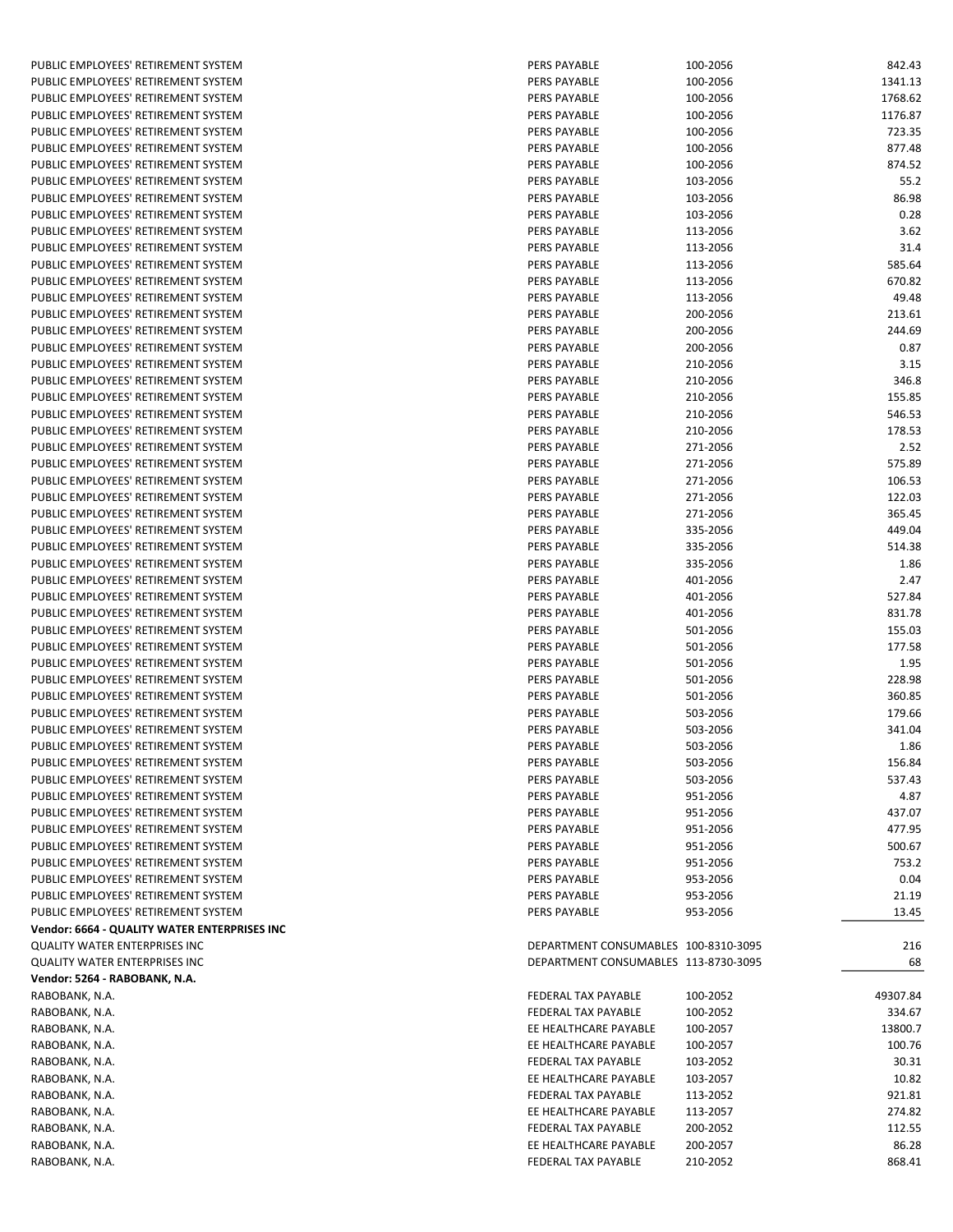| RABOBANK, N.A.                                              | EE HEALTHCARE PAYABLE                    | 210-2057      | 293.62   |
|-------------------------------------------------------------|------------------------------------------|---------------|----------|
| RABOBANK, N.A.                                              | EE HEALTHCARE PAYABLE                    | 210-2057      | 11.28    |
| RABOBANK, N.A.                                              | FEDERAL TAX PAYABLE                      | 246-2052      | 422.5    |
| RABOBANK, N.A.                                              | EE HEALTHCARE PAYABLE                    | 246-2057      | 117.42   |
| RABOBANK, N.A.                                              | FEDERAL TAX PAYABLE                      | 271-2052      | 393.05   |
| RABOBANK, N.A.                                              | EE HEALTHCARE PAYABLE                    | 271-2057      | 171.6    |
| RABOBANK, N.A.                                              | <b>FEDERAL TAX PAYABLE</b>               | 335-2052      | 697.85   |
|                                                             | EE HEALTHCARE PAYABLE                    | 335-2057      | 190.5    |
| RABOBANK, N.A.                                              |                                          |               |          |
| RABOBANK, N.A.                                              | FEDERAL TAX PAYABLE                      | 401-2052      | 712.62   |
| RABOBANK, N.A.                                              | EE HEALTHCARE PAYABLE                    | 401-2057      | 231.34   |
| RABOBANK, N.A.                                              | FEDERAL TAX PAYABLE                      | 501-2052      | 402.57   |
| RABOBANK, N.A.                                              | EE HEALTHCARE PAYABLE                    | 501-2057      | 147.84   |
| RABOBANK, N.A.                                              | FEDERAL TAX PAYABLE                      | 503-2052      | 1037.65  |
| RABOBANK, N.A.                                              | EE HEALTHCARE PAYABLE                    | 503-2057      | 203.36   |
| RABOBANK, N.A.                                              | FEDERAL TAX PAYABLE                      | 951-2052      | 964.89   |
| RABOBANK, N.A.                                              | EE HEALTHCARE PAYABLE                    | 951-2057      | 325.28   |
| RABOBANK, N.A.                                              | FEDERAL TAX PAYABLE                      | 953-2052      | 31.34    |
| RABOBANK, N.A.                                              | EE HEALTHCARE PAYABLE                    | 953-2057      | 6.82     |
| Vendor: 5417 - RENTAL DEPOT                                 |                                          |               |          |
| <b>RENTAL DEPOT</b>                                         | <b>EQUIPMENT RENTAL</b>                  | 100-8420-2087 | 153.9    |
| Vendor: 3307 - SAME DAY SHRED                               |                                          |               |          |
| SAME DAY SHRED                                              | <b>OTHER EXPENSE</b>                     | 100-6110-2078 | 45       |
|                                                             |                                          |               |          |
| Vendor: 9348 - SANTA CRUZ WESTSIDE ELECTRIC, INC.           |                                          |               |          |
| SANTA CRUZ WESTSIDE ELECTRIC, INC.                          | <b>SOLAR PANELS</b>                      | 347-8910-9539 | 29135.88 |
| Vendor: 9562 - SEDGWICK CMS, INC.                           |                                          |               |          |
| SEDGWICK CMS, INC.                                          | <b>TAIL CLAIMS</b>                       | 502-5120-2097 | 4250     |
| Vendor: 5761 - SHERIFF OF MONTEREY CO. / LEVYING OFFICER    |                                          |               |          |
| SHERIFF OF MONTEREY CO. / LEVYING OFF                       | <b>GARNISHMENT PAYABLE</b>               | 271-2059      | 289.05   |
| SHERIFF OF MONTEREY CO. / LEVYING OFF                       | <b>GARNISHMENT PAYABLE</b>               | 951-2059      | 127.18   |
| Vendor: 3244 - SLAKEY BROTHERS INC.                         |                                          |               |          |
| SLAKEY BROTHERS INC.                                        | DEPARTMENT CONSUMABLES 100-8440-3095     |               | 22       |
| SLAKEY BROTHERS INC.                                        | DEPARTMENT CONSUMABLES 100-8440-3095     |               | 31.23    |
| SLAKEY BROTHERS INC.                                        | DEPARTMENT CONSUMABLES 100-8440-3095     |               | 91.4     |
| Vendor: 9210 - SOUTH BAY FOUNDRY, INC. / PHOENIX IRON WORKS |                                          |               |          |
| SOUTH BAY FOUNDRY, INC. / PHOENIX IRC                       | BICYCLE SAFE STORM GRATE 210-8210-9576   |               | 2343.62  |
| SOUTH BAY FOUNDRY, INC. / PHOENIX IRC                       | BICYCLE SAFE STORM GRATE 210-8210-9576   |               | 908.75   |
| SOUTH BAY FOUNDRY, INC. / PHOENIX IRC                       | CONSTRUCTION IN PROGRESS-1212-8930-9600  |               | 8411.88  |
|                                                             |                                          |               | 3261.75  |
| SOUTH BAY FOUNDRY, INC. / PHOENIX IRC                       | CONSTRUCTION IN PROGRESS-! 212-8930-9600 |               |          |
| Vendor: 8361 - SPEAKWRITE LLC                               |                                          |               |          |
| SPEAKWRITE LLC                                              | OTHER EXPENSE                            | 100-6110-2078 | 939.7    |
| Vendor: 3319 - STAPLES ADVANTAGE                            |                                          |               |          |
| <b>STAPLES ADVANTAGE</b>                                    | DEPARTMENT CONSUMABLES 100-2021-3095     |               | 125.52   |
| STAPLES ADVANTAGE                                           | DEPARTMENT CONSUMABLES 100-3010-3095     |               | 13.43    |
| STAPLES ADVANTAGE                                           | STATIONARY SUPPLIES                      | 100-5110-3092 | 264.77   |
| STAPLES ADVANTAGE                                           | DEPARTMENT CONSUMABLES 100-5110-3095     |               | 118.56   |
| STAPLES ADVANTAGE                                           | DEPARTMENT CONSUMABLES 100-5110-3095     |               | 149.91   |
| STAPLES ADVANTAGE                                           | DEPARTMENT CONSUMABLES 100-5110-3095     |               | 23.05    |
| STAPLES ADVANTAGE                                           | DEPARTMENT CONSUMABLES 100-5110-3095     |               | 77.51    |
| STAPLES ADVANTAGE                                           | DEPARTMENT CONSUMABLES 100-6110-3095     |               | 299.18   |
| STAPLES ADVANTAGE                                           | STATIONARY SUPPLIES                      | 100-9100-3092 | 27.29    |
|                                                             |                                          |               |          |
| STAPLES ADVANTAGE                                           | <b>STATIONARY SUPPLIES</b>               | 100-9100-3092 | 45.19    |
| STAPLES ADVANTAGE                                           | DEPARTMENT CONSUMABLES 113-8730-3095     |               | 60.58    |
| Vendor: 5144 - STATE OF CALIFORNIA                          |                                          |               |          |
| STATE OF CALIFORNIA                                         | STATE TAX PAYABLE                        | 100-2053      | 18543.74 |
| STATE OF CALIFORNIA                                         | STATE TAX PAYABLE                        | 100-2053      | 237.13   |
| STATE OF CALIFORNIA                                         | STATE TAX PAYABLE                        | 103-2053      | 10.87    |
| STATE OF CALIFORNIA                                         | STATE TAX PAYABLE                        | 113-2053      | 350.85   |
| STATE OF CALIFORNIA                                         | STATE TAX PAYABLE                        | 200-2053      | 59.8     |
| STATE OF CALIFORNIA                                         | STATE TAX PAYABLE                        | 210-2053      | 300.59   |
| STATE OF CALIFORNIA                                         | STATE TAX PAYABLE                        | 246-2053      | 112.5    |
| STATE OF CALIFORNIA                                         | STATE TAX PAYABLE                        | 271-2053      | 96.69    |
| STATE OF CALIFORNIA                                         | STATE TAX PAYABLE                        | 335-2053      | 264.14   |
| STATE OF CALIFORNIA                                         | STATE TAX PAYABLE                        | 401-2053      | 243.23   |
| STATE OF CALIFORNIA                                         |                                          |               | 82.95    |
|                                                             | STATE TAX PAYABLE                        | 501-2053      |          |
| STATE OF CALIFORNIA                                         | STATE TAX PAYABLE                        | 503-2053      | 287.1    |
| STATE OF CALIFORNIA                                         | STATE TAX PAYABLE                        | 951-2053      | 325.28   |
| STATE OF CALIFORNIA                                         | STATE TAX PAYABLE                        | 953-2053      | 12.06    |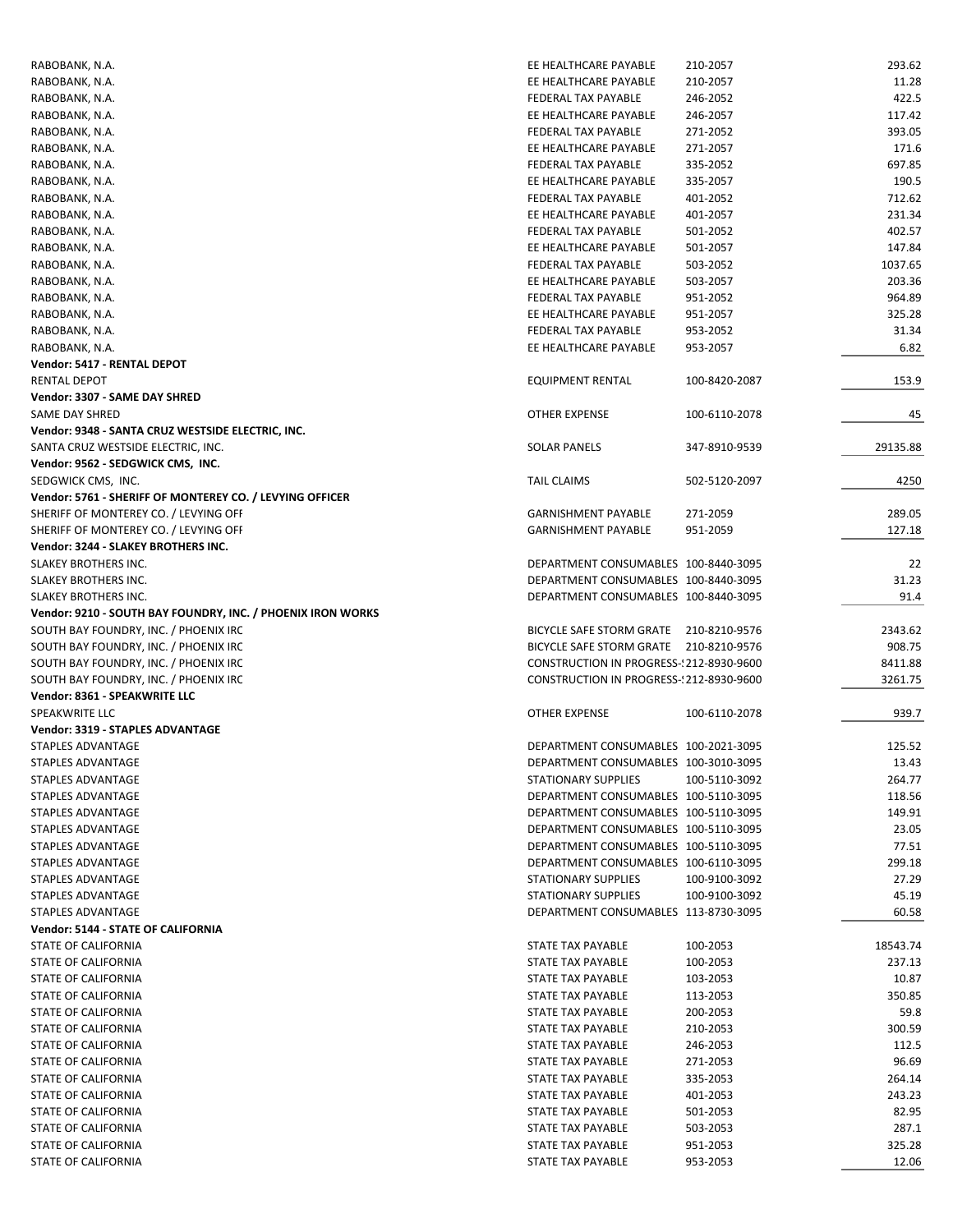| Vendor: 9409 - STURDY OIL COMPANY               |                                                  |                      |               |
|-------------------------------------------------|--------------------------------------------------|----------------------|---------------|
| STURDY OIL COMPANY                              | <b>VEHICLE FUEL</b>                              | 501-8520-6145        | 4096.32       |
| STURDY OIL COMPANY                              | <b>VEHICLE FUEL</b>                              | 501-8520-6145        | 3417.34       |
| STURDY OIL COMPANY                              | <b>VEHICLE FUEL</b>                              | 501-8520-6145        | 2004.05       |
| Vendor: 6936 - SWRCB                            |                                                  |                      |               |
| <b>SWRCB</b>                                    | DEL MONTE SWR MAIN REPLAC 953-8820-9214          |                      | 465           |
| Vendor: 9581 - TESLA INC.                       |                                                  |                      |               |
| TESLA INC.                                      | POLICE EQUIPMENT                                 | 221-6120-8184        | 56619.33      |
| TESLA INC.                                      | POLICE EQUIPMENT                                 | 241-6130-8184        | 56619.33      |
| Vendor: 7243 - THALES CONSULTING INC            |                                                  |                      |               |
| THALES CONSULTING INC                           | CONSULTANT                                       | 100-5110-1030        | 800           |
| Vendor: 1152 - THE ABY MANUFACTURING GROUP INC. |                                                  |                      |               |
| THE ABY MANUFACTURING GROUP INC.                | OTHER EXPENSE                                    | 100-6110-2078        | 135.25        |
| Vendor: 9580 - THE FIRST RESPONSE GROUP LLC     |                                                  |                      |               |
| THE FIRST RESPONSE GROUP LLC                    | TRAINING (CSTI)                                  | 218-6670-1029        | 14000         |
| Vendor: 8378 - THE HARTFORD                     |                                                  |                      |               |
| THE HARTFORD                                    | LIFE/ AD&D LTD PAYABLE                           | 100-2071             | 44.14         |
| THE HARTFORD                                    | LIFE/ AD&D LTD PAYABLE                           | 100-2071             | 1011.94       |
| THE HARTFORD                                    | LIFE/ AD&D LTD PAYABLE                           | 100-2071             | 152.95        |
| THE HARTFORD                                    | LIFE/ AD&D LTD PAYABLE                           | 100-2071             | 209.3         |
| THE HARTFORD                                    | LIFE/ AD&D LTD PAYABLE                           | 100-2071             | 242.86        |
| THE HARTFORD                                    | LIFE/ AD&D LTD PAYABLE                           | 100-2071             | 604.23        |
| THE HARTFORD                                    | LIFE/ AD&D LTD PAYABLE                           | 100-2071             | 812.6         |
| THE HARTFORD                                    | LIFE/ AD&D LTD PAYABLE                           | 100-2071             | 5.69          |
| THE HARTFORD                                    | LIFE/ AD&D LTD PAYABLE                           | 103-2071             | 0.43          |
| THE HARTFORD                                    | LIFE/ AD&D LTD PAYABLE                           | 103-2071             | 1.08          |
| THE HARTFORD                                    | LIFE/ AD&D LTD PAYABLE                           | 113-2071             | 28.84         |
| THE HARTFORD                                    | LIFE/ AD&D LTD PAYABLE                           | 113-2071             | 64.88         |
| THE HARTFORD                                    | LIFE/ AD&D LTD PAYABLE                           | 113-2071             | 27.65         |
| THE HARTFORD                                    | LIFE/ AD&D LTD PAYABLE                           | 113-2071             | 26.15         |
| THE HARTFORD                                    | LIFE/ AD&D LTD PAYABLE                           | 200-2071             | 22.72         |
| THE HARTFORD                                    | LIFE/ AD&D LTD PAYABLE                           | 200-2071             | 23.68         |
| THE HARTFORD                                    | LIFE/ AD&D LTD PAYABLE                           | 210-2071             | 17.5          |
| THE HARTFORD                                    | LIFE/ AD&D LTD PAYABLE                           | 210-2071             | 29.82         |
| THE HARTFORD                                    | LIFE/ AD&D LTD PAYABLE                           | 210-2071             | 16.81         |
| THE HARTFORD                                    | LIFE/ AD&D LTD PAYABLE                           | 210-2071             | 66.86         |
| THE HARTFORD                                    | LIFE/AD&D LTD PAYABLE                            | 271-2071             | 49.61         |
| THE HARTFORD                                    | LIFE/AD&D LTD PAYABLE                            | 271-2071             | 22.27         |
| THE HARTFORD                                    | LIFE/AD&D LTD PAYABLE                            | 271-2071             | 7.22          |
| THE HARTFORD                                    | LIFE/AD&D LTD PAYABLE<br>LIFE/ AD&D LTD PAYABLE  | 271-2071             | 7.53<br>53.14 |
| THE HARTFORD<br>THE HARTFORD                    | LIFE/ AD&D LTD PAYABLE                           | 335-2071<br>335-2071 | 50.9          |
|                                                 |                                                  |                      |               |
| THE HARTFORD<br>THE HARTFORD                    | LIFE/ AD&D LTD PAYABLE<br>LIFE/ AD&D LTD PAYABLE | 401-2071<br>401-2071 | 8.74<br>25.29 |
| THE HARTFORD                                    | LIFE/ AD&D LTD PAYABLE                           | 401-2071             | 26.37         |
| THE HARTFORD                                    | LIFE/ AD&D LTD PAYABLE                           | 401-2071             | 35.27         |
| THE HARTFORD                                    | LIFE/ AD&D LTD PAYABLE                           | 401-2071             | 5.69          |
| THE HARTFORD                                    | LIFE/ AD&D LTD PAYABLE                           | 501-2071             | 38.73         |
| THE HARTFORD                                    | LIFE/ AD&D LTD PAYABLE                           | 501-2071             | 3.56          |
| THE HARTFORD                                    | LIFE/ AD&D LTD PAYABLE                           | 501-2071             | 3.41          |
| THE HARTFORD                                    | LIFE/ AD&D LTD PAYABLE                           | 501-2071             | 16.1          |
| THE HARTFORD                                    | LIFE/ AD&D LTD PAYABLE                           | 503-2071             | 8.05          |
| THE HARTFORD                                    | LIFE/ AD&D LTD PAYABLE                           | 503-2071             | 38.8          |
| THE HARTFORD                                    | LIFE/ AD&D LTD PAYABLE                           | 503-2071             | 17.44         |
| THE HARTFORD                                    | LIFE/ AD&D LTD PAYABLE                           | 503-2071             | 37.28         |
| THE HARTFORD                                    | LIFE/ AD&D LTD PAYABLE                           | 951-2071             | 17.94         |
| THE HARTFORD                                    | LIFE/ AD&D LTD PAYABLE                           | 951-2071             | 31.98         |
| THE HARTFORD                                    | LIFE/ AD&D LTD PAYABLE                           | 951-2071             | 64.07         |
| THE HARTFORD                                    | LIFE/ AD&D LTD PAYABLE                           | 951-2071             | 17.2          |
| THE HARTFORD                                    | LIFE/ AD&D LTD PAYABLE                           | 953-2071             | 0.44          |
| THE HARTFORD                                    | LIFE/ AD&D LTD PAYABLE                           | 953-2071             | 0.42          |
| Vendor: 6324 - The Home Depot Pro               |                                                  |                      |               |
| The Home Depot Pro                              | DEPT CONSUMABLES - CV RESI 100-8110-3095         |                      | 546.25        |
| The Home Depot Pro                              | JANITORIAL SUPPLIES                              | 100-9105-3093        | 674.59        |
| The Home Depot Pro                              | JANITORIAL SUPPLIES                              | 100-9105-3093        | 877.17        |
| The Home Depot Pro                              | JANITORIAL SUPPLIES                              | 100-9105-3093        | 1565.99       |
| The Home Depot Pro                              | JANITORIAL SUPPLIES                              | 100-9105-3093        | 335           |
|                                                 |                                                  |                      |               |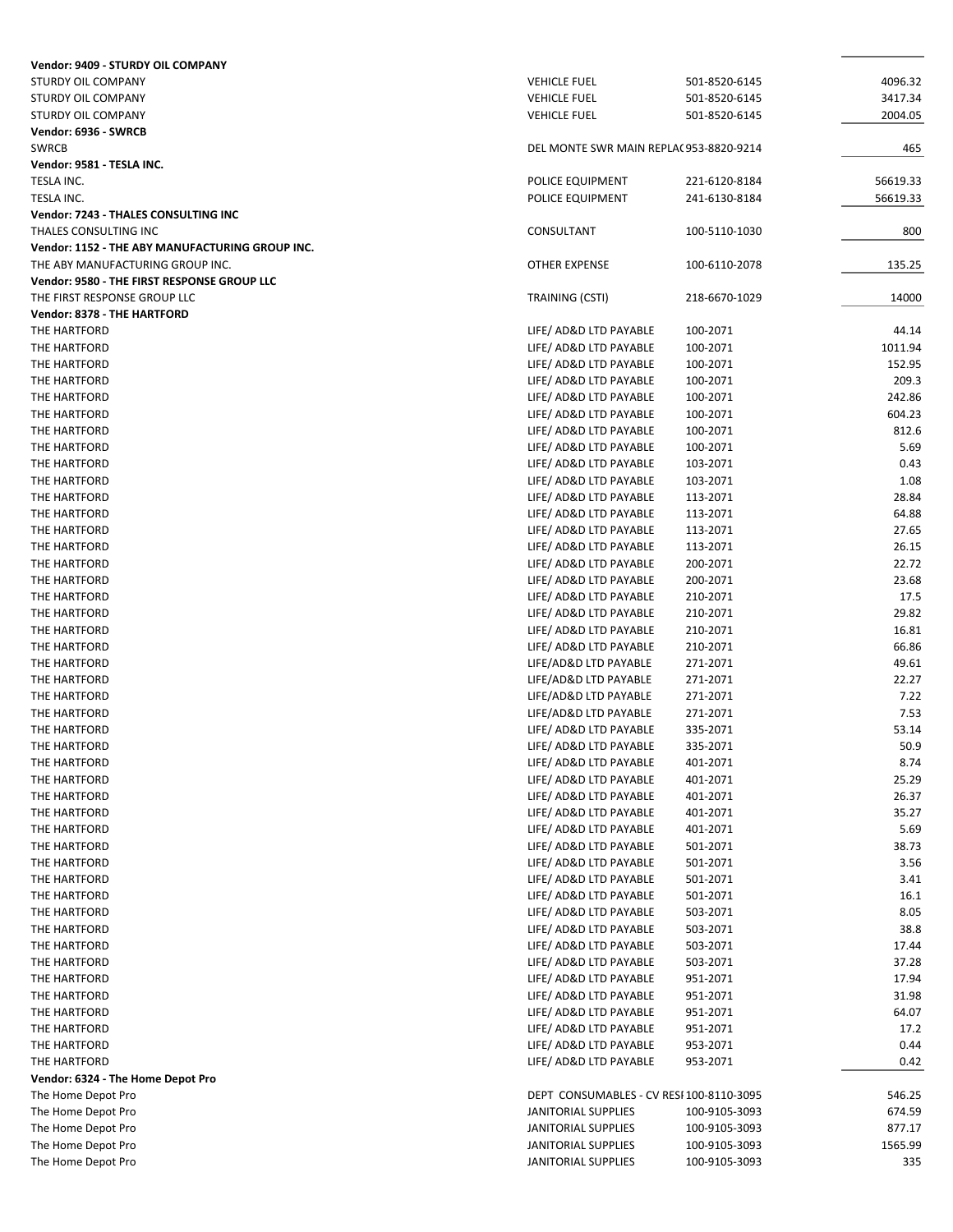| The Home Depot Pro                           | <b>JANITORIAL SUPPLIES</b>                | 100-9105-3093 | 221.62    |
|----------------------------------------------|-------------------------------------------|---------------|-----------|
| The Home Depot Pro                           | JANITORIAL SUPPLIES                       | 100-9105-3093 | 927.46    |
| Vendor: 1509 - THE MONTEREY COUNTY HERALD    |                                           |               |           |
| THE MONTEREY COUNTY HERALD                   | PUBLISHING & LEGAL ADVERTIS 100-2021-2063 |               | 233.37    |
| Vendor: 8755 - TRUST TWO - CORONA 1997 TRUST |                                           |               |           |
|                                              |                                           |               |           |
| TRUST TWO - CORONA 1997 TRUST                | SATELLITE OFFICE                          | 100-7310-4207 | 2637.22   |
| Vendor: 6197 - U.S. BANK EQUIPMENT FINANCE   |                                           |               |           |
| U.S. BANK EQUIPMENT FINANCE                  | PRINCIPAL-LEASE                           | 100-6110-9602 | 516.51    |
| U.S. BANK EQUIPMENT FINANCE                  | INTEREST-COPIER LEASE                     | 100-6110-9605 | 1.49      |
| Vendor: 8526 - U.S. BANK ST. PAUL            |                                           |               |           |
| U.S. BANK ST. PAUL                           | <b>TRUSTEE CASH</b>                       | 357-1013      | 435499.08 |
| U.S. BANK ST. PAUL                           | INSTL PAYMENT ACCT - US BAN 405-1013      |               | 222496.12 |
|                                              |                                           |               |           |
| Vendor: 3574 - U.S. BANK-CALCARD             |                                           |               |           |
| U.S. BANK-CALCARD                            | DEPARTMENT CONSUMABLES 100-1010-3095      |               | 42.4      |
| U.S. BANK-CALCARD                            | DEPARTMENT CONSUMABLES 100-2021-3095      |               | 130.35    |
| U.S. BANK-CALCARD                            | <b>EMPLOYEE RECOGNITION</b>               | 100-2031-1037 | 18.4      |
| U.S. BANK-CALCARD                            | PERSONNEL RECRUITMENT                     | 100-2031-2064 | 1210.43   |
| U.S. BANK-CALCARD                            | POLICE & FIRE EXAMS                       | 100-2031-2065 | 26.95     |
| U.S. BANK-CALCARD                            | <b>STATIONARY SUPPLIES</b>                | 100-2031-3092 | 750       |
| U.S. BANK-CALCARD                            | DEPARTMENT CONSUMABLES 100-2031-3095      |               | 349.86    |
|                                              |                                           |               |           |
| U.S. BANK-CALCARD                            | <b>TRAINING &amp; EDUCATION</b>           | 100-5110-1029 | 500       |
| U.S. BANK-CALCARD                            | <b>EMPLOYEE RECOGNITION</b>               | 100-6110-1037 | 213.04    |
| U.S. BANK-CALCARD                            | <b>OUTSIDE PRINTING SERVICE</b>           | 100-6110-2053 | 824.3     |
| U.S. BANK-CALCARD                            | COMPUTER SUPPLIES/SOFTWA 100-6110-3102    |               | 158.62    |
| U.S. BANK-CALCARD                            | <b>DUES &amp; MEMBERSHIP</b>              | 100-6110-4122 | 249.72    |
| U.S. BANK-CALCARD                            | <b>MAIL SERVICES</b>                      | 100-6110-4124 | 65.45     |
| U.S. BANK-CALCARD                            | DEPARTMENT EQUIPMENT                      | 100-6110-8187 | 209.69    |
|                                              |                                           |               |           |
| U.S. BANK-CALCARD                            | <b>TRAINING &amp; EDUCATIONS</b>          | 100-6120-1029 | 275       |
| U.S. BANK-CALCARD                            | <b>CANINE MAINTENANCE</b>                 | 100-6120-3091 | 190.65    |
| U.S. BANK-CALCARD                            | DEPARTMENT EQUIPMENT                      | 100-6120-8187 | 457.19    |
| U.S. BANK-CALCARD                            | <b>EQUIPMENT</b>                          | 100-6130-8187 | 160.9     |
| U.S. BANK-CALCARD                            | DEPARTMENT CONSUMABLES 100-6160-3095      |               | 16.37     |
| U.S. BANK-CALCARD                            | <b>ACCREDITATION</b>                      | 100-6610-2045 | 475       |
| U.S. BANK-CALCARD                            | DEPARTMENT CONSUMABLES 100-6610-3095      |               | 411.66    |
| U.S. BANK-CALCARD                            | DEPARTMENT CONSUMABLES 100-6630-3095      |               | 16.35     |
|                                              |                                           |               |           |
| U.S. BANK-CALCARD                            | DUES & MEMBERSHIP                         | 100-6630-4122 | 71.37     |
| U.S. BANK-CALCARD                            | DEPARTMENT CONSUMABLES 100-6640-3095      |               | 77.68     |
| U.S. BANK-CALCARD                            | DEPARTMENT CONSUMABLES 100-6640-3095      |               | 257.88    |
| U.S. BANK-CALCARD                            | <b>DEPARTMENT EQUIPMENT</b>               | 100-6640-8187 | 4925.88   |
| U.S. BANK-CALCARD                            | DEPARTMENT CONSUMABLES 100-6670-3095      |               | 97.64     |
| U.S. BANK-CALCARD                            | DEPARTMENT CONSUMABLES 100-7210-3095      |               | 213.88    |
| U.S. BANK-CALCARD                            | DEPARTMENT EQUIPMENT                      | 100-7210-8187 | 51.28     |
|                                              | <b>MARKETING MATERIALS</b>                | 100-7310-2040 |           |
| U.S. BANK-CALCARD                            |                                           |               | 45        |
| U.S. BANK-CALCARD                            | <b>STATIONARY SUPPLIES</b>                | 100-7310-3092 | 152.83    |
| U.S. BANK-CALCARD                            | DEPT CONSUMABLES - CV RESI 100-8110-3095  |               | 1808.71   |
| U.S. BANK-CALCARD                            | DEPT EQUIPMENT - CV RESPON 100-8110-8187  |               | 72.08     |
| U.S. BANK-CALCARD                            | SUBCONTRACTED WORK                        | 100-8310-2073 | 488.87    |
| U.S. BANK-CALCARD                            | DEPARTMENT CONSUMABLES 100-8310-3095      |               | 1320.83   |
| U.S. BANK-CALCARD                            | DEPARTMENT CONSUMABLES 100-8420-3095      |               | $-221.81$ |
| U.S. BANK-CALCARD                            | <b>COMPUTER SOFTWARE</b>                  | 100-9100-3104 | 79.99     |
| U.S. BANK-CALCARD                            | <b>JANITORIAL SUPPLIES</b>                |               |           |
|                                              |                                           | 100-9105-3093 | 160.48    |
| U.S. BANK-CALCARD                            | DEPARTMENT CONSUMABLES 100-9200-3095      |               | 286.93    |
| U.S. BANK-CALCARD                            | DEPARTMENT CONSUMABLES 100-9320-3095      |               | 970.06    |
| U.S. BANK-CALCARD                            | <b>TRAINING &amp; EDUCATION</b>           | 100-9400-1029 | 113.34    |
| U.S. BANK-CALCARD                            | SAFETY EQUIPMENT                          | 100-9400-3097 | 164.86    |
| U.S. BANK-CALCARD                            | DEPARTMENT CONSUMABLES 113-8730-3095      |               | 94.26     |
| U.S. BANK-CALCARD                            | DEPARTMENT CONSUMABLES 113-8730-3095      |               | 30.59     |
|                                              | DEPARTMENT CONSUMABLES 113-8730-3095      |               |           |
| U.S. BANK-CALCARD                            |                                           |               | 50.28     |
| U.S. BANK-CALCARD                            | DEPARTMENT CONSUMABLES 113-8730-3095      |               | 6.1       |
| U.S. BANK-CALCARD                            | DEPARTMENT CONSUMABLES 113-8730-3095      |               | 165.19    |
| U.S. BANK-CALCARD                            | <b>VEHICLE PURCHASE</b>                   | 221-6120-8181 | 3760.53   |
| U.S. BANK-CALCARD                            | DETECTIVE VEHICLE                         | 241-6130-8181 | 100       |
| U.S. BANK-CALCARD                            | SENIOR ACTIVITIES                         | 251-9500-7125 | 229.28    |
| U.S. BANK-CALCARD                            | CONSUMABLES                               | 271-8110-3095 | 45.68     |
| U.S. BANK-CALCARD                            | <b>STATIONARY SUPPLIES</b>                | 401-8610-3092 | 23.47     |
|                                              |                                           |               |           |
| U.S. BANK-CALCARD                            | DUES & MEMBERSHIP                         | 401-8610-4122 | 96        |
| U.S. BANK-CALCARD                            | STATIONARY SUPPLIES                       | 501-8510-3092 | 27.29     |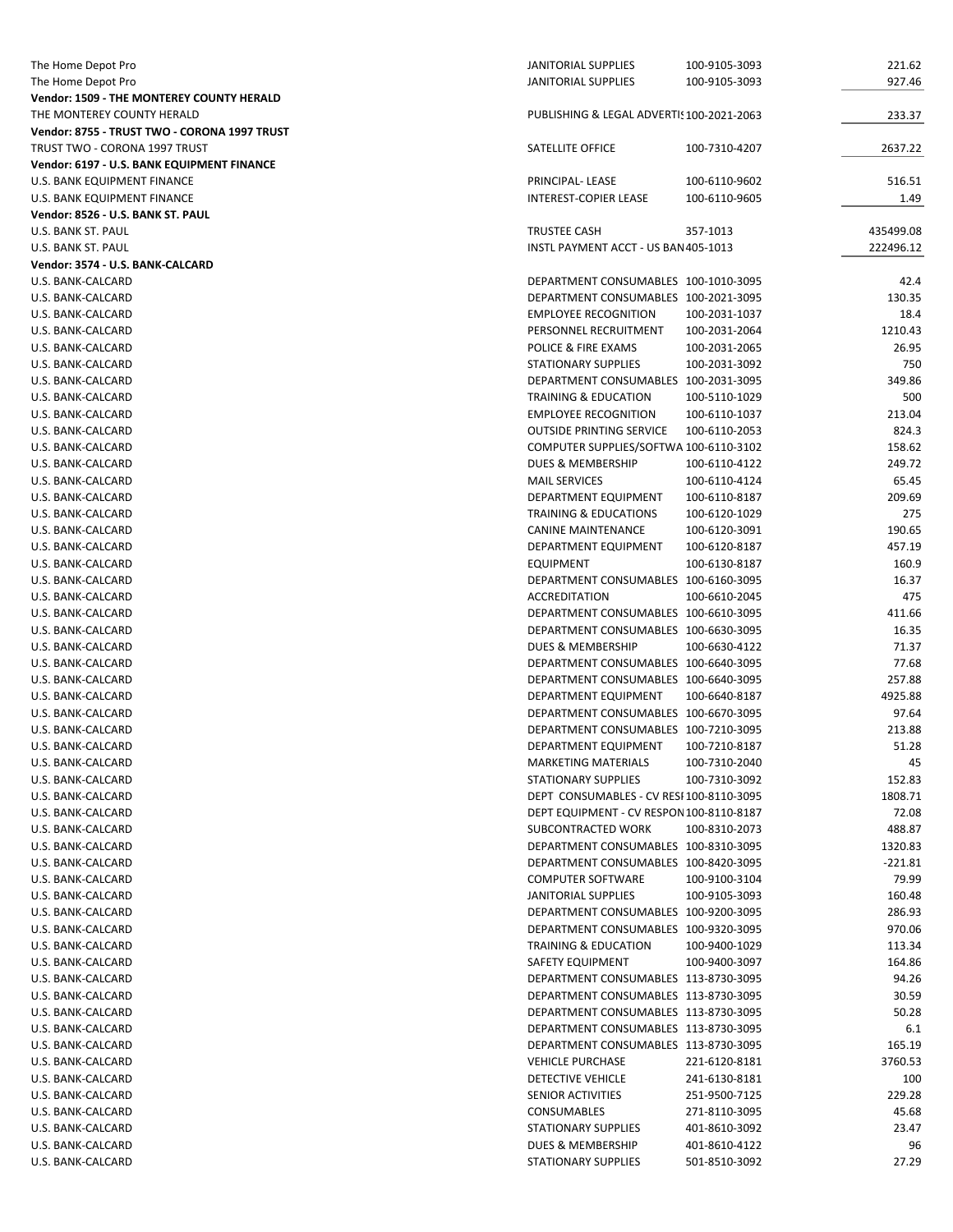| U.S. BANK-CALCARD                                       | <b>BOOKS &amp; PERIODICALS</b><br>501-8510-4123 | 19        |
|---------------------------------------------------------|-------------------------------------------------|-----------|
| U.S. BANK-CALCARD                                       | <b>VEHICLE PARTS</b><br>501-8520-6144           | 747.48    |
| U.S. BANK-CALCARD                                       | COMPUTER SUPPLIES/SOFTWA 503-4010-3102          | 344.88    |
|                                                         | <b>MOBILE COMMUNICATIONS</b><br>503-4010-5135   |           |
| U.S. BANK-CALCARD                                       |                                                 | 12.01     |
| U.S. BANK-CALCARD                                       | COMPUTER EQUIPMENT MAIN 503-4010-6143           | 545.16    |
| U.S. BANK-CALCARD                                       | <b>COMPUTER EQUIPMENT</b><br>503-4010-8182      | 215.36    |
| U.S. BANK-CALCARD                                       | DEPARTMENT EQUIPMENT<br>503-4010-8187           | $-204.21$ |
| U.S. BANK-CALCARD                                       | DEPARTMENT CONSUMABLES 951-8810-3095            | 263.04    |
| U.S. BANK-CALCARD                                       | DUES AND MEMBERSHIPS<br>951-8810-4122           | 372       |
| U.S. BANK-CALCARD                                       | DUES AND MEMBERSHIPS<br>951-8820-4122           | 29.87     |
| Vendor: 5873 - UNITED SITE SERVICES OF CALIFORNIA, INC. |                                                 |           |
| UNITED SITE SERVICES OF CALIFORNIA, INC                 | SUBCONTRACTED WORK - CV R 100-8110-2073         | 189.68    |
|                                                         |                                                 |           |
| UNITED SITE SERVICES OF CALIFORNIA, INC                 | <b>EQUIPMENT RENTAL</b><br>100-8420-2087        | 49.66     |
| Vendor: 7679 - USA TOWING INC.                          |                                                 |           |
| USA TOWING INC.                                         | <b>OUTSIDE REPAIRS</b><br>501-8520-6148         | 200       |
| Vendor: 6671 - VERIZON WIRELESS                         |                                                 |           |
| <b>VERIZON WIRELESS</b>                                 | <b>TELEPHONE</b><br>100-6110-5132               | 1495.13   |
| <b>VERIZON WIRELESS</b>                                 | MOBILE COMMUNICATION<br>100-6120-5135           | 839.32    |
| <b>VERIZON WIRELESS</b>                                 | MOBILE COMMUNICATIONS<br>100-6640-5135          | 650.81    |
| <b>VERIZON WIRELESS</b>                                 | <b>MOBILE COMMUNICATIONS</b><br>100-6640-5135   | 373.22    |
| <b>VERIZON WIRELESS</b>                                 | DEPARTMENT CONSUMABLES 100-6670-3095            | 38.01     |
|                                                         |                                                 |           |
| <b>VERIZON WIRELESS</b>                                 | DEPARTMENT CONSUMABLES 100-8310-3095            | 51.99     |
| <b>VERIZON WIRELESS</b>                                 | DEPARTMENT CONSUMABLES 100-8420-3095            | 51.99     |
| <b>VERIZON WIRELESS</b>                                 | DEPARTMENT CONSUMABLES 100-8420-3095            | 51.99     |
| <b>VERIZON WIRELESS</b>                                 | DEPARTMENT CONSUMABLES 100-8420-3095            | 13        |
| <b>VERIZON WIRELESS</b>                                 | DEPARTMENT CONSUMABLES 100-8910-3095            | 51.99     |
| <b>VERIZON WIRELESS</b>                                 | DEPARTMENT CONSUMABLES 100-8910-3095            | 51.99     |
| <b>VERIZON WIRELESS</b>                                 | DEPARTMENT CONSUMABLES 100-8910-3095            | 51.99     |
| <b>VERIZON WIRELESS</b>                                 | DEPARTMENT CONSUMABLES 113-8730-3095            | 51.99     |
| <b>VERIZON WIRELESS</b>                                 | DEPARTMENT CONSUMABLES 113-8730-3095            | 51.99     |
|                                                         |                                                 |           |
| <b>VERIZON WIRELESS</b>                                 | DEPARTMENT CONSUMABLES 113-8730-3095            | 51.99     |
| <b>VERIZON WIRELESS</b>                                 | DEPARTMENT CONSUMABLES 113-8730-3095            | 51.99     |
| <b>VERIZON WIRELESS</b>                                 | DEPARTMENT CONSUMABLES 113-8730-3095            | 13        |
| <b>VERIZON WIRELESS</b>                                 | DEPARTMENT CONSUMABLES 210-8110-3095            | 13        |
| <b>VERIZON WIRELESS</b>                                 | DEPARTMENT CONSUMABLES 210-8110-3095            | 51.99     |
| <b>VERIZON WIRELESS</b>                                 | DEPARTMENT CONSUMABLES 210-8110-3095            | 51.99     |
| <b>VERIZON WIRELESS</b>                                 | DEPARTMENT CONSUMABLES 401-8620-3095            | 26        |
| <b>VERIZON WIRELESS</b>                                 | DEPARTMENT CONSUMABLES 401-8620-3095            | 51.99     |
|                                                         | DEPARTMENT CONSUMABLES 401-8620-3095            | 51.99     |
| <b>VERIZON WIRELESS</b>                                 |                                                 |           |
| <b>VERIZON WIRELESS</b>                                 | DEPARTMENT CONSUMABLES 401-8620-3095            | 13        |
| <b>VERIZON WIRELESS</b>                                 | MOBILE COMMUNICATIONS<br>503-4010-5135          | 245.14    |
| <b>VERIZON WIRELESS</b>                                 | MOBILE COMMUNICATIONS<br>503-4010-5135          | 179.53    |
| <b>VERIZON WIRELESS</b>                                 | MOBILE COMMUNICATIONS<br>503-4010-5135          | 51.26     |
| <b>VERIZON WIRELESS</b>                                 | MOBILE COMMUNICATIONS<br>503-4010-5135          | 155.97    |
| <b>VERIZON WIRELESS</b>                                 | DEPARTMENT CONSUMABLES 951-8820-3095            | 51.97     |
| <b>VERIZON WIRELESS</b>                                 | DEPARTMENT CONSUMABLES 951-8820-3095            | 51.99     |
| <b>VERIZON WIRELESS</b>                                 | DEPARTMENT CONSUMABLES 951-8820-3095            | 51.99     |
| <b>VERIZON WIRELESS</b>                                 | DEPARTMENT CONSUMABLES 951-8820-3095            | 51.99     |
|                                                         |                                                 |           |
| <b>VERIZON WIRELESS</b>                                 | DEPARTMENT CONSUMABLES 951-8820-3095            | 26        |
| Vendor: 9258 - VIA HEART PROJECT                        |                                                 |           |
| VIA HEART PROJECT                                       | CSA74 APPROVED MEDICAL SU 100-6120-3096         | 151.43    |
| Vendor: 6105 - VISION SERVICE PLAN-(CA)                 |                                                 |           |
| VISION SERVICE PLAN-(CA)                                | VISION INS PAYABLE<br>100-2061                  | $-21.62$  |
| VISION SERVICE PLAN-(CA)                                | VISION INS PAYABLE<br>100-2061                  | 32.82     |
| VISION SERVICE PLAN-(CA)                                | VISION INS PAYABLE<br>100-2061                  | 307.09    |
| VISION SERVICE PLAN-(CA)                                | VISION INS PAYABLE<br>100-2061                  | 168.23    |
|                                                         |                                                 |           |
| VISION SERVICE PLAN-(CA)                                | VISION INS PAYABLE<br>100-2061                  | 68.16     |
| VISION SERVICE PLAN-(CA)                                | VISION INS PAYABLE<br>100-2061                  | 58.56     |
| VISION SERVICE PLAN-(CA)                                | VISION INS PAYABLE<br>100-2061                  | 40.18     |
| VISION SERVICE PLAN-(CA)                                | VISION INS PAYABLE<br>100-2061                  | 21.91     |
| VISION SERVICE PLAN-(CA)                                | VISION INS PAYABLE<br>100-2061                  | 68.16     |
| VISION SERVICE PLAN-(CA)                                | VISION INS PAYABLE<br>100-2061                  | 62.22     |
| VISION SERVICE PLAN-(CA)                                | VISION INS PAYABLE<br>100-2061                  | 31.93     |
| VISION SERVICE PLAN-(CA)                                | VISION INS PAYABLE<br>100-2061                  | 41.56     |
| VISION SERVICE PLAN-(CA)                                | VISION INS PAYABLE<br>100-2061                  | 308.41    |
|                                                         |                                                 |           |
| VISION SERVICE PLAN-(CA)                                | VISION INS PAYABLE<br>100-2061                  | 167.06    |
| VISION SERVICE PLAN-(CA)                                | 103-2061<br>VISION INS PAYABLE                  | 0.49      |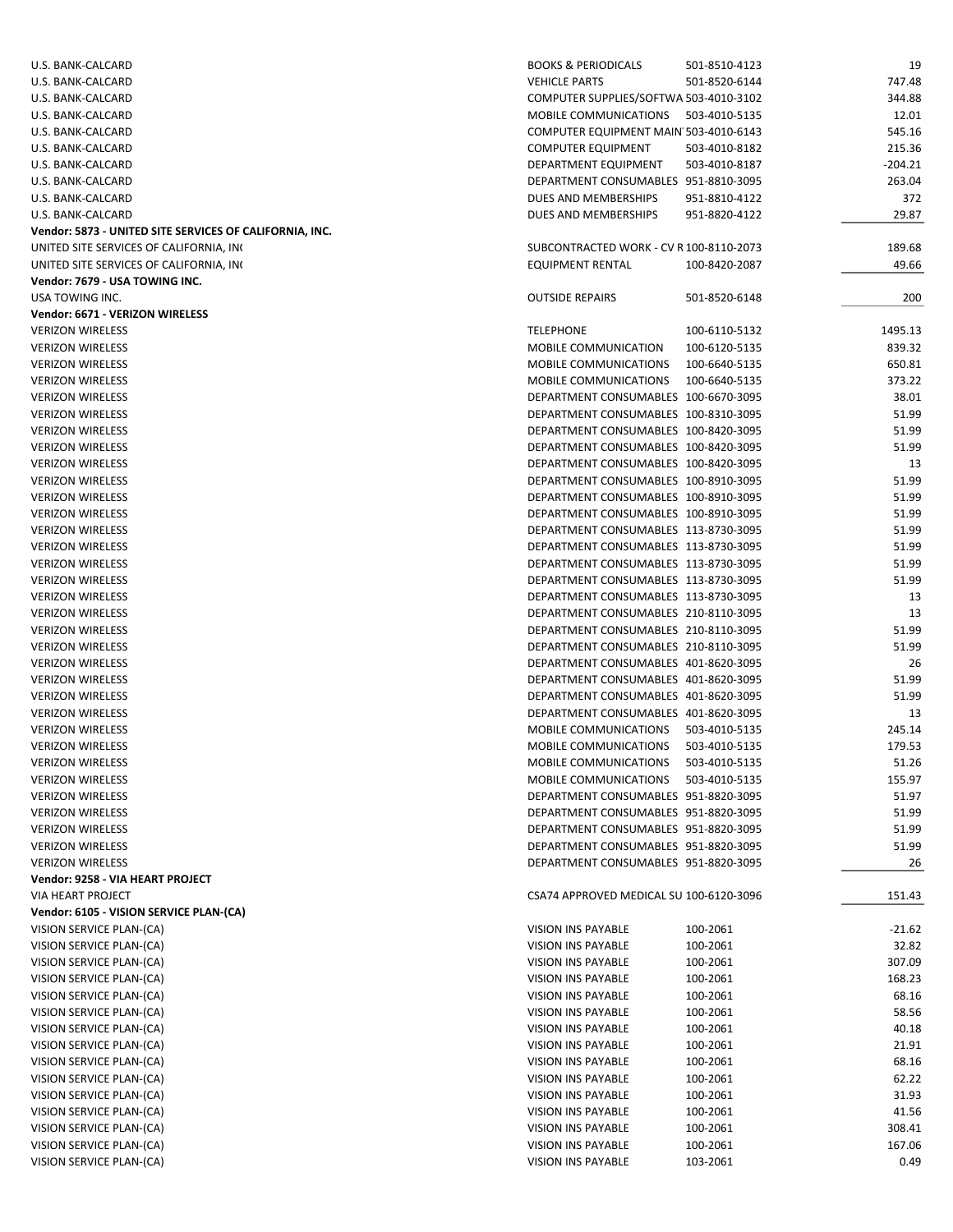| VISION SERVICE PLAN-(CA)                             | VISION INS PAYABLE                       | 103-2061             | 2.5          |
|------------------------------------------------------|------------------------------------------|----------------------|--------------|
| VISION SERVICE PLAN-(CA)                             | VISION INS PAYABLE                       | 113-2061             | 0.91         |
| VISION SERVICE PLAN-(CA)                             | VISION INS PAYABLE                       | 113-2061             | 2.59         |
| VISION SERVICE PLAN-(CA)                             | VISION INS PAYABLE                       | 113-2061             | 3.66         |
| VISION SERVICE PLAN-(CA)                             | VISION INS PAYABLE                       | 113-2061             | 11.25        |
| VISION SERVICE PLAN-(CA)                             | VISION INS PAYABLE                       | 113-2061             | 5.68         |
| VISION SERVICE PLAN-(CA)                             | <b>VISION INS PAYABLE</b>                | 113-2061             | 2.12         |
| VISION SERVICE PLAN-(CA)                             | VISION INS PAYABLE                       | 113-2061             | 4.65         |
| VISION SERVICE PLAN-(CA)                             | VISION INS PAYABLE                       | 113-2061             | 3.66         |
| VISION SERVICE PLAN-(CA)                             | VISION INS PAYABLE                       | 113-2061             | 9.01         |
| VISION SERVICE PLAN-(CA)                             | <b>VISION INS PAYABLE</b>                | 113-2061             | 0.91         |
| VISION SERVICE PLAN-(CA)                             | VISION INS PAYABLE                       | 200-2061             | 7.65         |
| VISION SERVICE PLAN-(CA)                             | VISION INS PAYABLE                       | 200-2061             | 8.36         |
| VISION SERVICE PLAN-(CA)                             | <b>VISION INS PAYABLE</b>                | 210-2061             | 5.26         |
| VISION SERVICE PLAN-(CA)                             | VISION INS PAYABLE                       | 210-2061             | 1.96         |
| VISION SERVICE PLAN-(CA)                             | VISION INS PAYABLE                       | 210-2061             | 1.36         |
| VISION SERVICE PLAN-(CA)                             | VISION INS PAYABLE                       | 210-2061             | 23.31        |
| VISION SERVICE PLAN-(CA)                             | VISION INS PAYABLE                       | 210-2061             | 2.22         |
| VISION SERVICE PLAN-(CA)                             | VISION INS PAYABLE                       | 210-2061             | 17.99        |
| VISION SERVICE PLAN-(CA)                             | VISION INS PAYABLE                       | 210-2061             | 0.91         |
| VISION SERVICE PLAN-(CA)                             | VISION INS PAYABLE                       | 210-2061             | 4.66         |
| VISION SERVICE PLAN-(CA)                             | VISION INS PAYABLE                       | 271-2061             | 2.23         |
| VISION SERVICE PLAN-(CA)                             | VISION INS PAYABLE                       | 271-2061             | 5.68         |
| VISION SERVICE PLAN-(CA)                             | VISION INS PAYABLE                       | 271-2061             | 15.91        |
|                                                      | <b>VISION INS PAYABLE</b>                | 271-2061             | 13.6         |
| VISION SERVICE PLAN-(CA)                             | VISION INS PAYABLE                       |                      |              |
| VISION SERVICE PLAN-(CA)                             |                                          | 271-2061             | 5.68         |
| VISION SERVICE PLAN-(CA)                             | VISION INS PAYABLE                       | 271-2061             | 1.83         |
| VISION SERVICE PLAN-(CA)                             | VISION INS PAYABLE<br>VISION INS PAYABLE | 335-2061<br>335-2061 | 7.3<br>7.3   |
| VISION SERVICE PLAN-(CA)<br>VISION SERVICE PLAN-(CA) | VISION INS PAYABLE                       |                      |              |
| VISION SERVICE PLAN-(CA)                             | VISION INS PAYABLE                       | 401-2061<br>401-2061 | 0.19<br>5.68 |
|                                                      | VISION INS PAYABLE                       | 401-2061             | 9.8          |
| VISION SERVICE PLAN-(CA)<br>VISION SERVICE PLAN-(CA) | VISION INS PAYABLE                       | 401-2061             | 7.54         |
|                                                      | VISION INS PAYABLE                       | 401-2061             | 8.63         |
| VISION SERVICE PLAN-(CA)                             | VISION INS PAYABLE                       | 401-2061             | 6.14         |
| VISION SERVICE PLAN-(CA)                             |                                          |                      |              |
| VISION SERVICE PLAN-(CA)<br>VISION SERVICE PLAN-(CA) | VISION INS PAYABLE<br>VISION INS PAYABLE | 401-2061<br>401-2061 | 5.68<br>0.19 |
| VISION SERVICE PLAN-(CA)                             | VISION INS PAYABLE                       | 501-2061             | 5.68         |
| VISION SERVICE PLAN-(CA)                             | VISION INS PAYABLE                       | 501-2061             | 0.91         |
| VISION SERVICE PLAN-(CA)                             | VISION INS PAYABLE                       | 501-2061             | 9.01         |
| VISION SERVICE PLAN-(CA)                             | <b>VISION INS PAYABLE</b>                | 501-2061             | 5.68         |
| VISION SERVICE PLAN-(CA)                             | <b>VISION INS PAYABLE</b>                | 501-2061             | 0.91         |
|                                                      |                                          |                      | 9.01         |
| VISION SERVICE PLAN-(CA)                             | VISION INS PAYABLE                       | 501-2061             |              |
| VISION SERVICE PLAN-(CA)                             | VISION INS PAYABLE                       | 503-2061             | 9.01         |
| VISION SERVICE PLAN-(CA)                             | VISION INS PAYABLE                       | 503-2061             | 9.01         |
| VISION SERVICE PLAN-(CA)                             | RETIREES DEPENDENT MED                   | 601-2190             | 403.16       |
| VISION SERVICE PLAN-(CA)                             | VISION INS PAYABLE                       | 951-2061             | 3.61         |
| VISION SERVICE PLAN-(CA)                             | VISION INS PAYABLE                       | 951-2061             | 5.78         |
| VISION SERVICE PLAN-(CA)                             | VISION INS PAYABLE                       | 951-2061             | 12.73        |
| VISION SERVICE PLAN-(CA)                             | VISION INS PAYABLE                       | 951-2061             | 0.25         |
| VISION SERVICE PLAN-(CA)                             | VISION INS PAYABLE                       | 951-2061             | 7.59         |
| VISION SERVICE PLAN-(CA)                             | VISION INS PAYABLE                       | 951-2061             | 16.12        |
| VISION SERVICE PLAN-(CA)                             | VISION INS PAYABLE                       | 951-2061             | 3.56         |
| VISION SERVICE PLAN-(CA)                             | VISION INS PAYABLE                       | 953-2061             | 0.11         |
| VISION SERVICE PLAN-(CA)                             | VISION INS PAYABLE                       | 953-2061             | 0.38         |
| Vendor: 1388 - W.W.GRAINGER, INC.                    |                                          |                      |              |
| W.W.GRAINGER, INC.                                   | <b>VEHICLE PARTS</b>                     | 501-8520-6144        | 34.66        |
| Vendor: 9573 - WESTON SOLUTIONS, INC.                |                                          |                      |              |
| WESTON SOLUTIONS, INC.                               | SUBCONTRACTED WORK                       | 335-2010-2073        | 8500         |
| Vendor: 9212 - WEX BANK                              |                                          |                      |              |
| <b>WEX BANK</b>                                      | <b>VEHICLE FUEL</b>                      | 501-8520-6145        | 58.67        |
| Vendor: 3785 - ZAP MANUFACTURING INC.                |                                          |                      |              |
| ZAP MANUFACTURING INC.                               | DEPARTMENT CONSUMABLES 210-8110-3095     |                      | 117.4        |

### **Report Summary**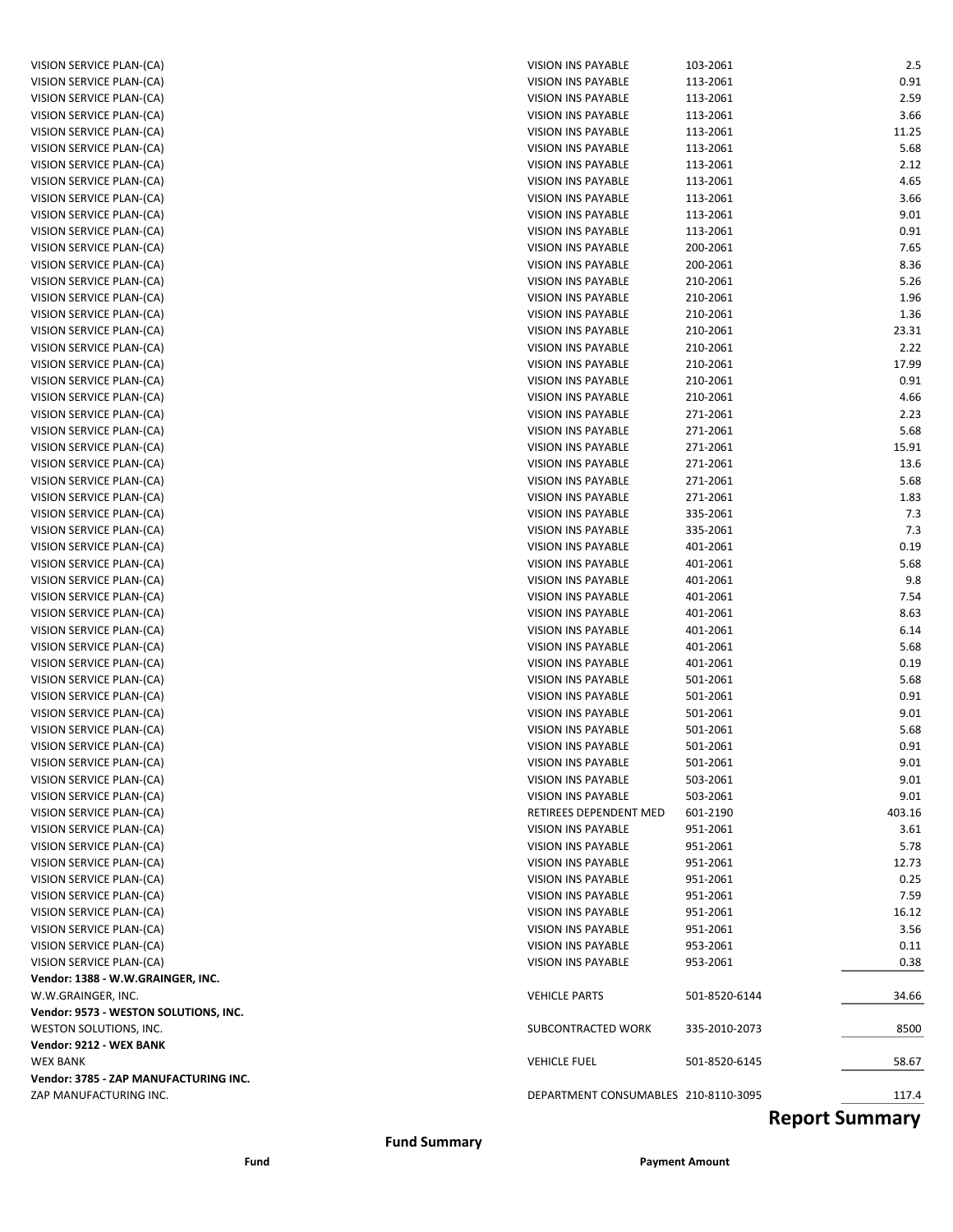| 100 - GENERAL FUND                    | 432600.87 |
|---------------------------------------|-----------|
| 103 - LAGUNA GRANDE PKG FUND          | 319.52    |
| 113 - POMA & DMDC FUND                | 27691.16  |
| 200 - CDBG FUND                       | 1212.16   |
| 210 - STREETS FUND                    | 13213.84  |
|                                       |           |
| 212 - TRANSPORTATION CAPITAL PROJECTS | 11673.63  |
| 218 - TRAINING - FIRE                 | 14000     |
| 221 - CA SUPP LAW ENF. FUND           | 61339.86  |
| 241 - ASSET FORFEITURE FUND           | 56719.33  |
| 246 - CITY AFFORDABLE HOUSING FUND    | 1035.75   |
| 251 - SENIOR PROGRAMS                 | 229.28    |
| 271 - STORMWATER FUND                 | 5074.13   |
| 291 - PEG ACCESS FUND                 | 10666     |
| 297 - HS - MERGED HOUSING             | 45.75     |
| 335 - ESCA (FORA)                     | 11936.41  |
| 347 - SOLAR PANELS                    | 29135.88  |
| 357 - Measure X Bond Fund             | 435499.08 |
| 401 - WATER FUND                      | 77646.56  |
| 405 - GOLF COURSES FUND               | 222496.12 |
| 501 - EQUIPMT MAINT FUND              | 30131.45  |
| 502 - PROP/CASUALTY INS FUND          | 17397.49  |
| 503 - MIS FUND                        | 53305.13  |
| 601 - EXPEND TRUST FUND               | 1403.16   |
| 951 - SAN, DISTRICT GEN, FUND         | 6543.34   |
| 953 - SAN, DISTRICT CAP, IMPROV       | 162535.32 |
| 961 - SA FORT ORD CAPITAL PROL        | 2124.09   |
| 971 - SA MERGED CAPITAL PROJ          | 45.75     |
|                                       |           |

### **Account Summary**

| <b>Account Number</b> | <b>Account Name</b>             | <b>Payment Amount</b> |
|-----------------------|---------------------------------|-----------------------|
| 100-1010-3095         | DEPARTMENT CONSUMAL             | 42.4                  |
| 100-1010-7166         | <b>MCCVB</b>                    | 13500                 |
| 100-2021-2063         | PUBLISHING & LEGAL ADV          | 488.52                |
| 100-2021-3095         | DEPARTMENT CONSUMAL             | 255.87                |
| 100-2031-1037         | <b>EMPLOYEE RECOGNITION</b>     | 18.4                  |
| 100-2031-2064         | PERSONNEL RECRUITMEN            | 1210.43               |
| 100-2031-2065         | POLICE & FIRE EXAMS             | 26.95                 |
| 100-2031-3092         | <b>STATIONARY SUPPLIES</b>      | 750                   |
| 100-2031-3095         | DEPARTMENT CONSUMAL             | 349.86                |
| 100-2042-1039         | JAN ROEHL CONSULTING            | 900                   |
| 100-2052              | FEDERAL TAX PAYABLE             | 49642.51              |
| 100-2053              | <b>STATE TAX PAYABLE</b>        | 18780.87              |
| 100-2056              | PERS PAYABLE                    | 110326.27             |
| 100-2057              | EE HEALTHCARE PAYABLE           | 14385.59              |
| 100-2059              | <b>GARNISHMENT PAYABLE</b>      | 1264.01               |
| 100-2060              | DEFERRED COMP PAYABL            | 27444.28              |
| 100-2061              | <b>VISION INS PAYABLE</b>       | 1354.67               |
| 100-2062              | <b>MISC PAYROLL PAYABLES</b>    | 601.75                |
| 100-2064              | LIUNA PENSION PAYABLE           | 2913                  |
| 100-2071              | LIFE/ AD&D LTD PAYABLE          | 3083.71               |
| 100-3010-1023         | <b>LEGAL SERVICES - SPECIAL</b> | 8634.5                |
| 100-3010-3095         | <b>DEPARTMENT CONSUMAL</b>      | 13.43                 |
| 100-3676              | <b>SWIMMING POOL REVENI</b>     | 336                   |
| 100-5110-1029         | <b>TRAINING &amp; EDUCATION</b> | 500                   |
| 100-5110-1030         | CONSULTANT                      | 925.63                |
| 100-5110-3092         | <b>STATIONARY SUPPLIES</b>      | 264.77                |
|                       | <b>Account Summary</b>          |                       |
| <b>Account Number</b> | <b>Account Name</b>             | <b>Payment Amount</b> |
| 100-5110-3095         | <b>DEPARTMENT CONSUMAL</b>      | 391.18                |
| 100-5110-4124         | <b>MAIL SERVICES</b>            | 114.68                |
| 100-6110-1027         | <b>BACKGROUND INVESTIGA</b>     | 840                   |
| 100-6110-1037         | <b>EMPLOYEE RECOGNITION</b>     | 213.04                |
| 100-6110-2044         | <b>COPIER SERVICES</b>          | 1439.03               |
| 100-6110-2053         | <b>OUTSIDE PRINTING SERVI</b>   | 824.3                 |
| 100-6110-2078         | <b>OTHER EXPENSE</b>            | 1190.95               |
| 100-6110-3095         | <b>DEPARTMENT CONSUMAL</b>      | 799.06                |
| 100-6110-3102         | <b>COMPUTER SUPPLIES/SOF</b>    | 1400.62               |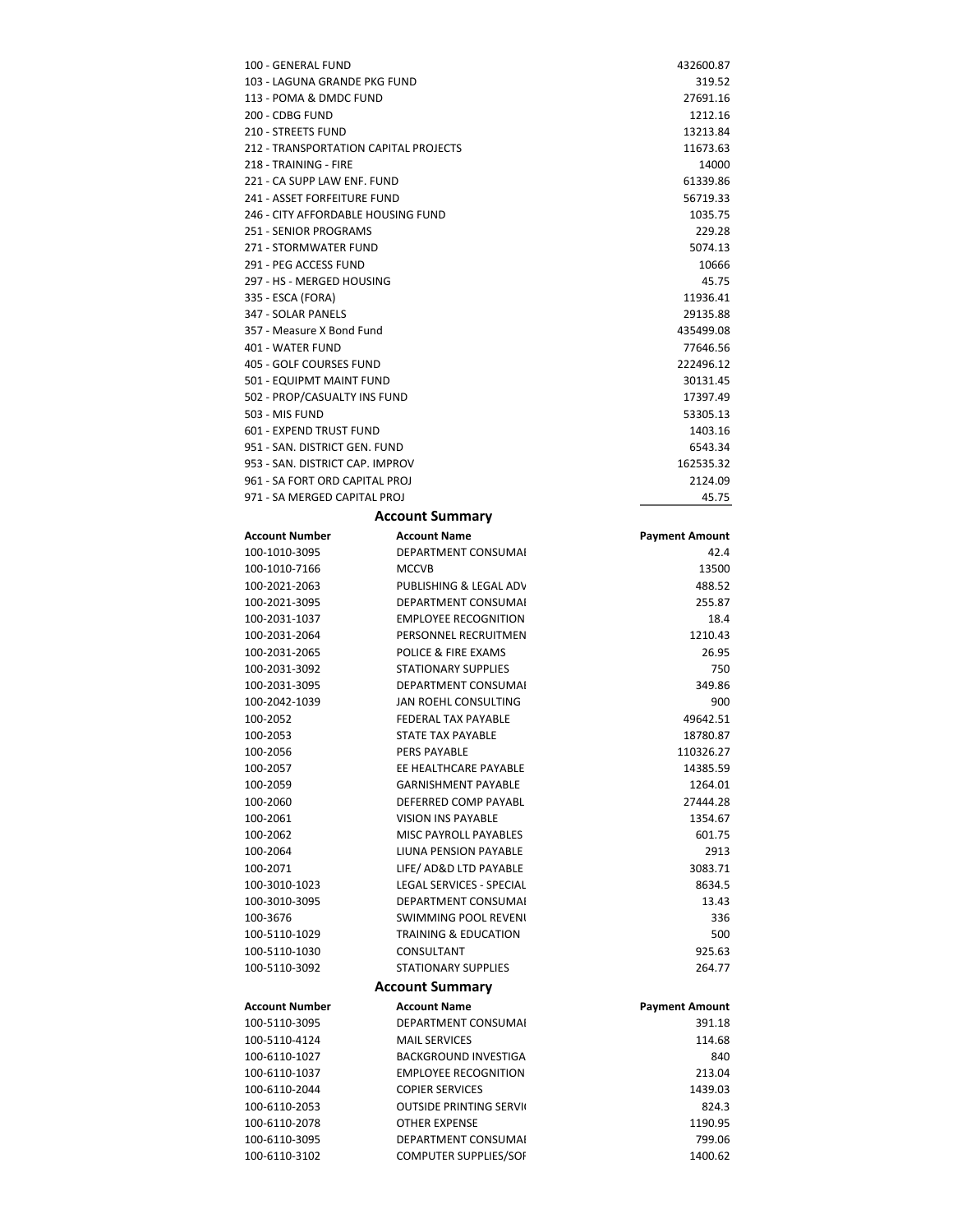| 100-6110-4122                  | DUES & MEMBERSHIP                                 | 249.72                |
|--------------------------------|---------------------------------------------------|-----------------------|
| 100-6110-4124                  | <b>MAIL SERVICES</b>                              | 65.45                 |
| 100-6110-5132                  | <b>TELEPHONE</b>                                  | 1657.62               |
| 100-6110-8187                  | DEPARTMENT EQUIPMEN                               | 209.69                |
| 100-6110-9602                  | PRINCIPAL-LEASE                                   | 516.51                |
| 100-6110-9605                  | <b>INTEREST-COPIER LEASE</b>                      | 1.49                  |
| 100-6120-1029                  | <b>TRAINING &amp; EDUCATIONS</b>                  | 775                   |
| 100-6120-2052                  | <b>RADIO REPAIR</b>                               | 1365                  |
| 100-6120-3091                  | <b>CANINE MAINTENANCE</b>                         | 190.65                |
| 100-6120-3096                  | <b>CSA74 APPROVED MEDIC/</b>                      | 250.43                |
| 100-6120-3097                  | <b>SAFETY EQUIPMENT</b>                           | 2829.58               |
| 100-6120-5135<br>100-6120-8187 | MOBILE COMMUNICATIO<br><b>DEPARTMENT EQUIPMEN</b> | 839.32<br>457.19      |
| 100-6130-4125                  | <b>INVESTIGATION EXPENSE</b>                      | 150                   |
| 100-6130-8187                  | <b>EQUIPMENT</b>                                  | 160.9                 |
| 100-6160-3095                  | DEPARTMENT CONSUMAL                               | 16.37                 |
| 100-6610-2041                  | COUNTY COMMUNICATIC                               | 447.12                |
| 100-6610-2043                  | TEMPORARY CONTRACT S                              | 2287                  |
| 100-6610-2045                  | <b>ACCREDITATION</b>                              | 475                   |
| 100-6610-3095                  | DEPARTMENT CONSUMAL                               | 411.66                |
| 100-6630-3095                  | DEPARTMENT CONSUMAL                               | 16.35                 |
| 100-6630-4122                  | <b>DUES &amp; MEMBERSHIP</b>                      | 71.37                 |
| 100-6640-1026                  | MEDICAL EXAMS                                     | 340                   |
| 100-6640-2043                  | <b>TEMPORARY CONTRACT S</b>                       | 1455.9                |
| 100-6640-2049                  | UNIFORM SERVICE/LAUNI                             | 244.7                 |
| 100-6640-3093                  | JANITORIAL SUPPLIES                               | 301.1                 |
| 100-6640-3095                  | DEPARTMENT CONSUMAL                               | 335.56                |
| 100-6640-3096                  | <b>CSA 74 PURCHASES</b>                           | 85.48                 |
| 100-6640-5135                  | MOBILE COMMUNICATIO                               | 1948.36               |
| 100-6640-8187                  | DEPARTMENT EQUIPMEN                               | 4925.88               |
| 100-6670-3095                  | DEPARTMENT CONSUMAL                               | 135.65                |
| 100-7110-3095                  | DEPARTMENT CONSUMAL                               | 1802.74               |
| 100-7210-3095<br>100-7210-8187 | DEPARTMENT CONSUMAL<br>DEPARTMENT EQUIPMEN        | 213.88<br>51.28       |
| 100-7310-2040                  | <b>MARKETING MATERIALS</b>                        | 45                    |
| 100-7310-3092                  | <b>STATIONARY SUPPLIES</b>                        | 152.83                |
| 100-7310-4207                  | SATELLITE OFFICE                                  | 2637.22               |
| 100-7410-2040                  | <b>MARKETING MATERIALS</b>                        | 924                   |
| 100-7410-4201                  | UTILITY ASSISTANCE PRGN                           | 6356.49               |
| 100-8110-1030                  | <b>CONSULTANT - CV RESPOL</b>                     | 500                   |
| 100-8110-2073                  | <b>SUBCONTRACTED WORK -</b>                       | 2429.68               |
| 100-8110-3095                  | DEPT CONSUMABLES - C\                             | 94206.02              |
| 100-8110-8187                  | <b>DEPT EQUIPMENT - CV RE</b>                     | 72.08                 |
| 100-8310-2044                  | <b>COPIER SERVICES</b>                            | 107.36                |
| 100-8310-2049                  | UNIFORM SERVICE / LAUN                            | 115.68                |
| 100-8310-2057                  | PEST CONTROL                                      | 227                   |
| 100-8310-2070                  | <b>ALARM SERVICE</b>                              | 458.31                |
| 100-8310-2073                  | SUBCONTRACTED WORK                                | 1666.81               |
| 100-8310-3095                  | <b>DEPARTMENT CONSUMAL</b>                        | 2950.22               |
|                                | <b>Account Summary</b>                            |                       |
| <b>Account Number</b>          | <b>Account Name</b>                               | <b>Payment Amount</b> |
| 100-8310-5133                  | <b>WATER</b>                                      | 1368.74               |
| 100-8410-2049                  | UNIFORM SERVICE/LAUNI                             | 37.02                 |
| 100-8420-2049                  | UNIFORM SERVICE/LAUNI                             | 115.68                |
| 100-8420-2073                  | SUBCONTRACTED WORK                                | 6279.3                |
| 100-8420-2087                  | EQUIPMENT RENTAL                                  | 333.92                |
| 100-8420-3095                  | DEPARTMENT CONSUMAL                               | 1224.44               |
| 100-8430-2073                  | SUBCONTRACTED WORK                                | 9690.21               |
| 100-8440-2049                  | UNIFORM SERVICE / LAUN                            | 69.38                 |
| 100-8440-3095                  | DEPARTMENT CONSUMAL                               | 144.63                |
| 100-8440-5133                  | <b>WATER</b>                                      | 2241.98               |
| 100-8450-2049<br>100-8910-3095 | UNIFORM SERVICE / LAUN<br>DEPARTMENT CONSUMAL     | 37.02<br>155.97       |
| 100-9100-2043                  | TEMPORARY CONTRACT S                              | 167                   |
| 100-9100-2073                  | SUBCONTRACTED WORK                                | 100                   |
| 100-9100-3092                  | STATIONARY SUPPLIES                               | 72.48                 |
|                                |                                                   |                       |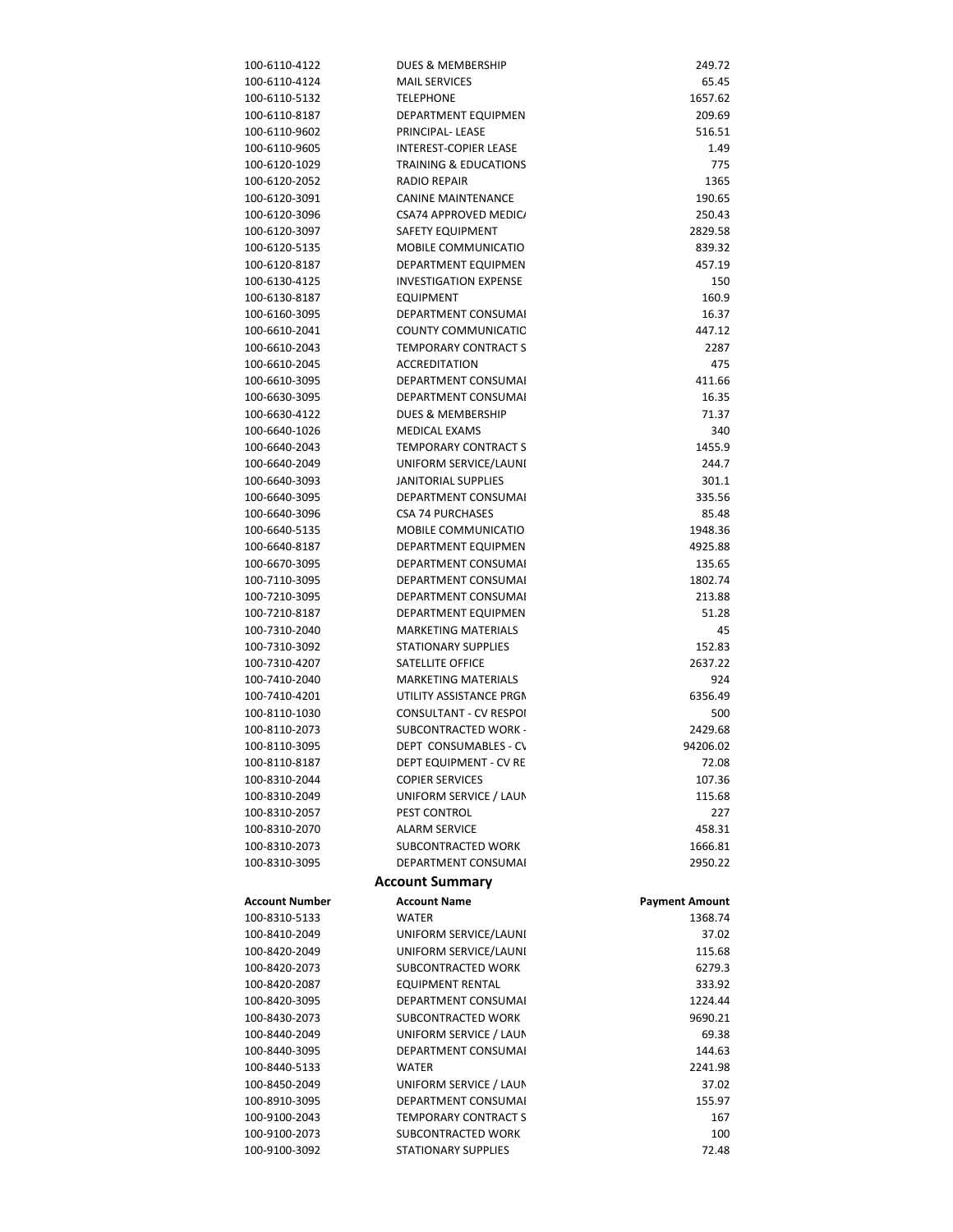| UNIFORM SERVICE/LAUNI        | 415.29                                                                                                                                                                                                                                                                                                                                                                                                                                                                           |
|------------------------------|----------------------------------------------------------------------------------------------------------------------------------------------------------------------------------------------------------------------------------------------------------------------------------------------------------------------------------------------------------------------------------------------------------------------------------------------------------------------------------|
| <b>JANITORIAL SUPPLIES</b>   | 4762.31                                                                                                                                                                                                                                                                                                                                                                                                                                                                          |
| <b>ALARM SERVICE</b>         | 57                                                                                                                                                                                                                                                                                                                                                                                                                                                                               |
|                              | 286.93                                                                                                                                                                                                                                                                                                                                                                                                                                                                           |
|                              | 324.39                                                                                                                                                                                                                                                                                                                                                                                                                                                                           |
|                              | 970.06                                                                                                                                                                                                                                                                                                                                                                                                                                                                           |
|                              | 113.34                                                                                                                                                                                                                                                                                                                                                                                                                                                                           |
|                              | 164.86                                                                                                                                                                                                                                                                                                                                                                                                                                                                           |
|                              |                                                                                                                                                                                                                                                                                                                                                                                                                                                                                  |
|                              | 30.31                                                                                                                                                                                                                                                                                                                                                                                                                                                                            |
|                              | 10.87                                                                                                                                                                                                                                                                                                                                                                                                                                                                            |
|                              | 142.46                                                                                                                                                                                                                                                                                                                                                                                                                                                                           |
|                              | 10.82                                                                                                                                                                                                                                                                                                                                                                                                                                                                            |
| DEFERRED COMP PAYABL         | 27.07                                                                                                                                                                                                                                                                                                                                                                                                                                                                            |
| <b>VISION INS PAYABLE</b>    | 2.99                                                                                                                                                                                                                                                                                                                                                                                                                                                                             |
| LIUNA PENSION PAYABLE        | 93.49                                                                                                                                                                                                                                                                                                                                                                                                                                                                            |
| LIFE/ AD&D LTD PAYABLE       | 1.51                                                                                                                                                                                                                                                                                                                                                                                                                                                                             |
| FEDERAL TAX PAYABLE          | 921.81                                                                                                                                                                                                                                                                                                                                                                                                                                                                           |
| STATE TAX PAYABLE            | 350.85                                                                                                                                                                                                                                                                                                                                                                                                                                                                           |
| PERS PAYABLE                 | 1340.96                                                                                                                                                                                                                                                                                                                                                                                                                                                                          |
| EE HEALTHCARE PAYABLE        | 274.82                                                                                                                                                                                                                                                                                                                                                                                                                                                                           |
|                              | 378.2                                                                                                                                                                                                                                                                                                                                                                                                                                                                            |
|                              | 44.44                                                                                                                                                                                                                                                                                                                                                                                                                                                                            |
|                              | 23.64                                                                                                                                                                                                                                                                                                                                                                                                                                                                            |
|                              | 147.52                                                                                                                                                                                                                                                                                                                                                                                                                                                                           |
|                              |                                                                                                                                                                                                                                                                                                                                                                                                                                                                                  |
|                              | 209.18                                                                                                                                                                                                                                                                                                                                                                                                                                                                           |
|                              | 22452.92                                                                                                                                                                                                                                                                                                                                                                                                                                                                         |
|                              | 1546.82                                                                                                                                                                                                                                                                                                                                                                                                                                                                          |
|                              | 112.55                                                                                                                                                                                                                                                                                                                                                                                                                                                                           |
|                              | 59.8                                                                                                                                                                                                                                                                                                                                                                                                                                                                             |
|                              | 459.17                                                                                                                                                                                                                                                                                                                                                                                                                                                                           |
| EE HEALTHCARE PAYABLE        | 86.28                                                                                                                                                                                                                                                                                                                                                                                                                                                                            |
| DEFERRED COMP PAYABL         | 205.15                                                                                                                                                                                                                                                                                                                                                                                                                                                                           |
|                              |                                                                                                                                                                                                                                                                                                                                                                                                                                                                                  |
| <b>VISION INS PAYABLE</b>    | 16.01                                                                                                                                                                                                                                                                                                                                                                                                                                                                            |
| LIFE/ AD&D LTD PAYABLE       | 46.4                                                                                                                                                                                                                                                                                                                                                                                                                                                                             |
| PUBLISHING & LEGAL ADV       | 226.8                                                                                                                                                                                                                                                                                                                                                                                                                                                                            |
| <b>FEDERAL TAX PAYABLE</b>   | 868.41                                                                                                                                                                                                                                                                                                                                                                                                                                                                           |
| STATE TAX PAYABLE            | 300.59                                                                                                                                                                                                                                                                                                                                                                                                                                                                           |
| <b>PERS PAYABLE</b>          |                                                                                                                                                                                                                                                                                                                                                                                                                                                                                  |
|                              | 1230.86                                                                                                                                                                                                                                                                                                                                                                                                                                                                          |
| EE HEALTHCARE PAYABLE        | 320.01                                                                                                                                                                                                                                                                                                                                                                                                                                                                           |
| GARNISHMENT PAYABLE          | 332.93                                                                                                                                                                                                                                                                                                                                                                                                                                                                           |
| DEFERRED COMP PAYABL         | 784.35                                                                                                                                                                                                                                                                                                                                                                                                                                                                           |
| VISION INS PAYABLE           | 57.67                                                                                                                                                                                                                                                                                                                                                                                                                                                                            |
| <b>Account Summary</b>       |                                                                                                                                                                                                                                                                                                                                                                                                                                                                                  |
| <b>Account Name</b>          | <b>Payment Amount</b>                                                                                                                                                                                                                                                                                                                                                                                                                                                            |
| LIUNA PENSION PAYABLE        | 947.99                                                                                                                                                                                                                                                                                                                                                                                                                                                                           |
| LIFE/ AD&D LTD PAYABLE       | 130.99                                                                                                                                                                                                                                                                                                                                                                                                                                                                           |
| UNIFORM SERVICE/LAUNI        | 131.08                                                                                                                                                                                                                                                                                                                                                                                                                                                                           |
| DEPARTMENT CONSUMAL          | 984.43                                                                                                                                                                                                                                                                                                                                                                                                                                                                           |
| TRAFFIC SIGNAL MAINTEN       | 3849                                                                                                                                                                                                                                                                                                                                                                                                                                                                             |
| BICYCLE SAFE STORM GRA       | 3252.37                                                                                                                                                                                                                                                                                                                                                                                                                                                                          |
|                              |                                                                                                                                                                                                                                                                                                                                                                                                                                                                                  |
| UNIFORM SERVICE/LAUNI        | 23.16                                                                                                                                                                                                                                                                                                                                                                                                                                                                            |
| <b>CONSTRUCTION IN PROGI</b> | 11673.63                                                                                                                                                                                                                                                                                                                                                                                                                                                                         |
| TRAINING (CSTI)              | 14000                                                                                                                                                                                                                                                                                                                                                                                                                                                                            |
| <b>VEHICLE PURCHASE</b>      | 3760.53                                                                                                                                                                                                                                                                                                                                                                                                                                                                          |
| POLICE EQUIPMENT             | 57579.33                                                                                                                                                                                                                                                                                                                                                                                                                                                                         |
| DETECTIVE VEHICLE            | 100                                                                                                                                                                                                                                                                                                                                                                                                                                                                              |
| POLICE EQUIPMENT             | 56619.33                                                                                                                                                                                                                                                                                                                                                                                                                                                                         |
| FEDERAL TAX PAYABLE          | 422.5                                                                                                                                                                                                                                                                                                                                                                                                                                                                            |
| <b>STATE TAX PAYABLE</b>     | 112.5                                                                                                                                                                                                                                                                                                                                                                                                                                                                            |
| EE HEALTHCARE PAYABLE        | 117.42                                                                                                                                                                                                                                                                                                                                                                                                                                                                           |
| DEFERRED COMP PAYABL         | 383.33                                                                                                                                                                                                                                                                                                                                                                                                                                                                           |
| <b>SENIOR ACTIVITIES</b>     | 229.28                                                                                                                                                                                                                                                                                                                                                                                                                                                                           |
| FEDERAL TAX PAYABLE          | 393.05                                                                                                                                                                                                                                                                                                                                                                                                                                                                           |
| STATE TAX PAYABLE            | 96.69                                                                                                                                                                                                                                                                                                                                                                                                                                                                            |
|                              | DEPARTMENT CONSUMAL<br><b>EASTER EGG HUNT</b><br><b>DEPARTMENT CONSUMAL</b><br><b>TRAINING &amp; EDUCATION</b><br>SAFETY EQUIPMENT<br>FEDERAL TAX PAYABLE<br><b>STATE TAX PAYABLE</b><br>PERS PAYABLE<br>EE HEALTHCARE PAYABLE<br>DEFERRED COMP PAYABL<br><b>VISION INS PAYABLE</b><br>LIUNA PENSION PAYABLE<br>LIFE/ AD&D LTD PAYABLE<br>UNIFORM SERVICE / LAUN<br>SUBCONTRACTED WORK<br>DEPARTMENT CONSUMAL<br>FEDERAL TAX PAYABLE<br>STATE TAX PAYABLE<br><b>PERS PAYABLE</b> |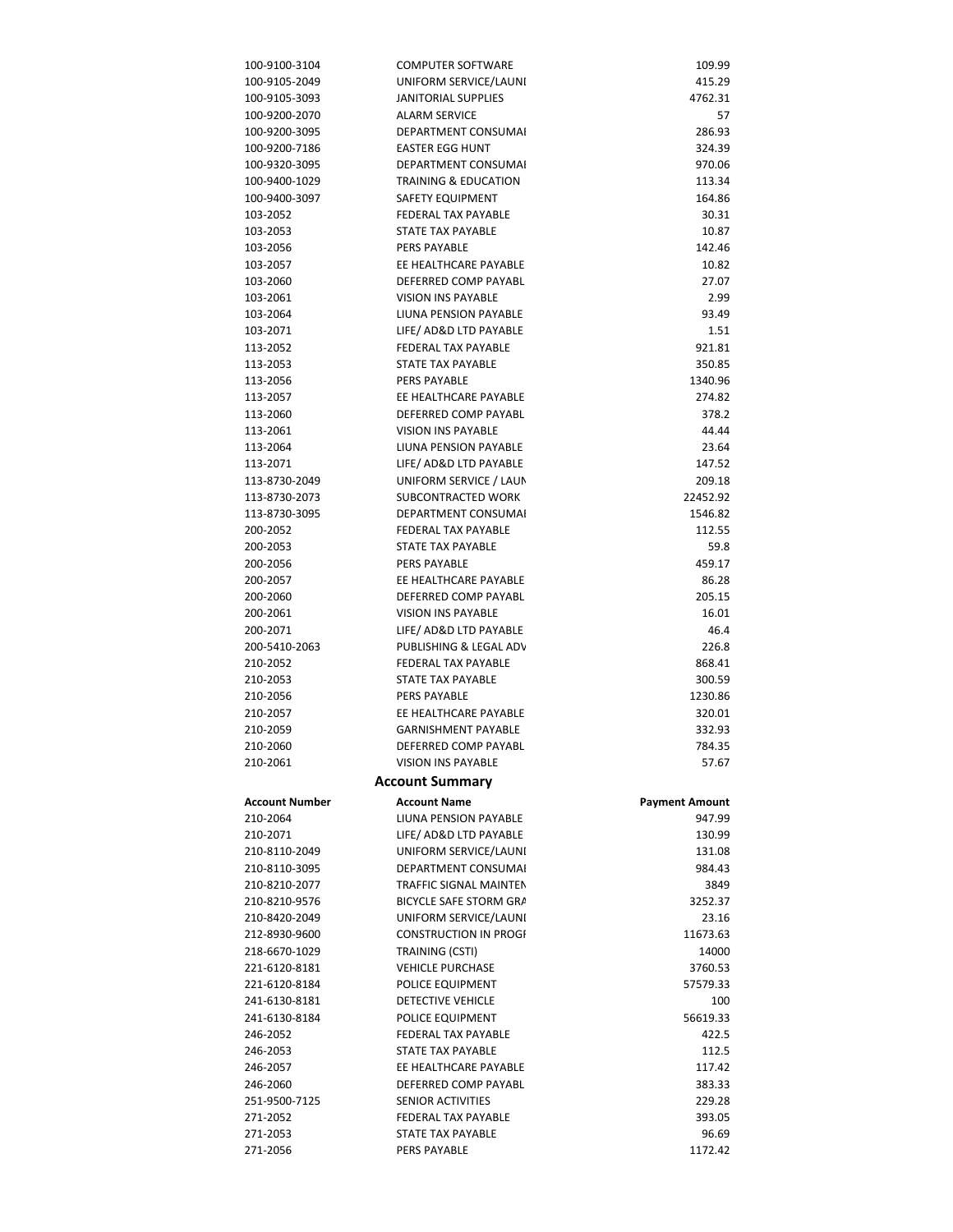| 271-2057                       | EE HEALTHCARE PAYABLE                   | 175.64                |
|--------------------------------|-----------------------------------------|-----------------------|
| 271-2059                       | <b>GARNISHMENT PAYABLE</b>              | 358.19                |
| 271-2060                       | DEFERRED COMP PAYABL                    | 376.92                |
| 271-2061                       | <b>VISION INS PAYABLE</b>               | 44.93                 |
| 271-2064                       | LIUNA PENSION PAYABLE                   | 670.08                |
| 271-2071                       |                                         | 86.63                 |
|                                | LIFE/AD&D LTD PAYABLE                   |                       |
| 271-8110-2049                  | UNIFORM SERVICE/LAUNI                   | 92.52                 |
| 271-8110-3095                  | <b>CONSUMABLES</b>                      | 1607.06               |
| 291-2010-1047                  | AMP - PRODUCTION & BR                   | 10666                 |
| 297-7993-1041                  | PROPERTY TAXES/ASSESSI                  | 45.75                 |
| 335-2010-2073                  | SUBCONTRACTED WORK                      | 9700                  |
|                                |                                         |                       |
| 335-2052                       | <b>FEDERAL TAX PAYABLE</b>              | 697.85                |
| 335-2053                       | STATE TAX PAYABLE                       | 264.14                |
| 335-2056                       | <b>PERS PAYABLE</b>                     | 965.28                |
| 335-2057                       | EE HEALTHCARE PAYABLE                   | 190.5                 |
| 335-2061                       | <b>VISION INS PAYABLE</b>               | 14.6                  |
| 335-2071                       | LIFE/ AD&D LTD PAYABLE                  | 104.04                |
|                                |                                         |                       |
| 347-8910-9539                  | <b>SOLAR PANELS</b>                     | 29135.88              |
| 357-1013                       | TRUSTEE CASH                            | 435499.08             |
| 401-2052                       | <b>FEDERAL TAX PAYABLE</b>              | 712.62                |
| 401-2053                       | <b>STATE TAX PAYABLE</b>                | 243.23                |
| 401-2056                       | <b>PERS PAYABLE</b>                     | 1362.09               |
| 401-2057                       | EE HEALTHCARE PAYABLE                   | 231.93                |
|                                | DEFERRED COMP PAYABL                    |                       |
| 401-2060                       |                                         | 498.36                |
| 401-2061                       | <b>VISION INS PAYABLE</b>               | 43.85                 |
| 401-2064                       | LIUNA PENSION PAYABLE                   | 1164.68               |
| 401-2071                       | LIFE/ AD&D LTD PAYABLE                  | 101.36                |
| 401-8610-2053                  | <b>OUTSIDE PRINTING SERVI</b>           | 137.16                |
| 401-8610-3092                  | <b>STATIONARY SUPPLIES</b>              | 23.47                 |
| 401-8610-4122                  | <b>DUES &amp; MEMBERSHIP</b>            | 96                    |
|                                |                                         |                       |
| 401-8610-4124                  | <b>POSTAGE</b>                          | 325.24                |
| 401-8620-2049                  | UNIFORM SERVICE/LAUNI                   | 92.52                 |
| 401-8620-3095                  | DEPARTMENT CONSUMAL                     | 1348.6                |
|                                |                                         |                       |
| 401-8910-9556                  | <b>WATER TANK RECOATING</b>             | 71265.45              |
| 405-1013                       | INSTL PAYMENT ACCT - U!                 | 222496.12             |
|                                |                                         |                       |
| 501-2052                       | <b>FEDERAL TAX PAYABLE</b>              | 402.57                |
| 501-2053                       | <b>STATE TAX PAYABLE</b>                | 82.95                 |
|                                | <b>Account Summary</b>                  |                       |
| <b>Account Number</b>          | <b>Account Name</b>                     | <b>Payment Amount</b> |
| 501-2056                       | <b>PERS PAYABLE</b>                     | 924.39                |
|                                |                                         |                       |
| 501-2057                       | EE HEALTHCARE PAYABLE                   | 147.84                |
| 501-2060                       | DEFERRED COMP PAYABL                    | 324.85                |
| 501-2061                       | <b>VISION INS PAYABLE</b>               | 31.2                  |
| 501-2064                       | LIUNA PENSION PAYABLE                   | 576                   |
| 501-2071                       | LIFE/ AD&D LTD PAYABLE                  | 61.8                  |
| 501-8510-3092                  | <b>STATIONARY SUPPLIES</b>              | 27.29                 |
| 501-8510-4123                  |                                         |                       |
|                                | <b>BOOKS &amp; PERIODICALS</b>          | 19                    |
| 501-8520-2049                  | UNIFORM SERVICE/LAUNI                   | 92.62                 |
| 501-8520-6144                  | <b>VEHICLE PARTS</b>                    | 2844.94               |
| 501-8520-6145                  | <b>VEHICLE FUEL</b>                     | 9576.38               |
| 501-8520-6147                  | <b>TIRES</b>                            | 960.67                |
| 501-8520-6148                  | <b>OUTSIDE REPAIRS</b>                  | 12533.3               |
| 501-8520-6149                  | <b>BODY REPAIR &amp; PAINTING</b>       | 1525.65               |
|                                |                                         |                       |
| 502-2066                       | <b>DENTAL PAYABLE</b>                   | 13147.49              |
| 502-5120-2097                  | <b>TAIL CLAIMS</b>                      | 4250                  |
| 503-2052                       | FEDERAL TAX PAYABLE                     | 1037.65               |
| 503-2053                       | STATE TAX PAYABLE                       | 287.1                 |
| 503-2056                       | <b>PERS PAYABLE</b>                     | 1216.83               |
| 503-2057                       | EE HEALTHCARE PAYABLE                   | 203.36                |
| 503-2060                       | DEFERRED COMP PAYABL                    | 1699.57               |
| 503-2061                       | VISION INS PAYABLE                      | 18.02                 |
|                                |                                         |                       |
| 503-2071                       | LIFE/ AD&D LTD PAYABLE                  | 101.57                |
| 503-4010-1030                  | CONSULTANT                              | 500                   |
| 503-4010-3102                  | COMPUTER SUPPLIES/SOF                   | 6947.88               |
| 503-4010-5132<br>503-4010-5135 | <b>TELEPHONE</b><br>MOBILE COMMUNICATIO | 103<br>643.91         |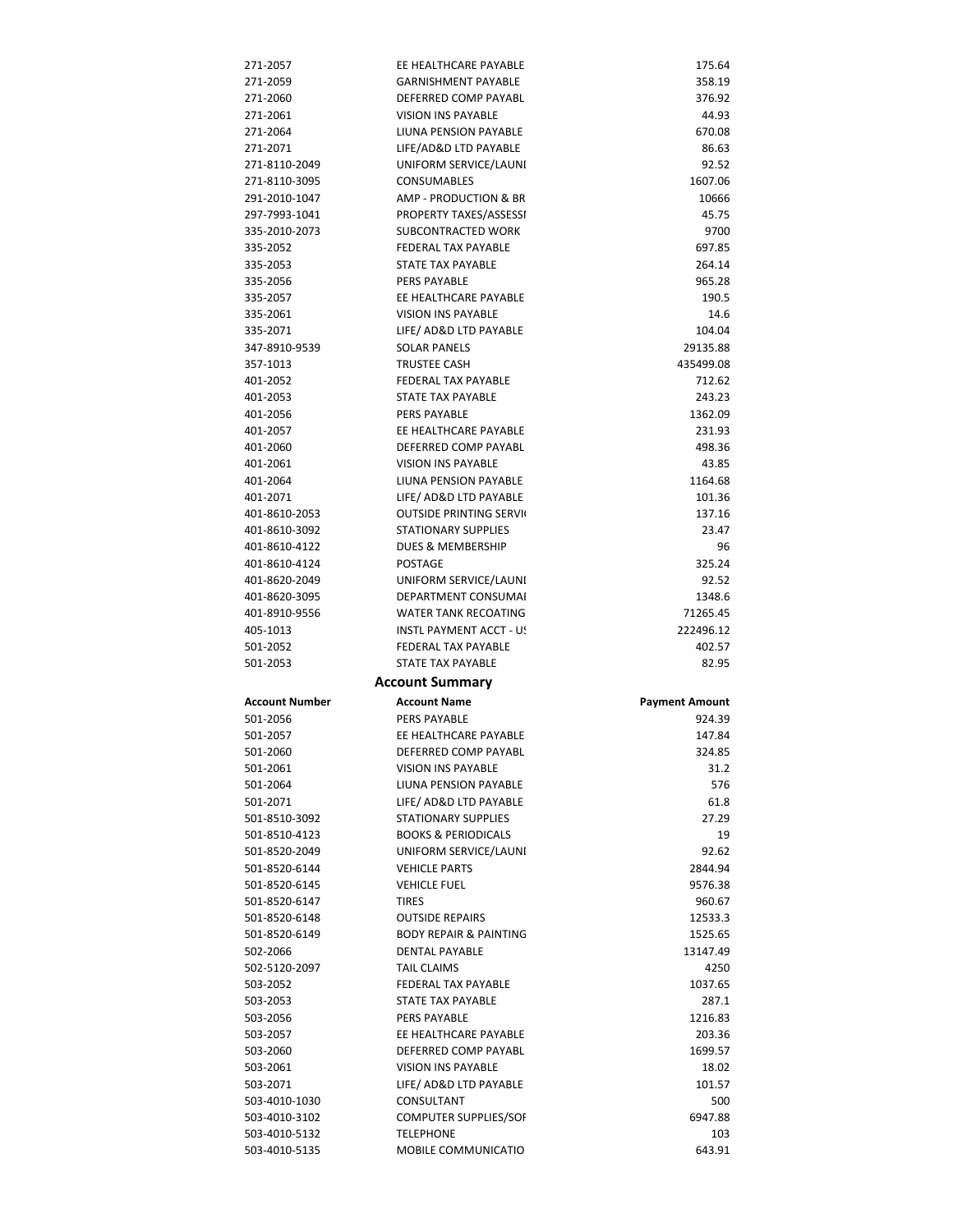| 503-4010-5138         | DATA COMMUNICATION             | 5029.93               |
|-----------------------|--------------------------------|-----------------------|
| 503-4010-6143         | <b>COMPUTER EQUIPMENT I</b>    | 545.16                |
| 503-4010-8182         | <b>COMPUTER EQUIPMENT</b>      | 35175.36              |
| 503-4010-8187         | DEPARTMENT EQUIPMEN            | $-204.21$             |
| 601-2190              | RETIREES DEPENDENT ME          | 403.16                |
| 601-2225              | <b>ENCROACHMENT BONDS</b>      | 1000                  |
| 951-2052              | <b>FEDERAL TAX PAYABLE</b>     | 964.89                |
| 951-2053              | <b>STATE TAX PAYABLE</b>       | 325.28                |
| 951-2056              | PERS PAYABLE                   | 2173.76               |
| 951-2057              | EE HEALTHCARE PAYABLE          | 325.28                |
| 951-2059              | <b>GARNISHMENT PAYABLE</b>     | 141.43                |
| 951-2060              | DEFERRED COMP PAYABL           | 762.74                |
| 951-2061              | <b>VISION INS PAYABLE</b>      | 49.64                 |
| 951-2064              | LIUNA PENSION PAYABLE          | 523.12                |
| 951-2071              | LIFE/ AD&D LTD PAYABLE         | 131.19                |
| 951-8810-3095         | <b>DEPARTMENT CONSUMAL</b>     | 263.04                |
| 951-8810-4122         | DUES AND MEMBERSHIPS           | 372                   |
| 951-8810-5132         | <b>TELEPHONE</b>               | 154.56                |
| 951-8820-2049         | UNIFORM SERVICE / LAUN         | 92.6                  |
| 951-8820-3095         | DEPARTMENT CONSUMAI            | 233.94                |
| 951-8820-4122         | DUES AND MEMBERSHIPS           | 29.87                 |
| 953-2052              | <b>FEDERAL TAX PAYABLE</b>     | 31.34                 |
| 953-2053              | <b>STATE TAX PAYABLE</b>       | 12.06                 |
| 953-2056              | PERS PAYABLE                   | 34.68                 |
| 953-2057              | EE HEALTHCARE PAYABLE          | 6.82                  |
| 953-2060              | DEFERRED COMP PAYABL           | 13.72                 |
| 953-2061              | <b>VISION INS PAYABLE</b>      | 0.49                  |
| 953-2071              | LIFE/ AD&D LTD PAYABLE         | 0.86                  |
| 953-8820-9204         | <b>LIFT STATION UPGRADES</b>   | 92340                 |
| 953-8820-9207         | FREMONT BL SEWR MAIN           | 616                   |
| 953-8820-9214         | DEL MONTE SWR MAIN RI          | 465                   |
|                       | <b>Account Summary</b>         |                       |
| <b>Account Number</b> | <b>Account Name</b>            | <b>Payment Amount</b> |
| 953-8820-9218         | SEWER LINE REPLACEMEN          | 69014.35              |
| 961-9610-1041         | PROPERTY TAXES/ASSESSI         | 2124.09               |
| 971-9710-1041         | PROPERTY TAXES/ASSESSI         | 45.75                 |
|                       | <b>Project Account Summary</b> |                       |
| Project Account Key   |                                | <b>Payment Amount</b> |
| **None**              |                                | 1590546.69            |
| 5005009 AA            |                                | 12814.67              |
| 5005010 AA            |                                | 262.51                |
| 5005012 AA            |                                | 55.85                 |
| 5005014 AA            |                                | 259.45                |
| 5005015 AA            |                                | 238.97                |
| 5005050 AA            |                                | 9220                  |
| 5005060 AA            |                                | 1357.47               |
| 56CONTR               |                                | 71265.45              |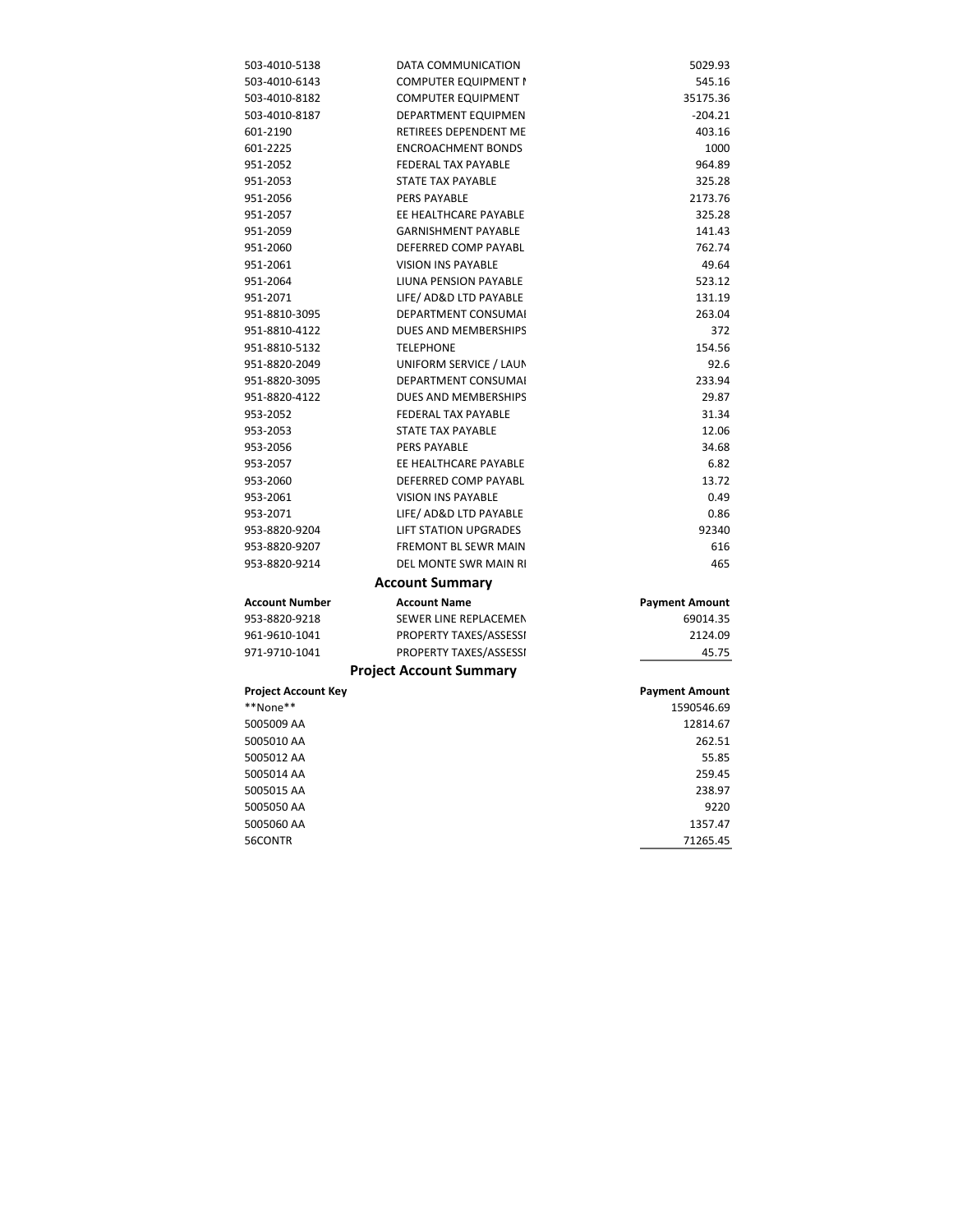

# **Distribution Report**

Seaside, CA Payroll Set: 01 Expense Range - Payment Range 04/03/2021-04/19/2021

| Fund: 100 - GENERAL FUND |                              |            |
|--------------------------|------------------------------|------------|
| 100-1010-0001            | SALARIES                     | 2,000.00   |
| 100-2010-0001            | SALARIES                     | 11,281.74  |
| 100-2010-0018            | <b>AUTO ALLOWANCE</b>        | 200.00     |
| 100-2010-0019            | <b>HOUSING ALLOWANCE</b>     | 2,100.00   |
| 100-2021-0001            | SALARIES                     | 6,247.02   |
| 100-2031-0001            | SALARIES                     | 10,056.94  |
| 100-2031-1033            | <b>FITNESS PROGRAM</b>       | 9.00       |
| 100-2042-0020            | PART-TIME HOURLY WAGES       | 4,066.48   |
| 100-3010-0001            | SALARIES                     | 6,886.16   |
| 100-5110-0001            | SALARIES                     | 16,650.17  |
| 100-5110-0041            | <b>MEDICAL INSURANCE</b>     | 46.15      |
| 100-6110-0001            | SALARIES                     | 34,241.42  |
| 100-6110-0003            | HOLIDAY OVERTIME             | 1,593.92   |
| 100-6110-0004            | UNIFORM ALLOWANCE            | 361.38     |
| 100-6110-1033            | <b>FITNESS PROGRAM</b>       | 18.00      |
| 100-6120-0001            | SALARIES                     | 110,922.75 |
| 100-6120-0002            | <b>OVERTIME</b>              | 12,683.08  |
| 100-6120-0004            | UNIFORM ALLOWANCE            | 112.14     |
| 100-6120-1033            | <b>FITNESS PROGRAM</b>       | 104.97     |
| 100-6130-0001            | SALARIES                     | 32,950.89  |
| 100-6130-0002            | <b>OVERTIME</b>              | 1,529.09   |
| 100-6130-0004            | UNIFORM ALLOWANCE            | 74.76      |
| 100-6150-0001            | SALARIES                     | 3,388.90   |
| 100-6150-0004            | UNIFORM ALLOWANCE            | 36.00      |
| 100-6160-0001            | SALARIES                     | 2,264.70   |
| 100-6160-0004            | <b>UNIFORM ALLOWANCE</b>     | 36.00      |
| 100-6160-0041            | <b>MEDICAL INSURANCE</b>     | 46.15      |
| 100-6610-0001            | SALARIES                     | 7,672.00   |
| 100-6610-0004            | UNIFORM ALLOWANCE            | 34.62      |
| 100-6610-1033            | <b>FITNESS PROGRAM</b>       | 18.00      |
| 100-6640-0001            | SALARIES                     | 113,730.68 |
| 100-6640-0002            | <b>OVERTIME</b>              | 19,901.42  |
| 100-6640-0004            | UNIFORM ALLOWANCE            | 103.86     |
| 100-6640-0008            | OPER COMP DIV CHIEFS ST TIME | 2,892.39   |
| 100-7110-0001            | SALARIES                     | 4,013.11   |
| 100-7210-0001            | SALARIES                     | 8,956.09   |
| 100-7210-1033            | <b>FITNESS PROGRAM</b>       | 135.00     |
| 100-7220-0001            | SALARIES                     | 2,875.47   |
| 100-7310-0001            | SALARIES                     | 6,712.16   |
| 100-7410-0001            | <b>SALARIES</b>              | 5,475.42   |
| 100-8310-0001            | SALARIES                     | 3,228.45   |
| 100-8310-0002            | <b>OVERTIME</b>              | 617.15     |
| 100-8310-0097            | UNALLOCATED PAGER            | 2,133.53   |
| 100-8410-0001            | SALARIES                     | 892.14     |
| 100-8420-0001            | SALARIES                     | 4,750.56   |
| 100-8420-0020            | PART-TIME HOURLY WAGES       | 1,130.79   |
| 100-8430-0001            | SALARIES                     | 1,301.98   |
| 100-8430-0002            | OVERTIME                     | 1,732.33   |
| 100-8440-0001            | SALARIES                     | 2,587.55   |
| 100-8450-0001            | SALARIES                     | 338.92     |
| 100-8910-0001            | SALARIES                     | 13,309.87  |
| 100-9100-0001            | SALARIES                     | 5,521.44   |
| 100-9100-0020            | PART-TIME HOURLY WAGES       | 3,215.84   |
|                          |                              |            |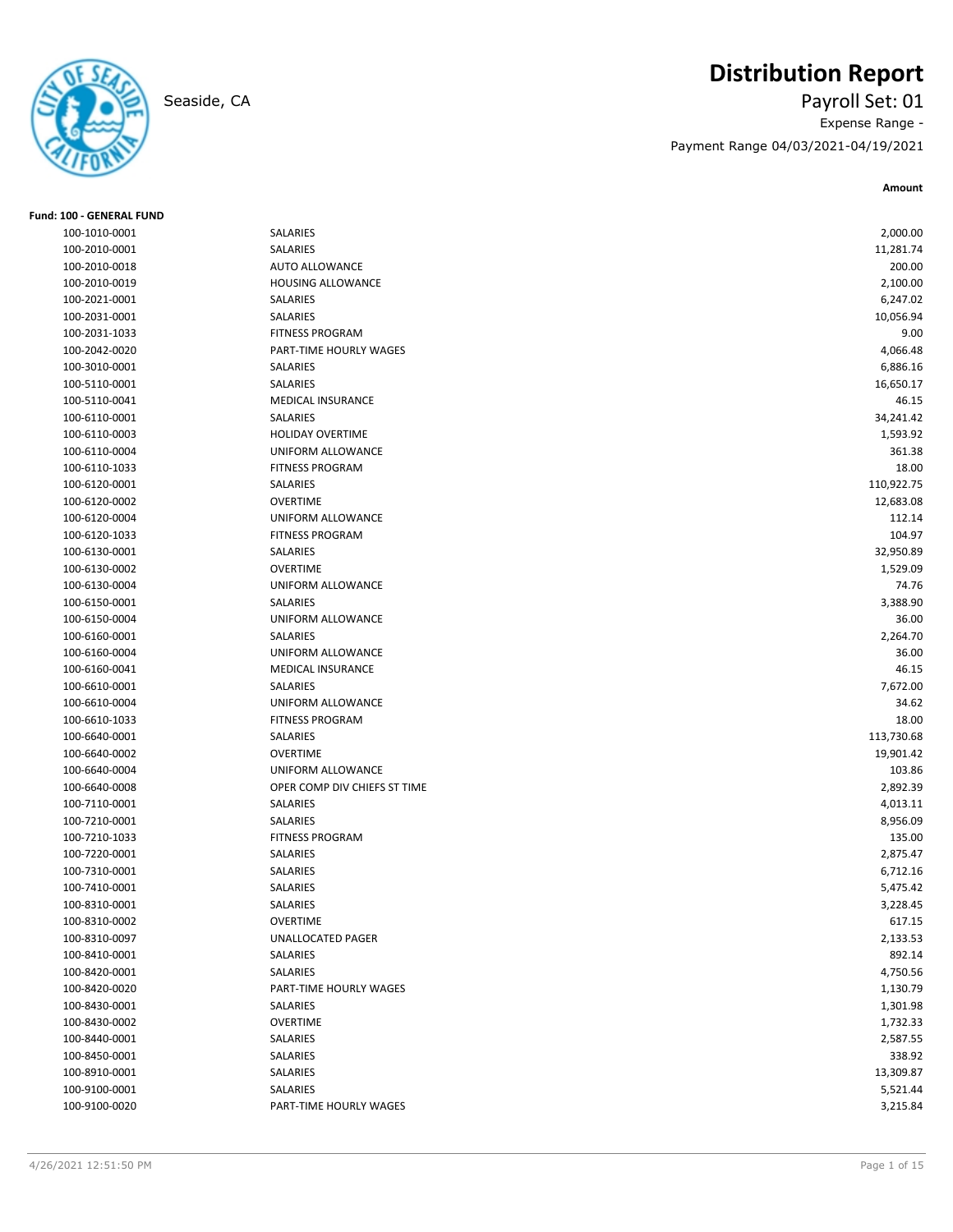#### **Distribution Report Expense Range: - Payment Range: 04/03/2021-04/19/2021**

| 100-9105-0001 | <b>SALARIES</b>        |                                          | 2,068.59   |
|---------------|------------------------|------------------------------------------|------------|
| 100-9105-0020 | PART-TIME HOURLY WAGES |                                          | 3,832.85   |
| 100-9200-0020 | PART-TIME HOURLY WAGES |                                          | 3,517.76   |
| 100-9250-0001 | SALARIES               |                                          | 2,702.56   |
| 100-9310-0001 | <b>SALARIES</b>        |                                          | 5,650.29   |
| 100-9310-0020 | PART-TIME HOURLY WAGES |                                          | 8,008.02   |
| 100-9320-0002 | <b>OVERTIME</b>        |                                          | 33.54      |
| 100-9320-0020 | PART-TIME HOURLY WAGES |                                          | 1,431.04   |
| 100-9330-0002 | <b>OVERTIME</b>        |                                          | 21.00      |
| 100-9330-0020 | PART-TIME HOURLY WAGES |                                          | 1,218.00   |
| 100-9340-0002 | <b>OVERTIME</b>        |                                          | 31.50      |
| 100-9340-0020 | PART-TIME HOURLY WAGES |                                          | 4,853.16   |
| 100-9350-0020 | PART-TIME HOURLY WAGES |                                          | 1,408.68   |
| 100-9400-0020 | PART-TIME HOURLY WAGES |                                          | 2,889.68   |
| 100-9500-0020 | PART-TIME HOURLY WAGES |                                          | 1,277.64   |
|               |                        | Fund 100 - GENERAL FUND Total: 11,064.25 | 512,132.89 |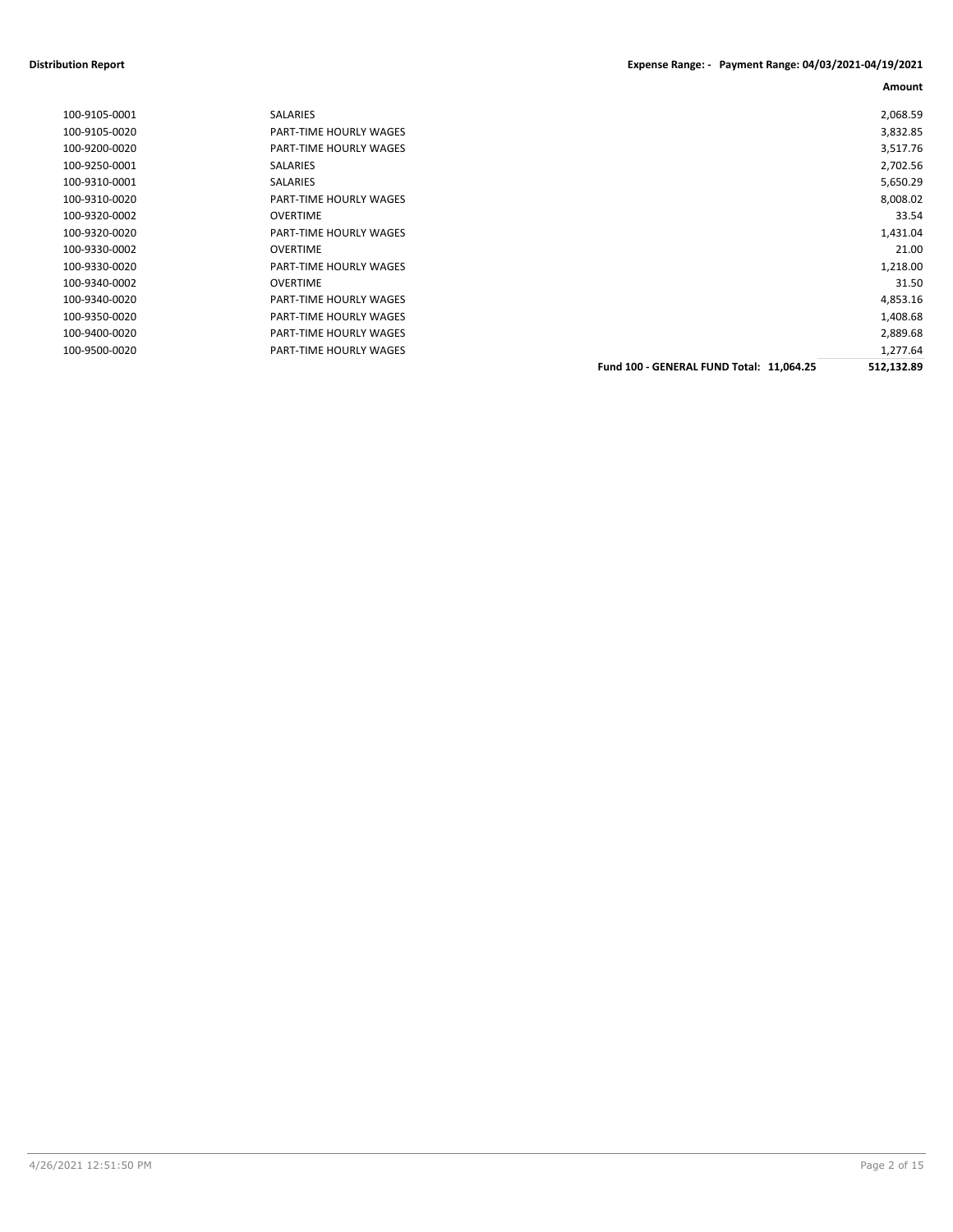**Fund: 103 - LAGUNA GRANDE PKG FUND**

103-8710-0001 SALARIES 456.32

**Fund 103 - LAGUNA GRANDE PKG FUND Total: 9.00 456.32**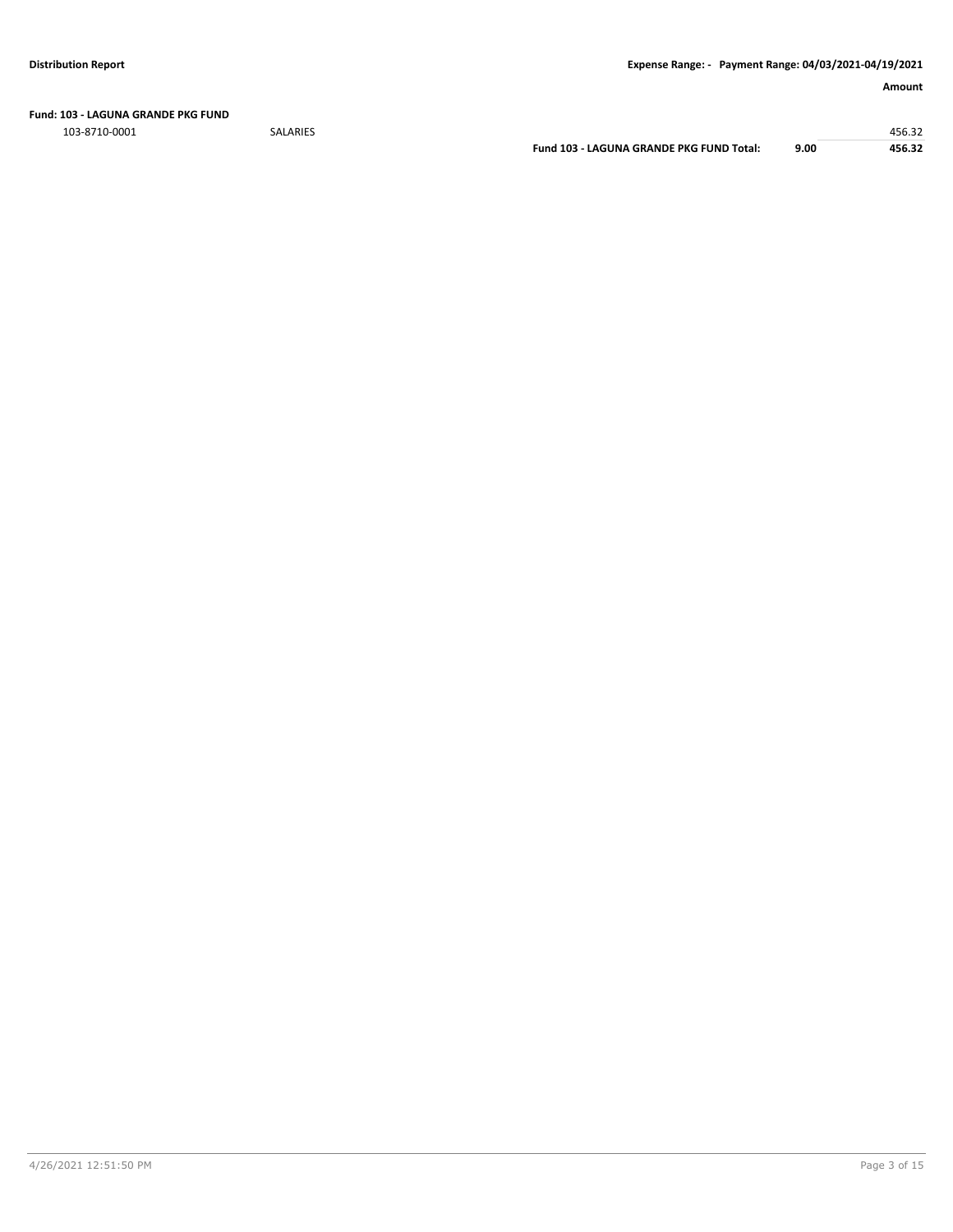| L13 - POMA & DMDC FUND |                   |                                    |        |          |
|------------------------|-------------------|------------------------------------|--------|----------|
| 113-8730-0001          | <b>SALARIES</b>   |                                    |        | 9,495.23 |
| 113-8730-0002          | <b>OVERTIME</b>   |                                    |        | 329.78   |
| 113-8730-0041          | MEDICAL INSURANCE |                                    |        | 46.15    |
|                        |                   | Fund 113 - POMA & DMDC FUND Total: | 250.00 | 9.871.16 |

#### **Fund: 113 - POMA & DMDC FUND**

| 113-8730-0001 |  |
|---------------|--|
| 113-8730-0002 |  |
| 113-8730-0041 |  |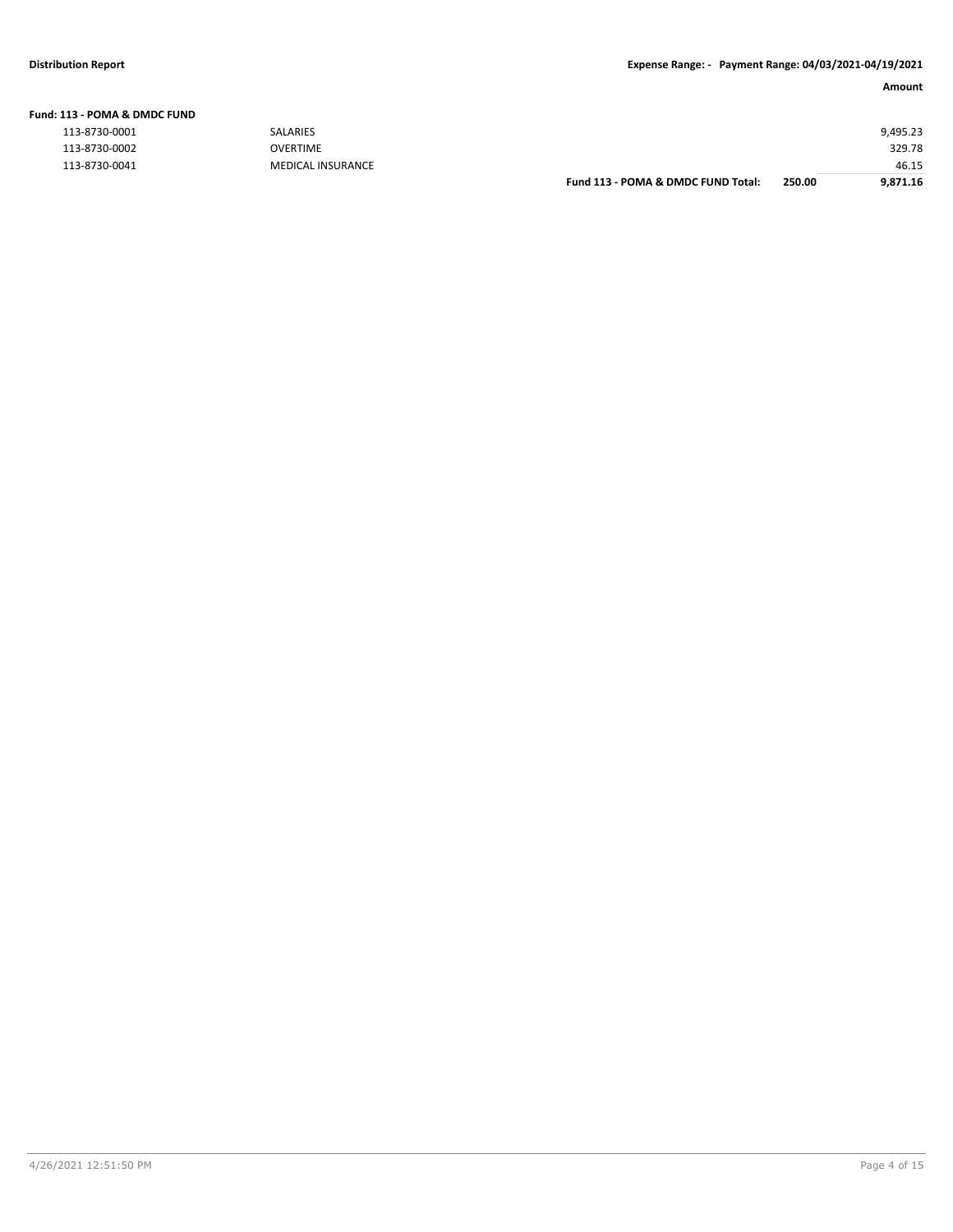**Fund: 200 - CDBG FUND**

200-5410-0001 SALARIES 3,177.37 **Fund 200 - CDBG FUND Total: 74.60 3,177.37**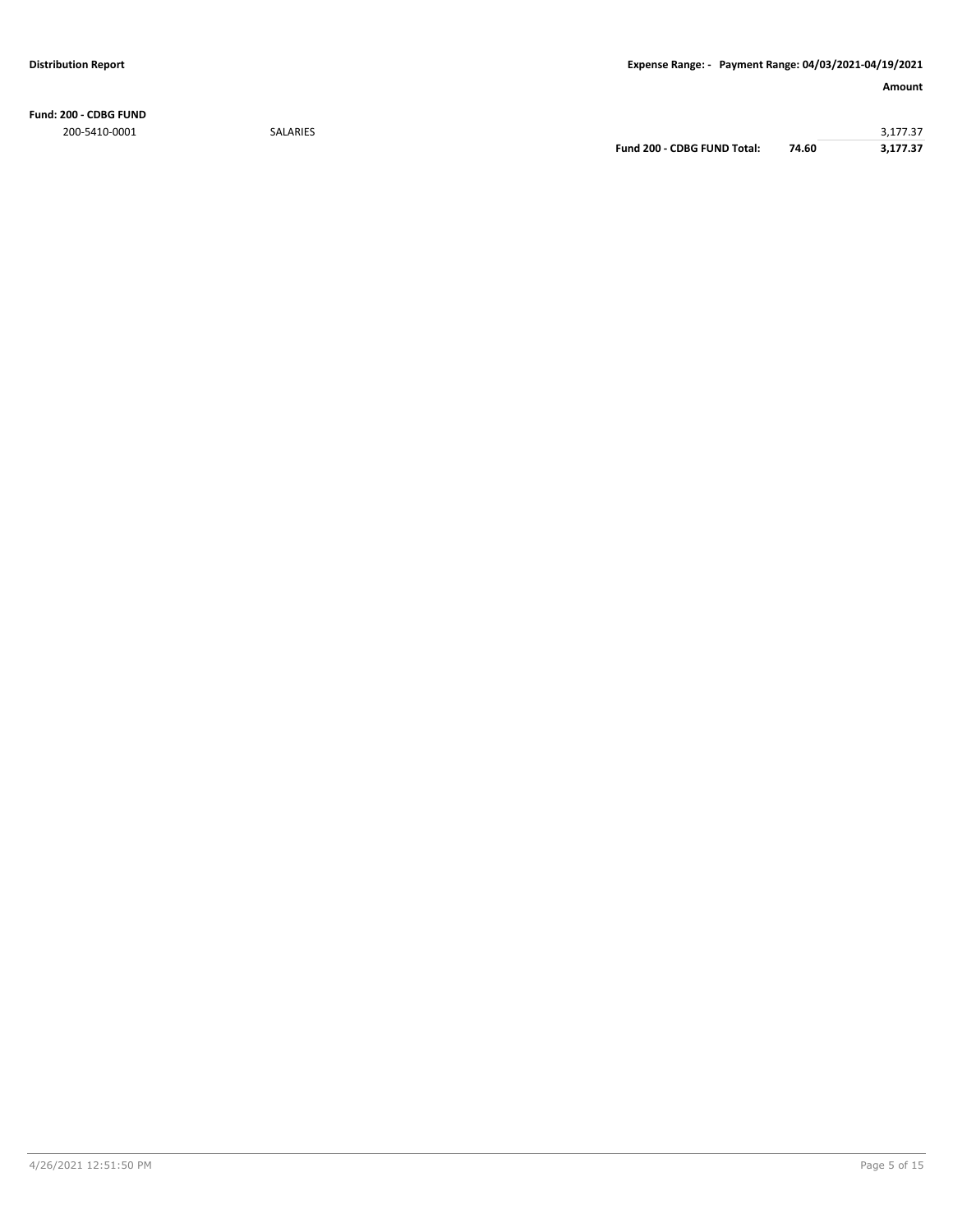#### **Fund: 210 - STREETS FUND**

| 210-8110-0001 | SALARIES        |                                       |        | 7.016.42  |
|---------------|-----------------|---------------------------------------|--------|-----------|
| 210-8110-0002 | OVERTIME        |                                       |        | 799.58    |
| 210-8420-0001 | <b>SALARIES</b> |                                       |        | 4,190.57  |
|               |                 | <b>Fund 210 - STREETS FUND Total:</b> | 322.20 | 12,006.57 |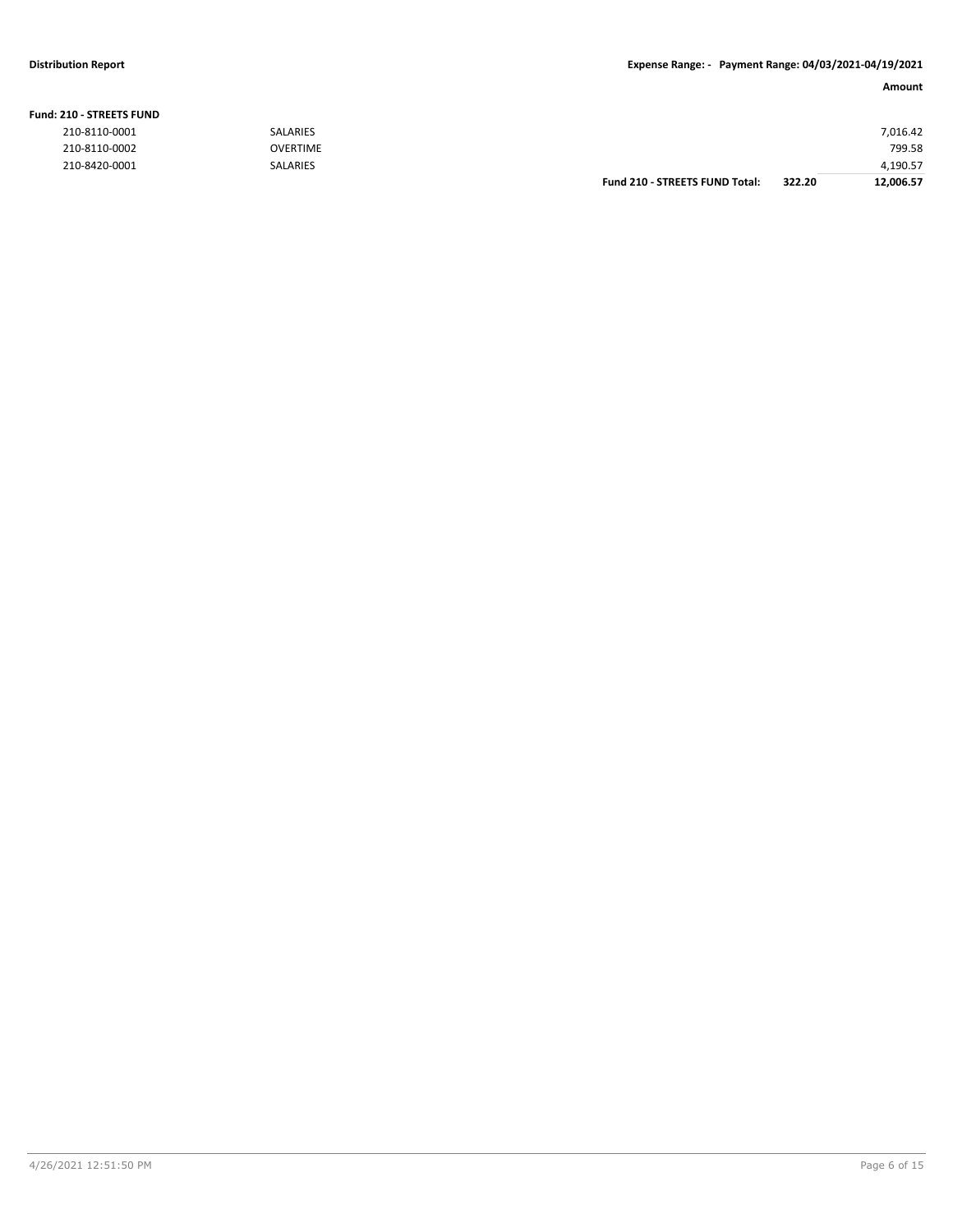**Fund: 246 - CITY AFFORDABLE HOUSING FUND**

246-2010-0001 SALARIES 3,980.16

**Fund 246 - CITY AFFORDABLE HOUSING FUND Total: 80.00 3,980.16**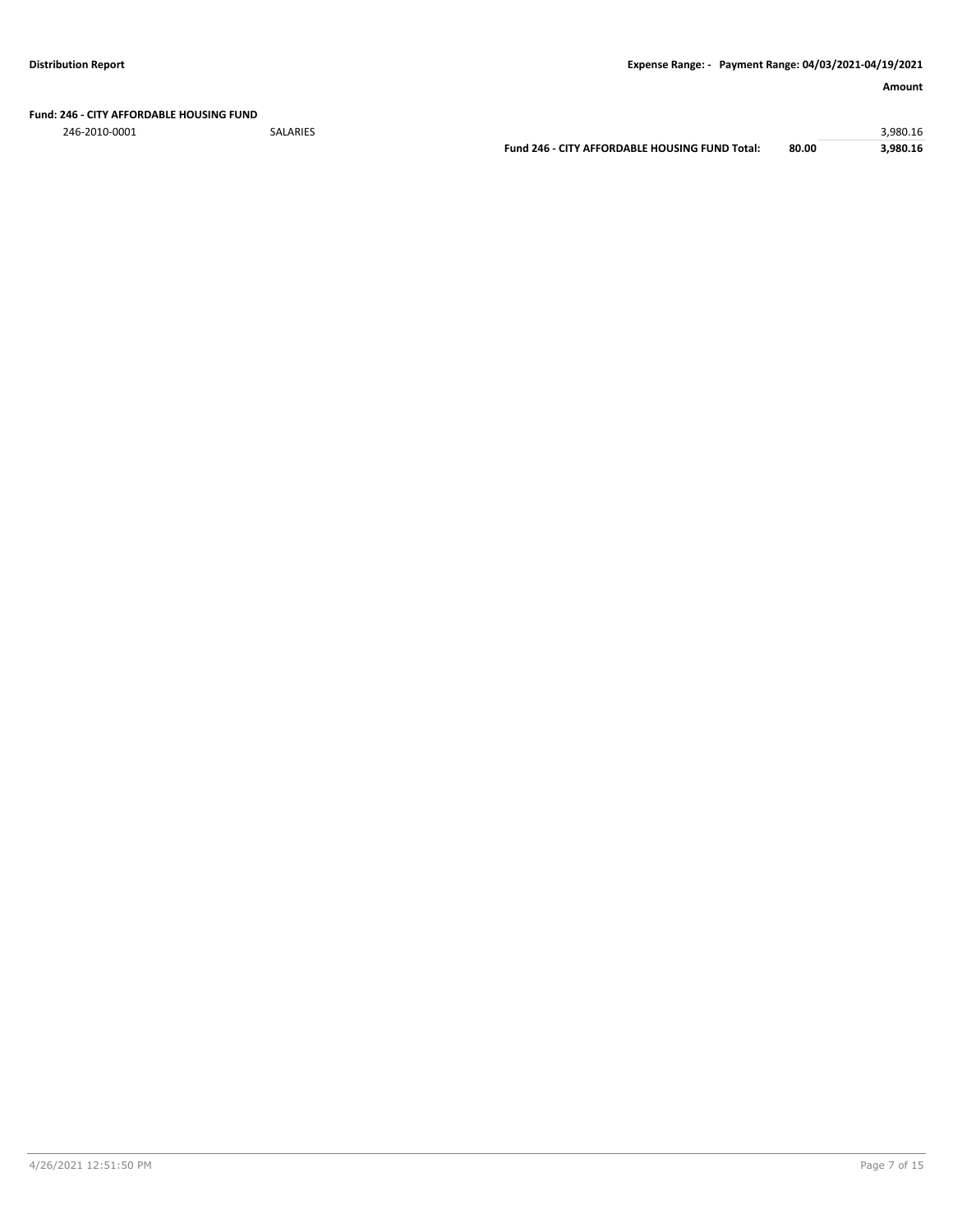**Fund: 271 - STORMWATER FUND** 271-8110-0001 SALARIES 6,776.93

**Fund 271 - STORMWATER FUND Total: 195.10 6,776.93**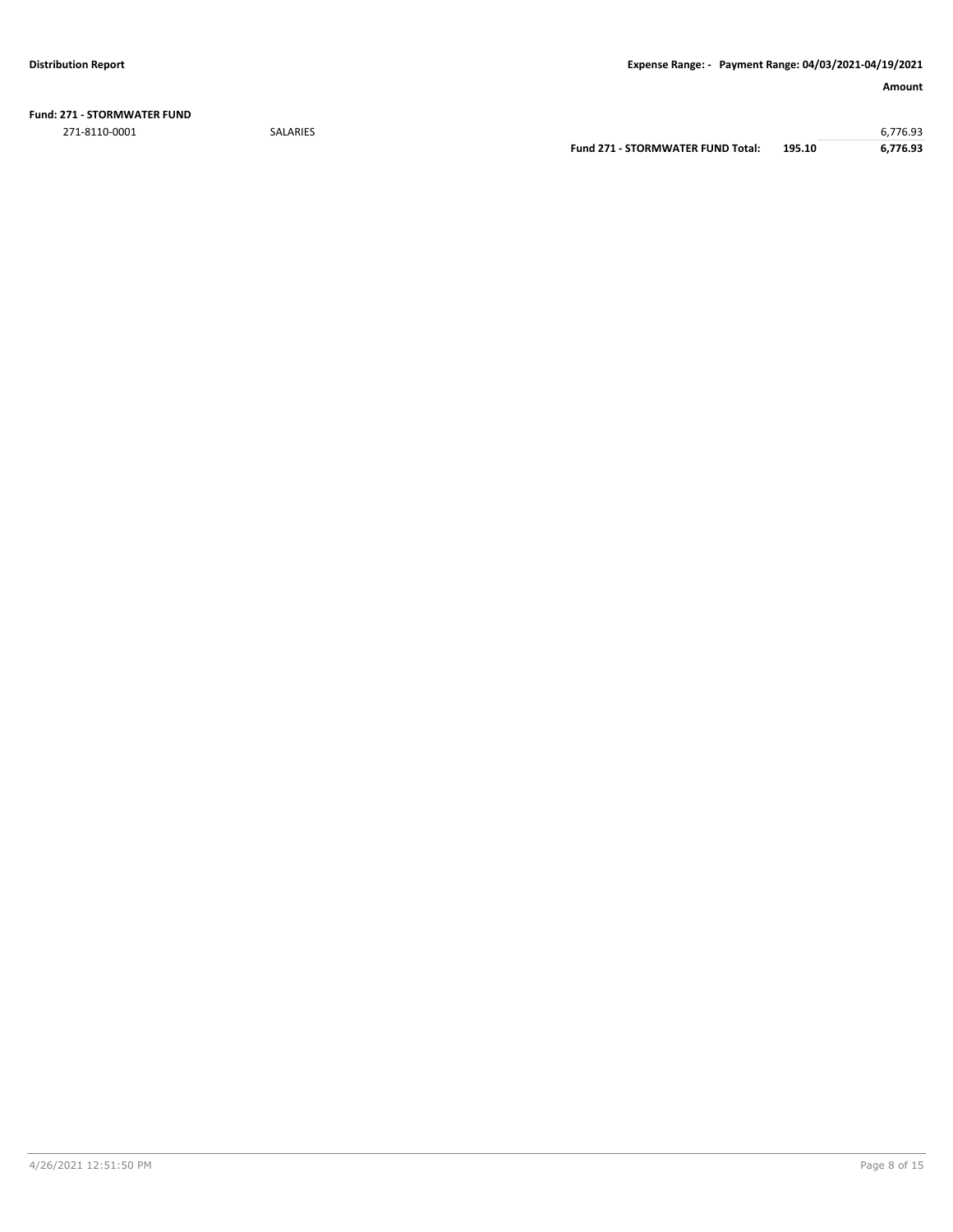**Fund: 335 - ESCA (FORA)** 335-2010-0001 SALARIES 6,652.49

**Fund 335 - ESCA (FORA) Total: 160.00 6,652.49**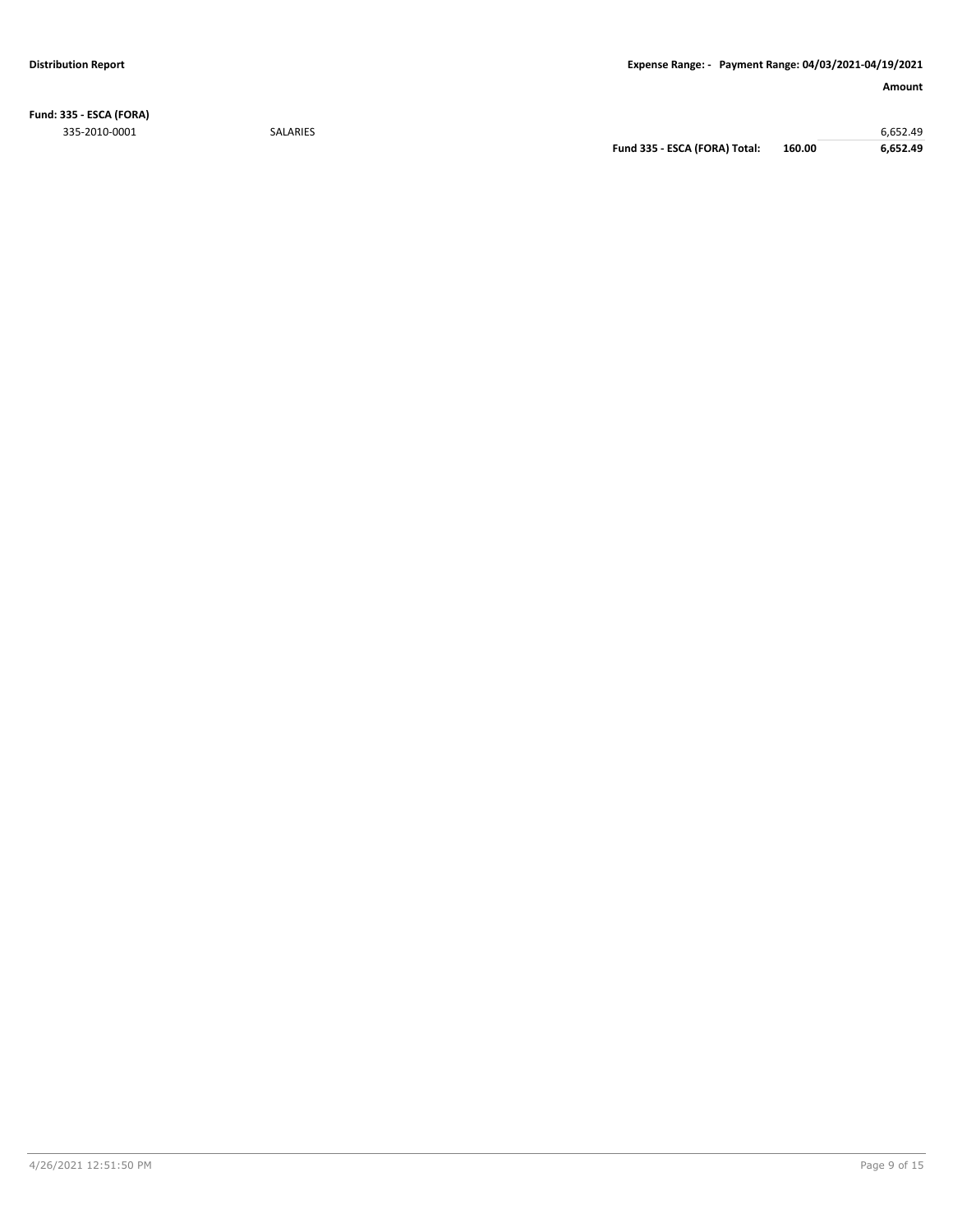#### **Fund: 401 - WATER FUND**

| 401-8610-0001 | <b>SALARIES</b> |                              |        | 524.91   |
|---------------|-----------------|------------------------------|--------|----------|
| 401-8620-0001 | SALARIES        |                              |        | 8,418.30 |
| 401-8620-0002 | OVERTIME        |                              |        | 224.53   |
|               |                 | Fund 401 - WATER FUND Total: | 246.90 | 9,167.74 |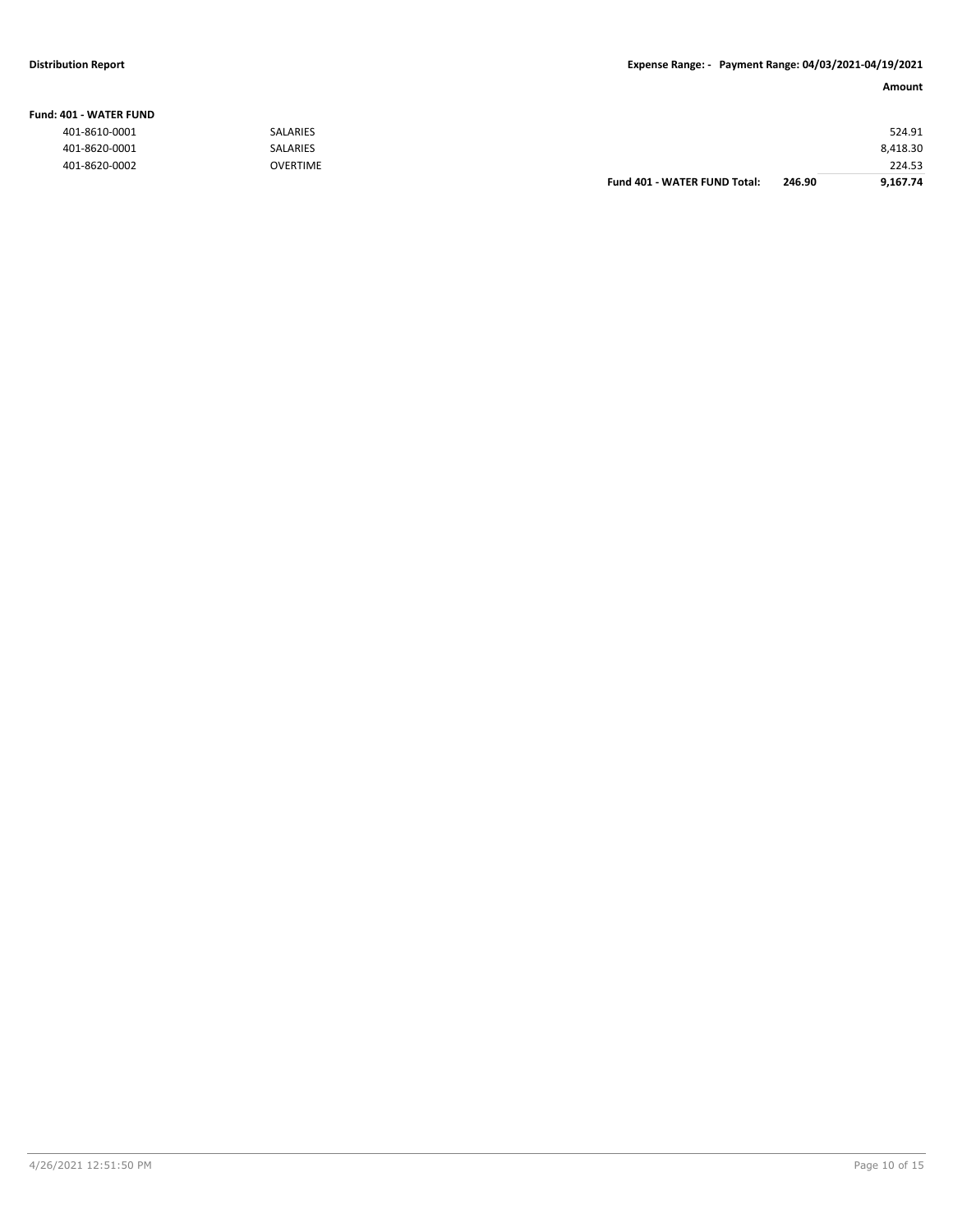| Fund: 501 - EQUIPMT MAINT FUND |  |
|--------------------------------|--|
|--------------------------------|--|

|               |                 | <b>Fund 501 - EQUIPMT MAINT FUND Total:</b> | 154.00 | 5.586.73 |
|---------------|-----------------|---------------------------------------------|--------|----------|
| 501-8520-0001 | <b>SALARIES</b> |                                             |        | 5,140.66 |
| 501-8510-0001 | <b>SALARIES</b> |                                             |        | 446.07   |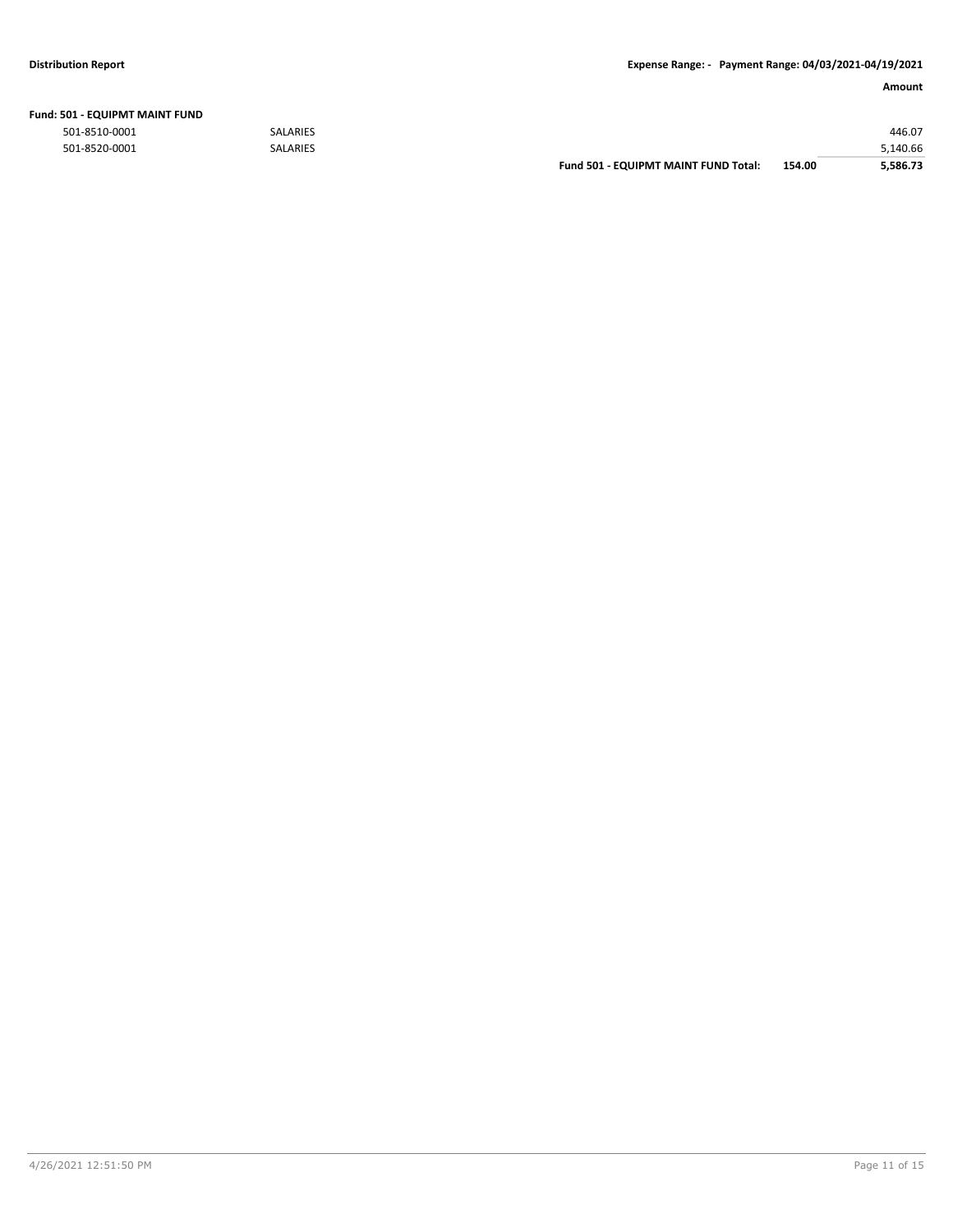**Fund: 503 - MIS FUND**

| 7.241.79 |
|----------|
| 46.15    |
| 7,195.64 |
|          |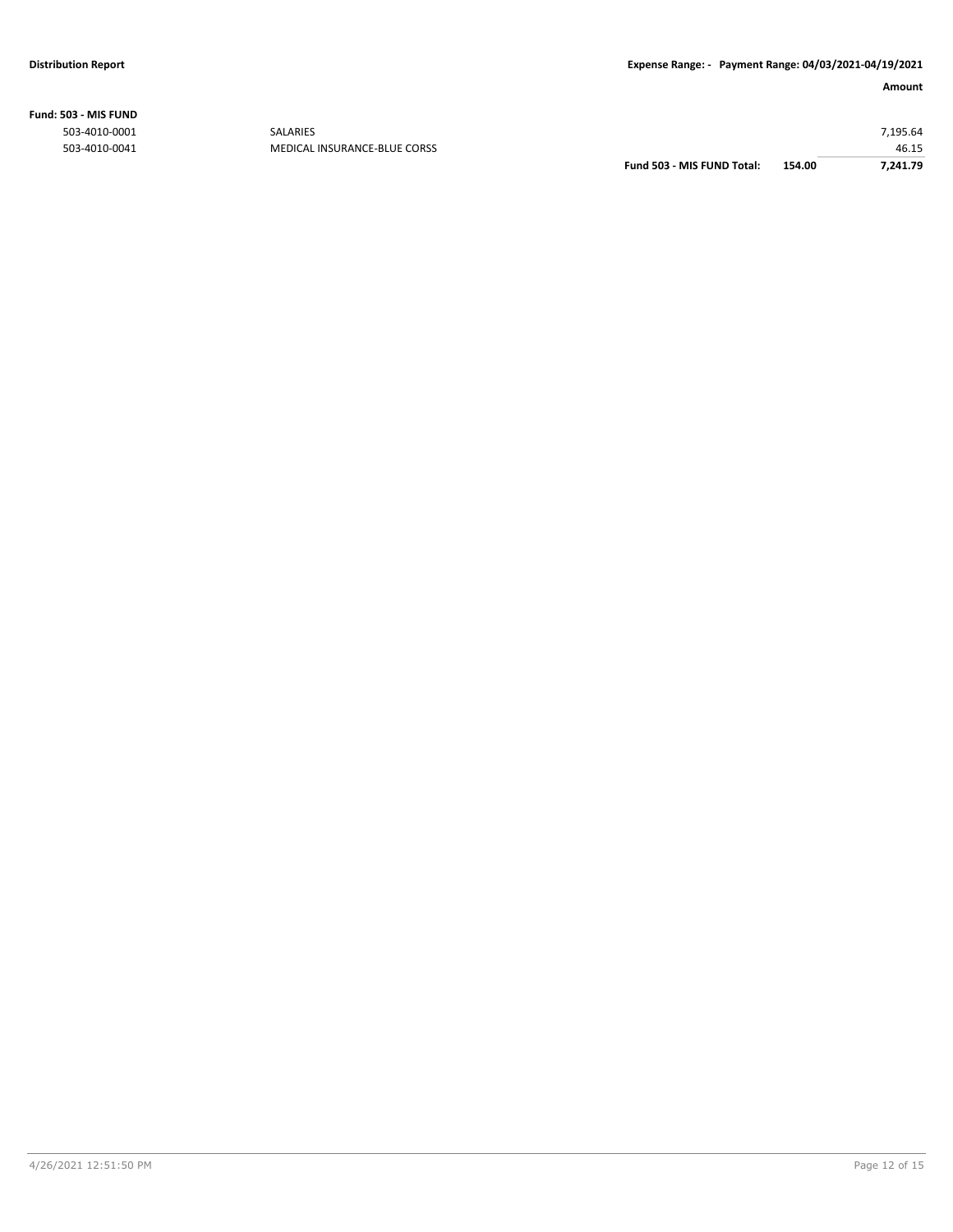| Fund: 951 - SAN. DISTRICT GEN. FUND |  |
|-------------------------------------|--|
|-------------------------------------|--|

|               |                 | Fund 951 - SAN. DISTRICT GEN. FUND Total: | 348.95 | 12.329.40 |
|---------------|-----------------|-------------------------------------------|--------|-----------|
| 951-8820-0001 | <b>SALARIES</b> |                                           |        | 11.346.88 |
| 951-8810-0001 | <b>SALARIES</b> |                                           |        | 982.52    |
|               |                 |                                           |        |           |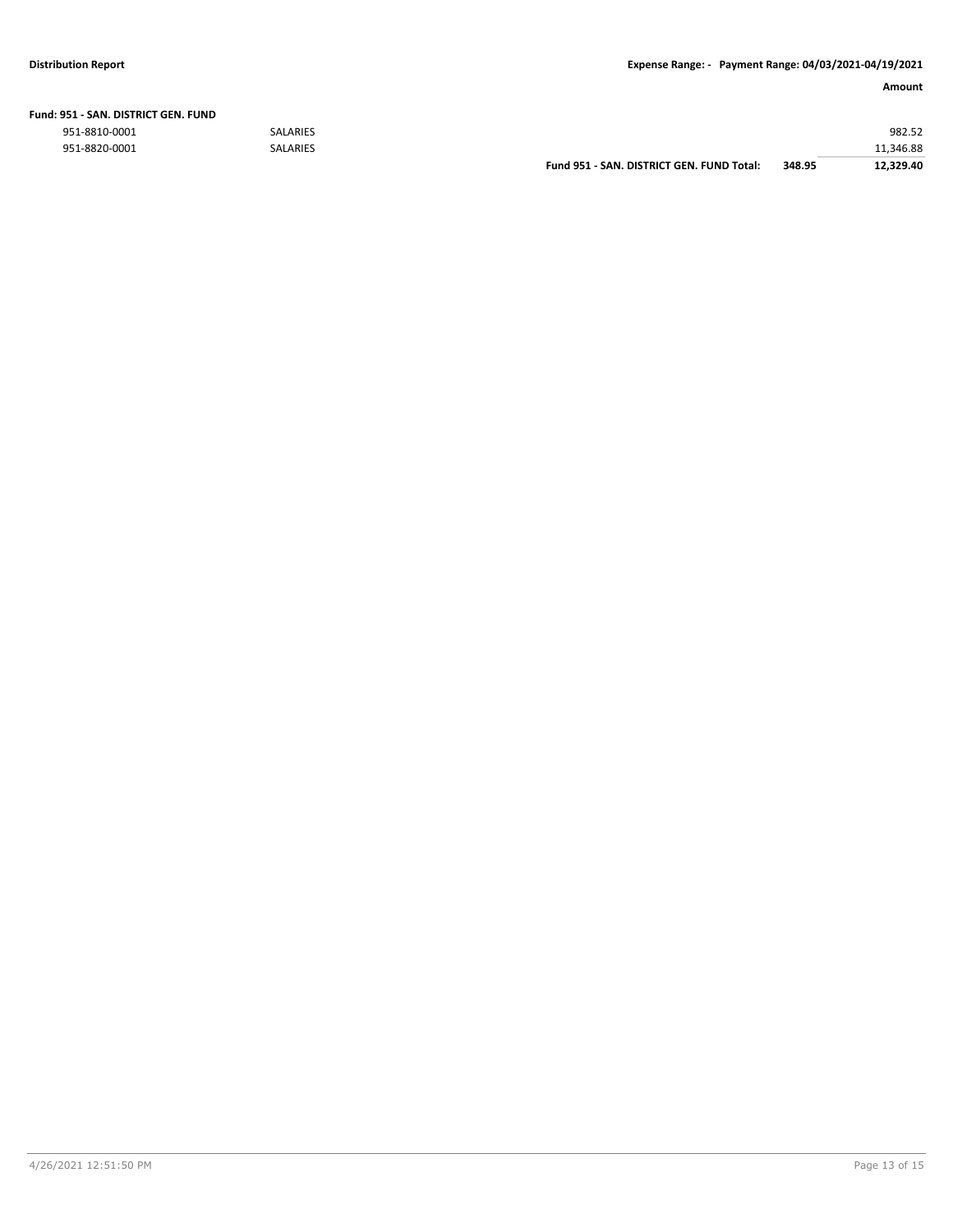|  | Fund: 953 - SAN. DISTRICT CAP. IMPROV |  |
|--|---------------------------------------|--|
|  |                                       |  |

ers and the state of the state of the state of the state of the state of the state of the state of the state of the state of the state of the state of the state of the state of the state of the state of the state of the st

| 953-8820-9214 | DEL MONTE SWR MAIN REPLACEMENT |                                             |      | 137.21 |
|---------------|--------------------------------|---------------------------------------------|------|--------|
|               |                                | Fund 953 - SAN, DISTRICT CAP, IMPROV Total: | 4.50 | 246.98 |